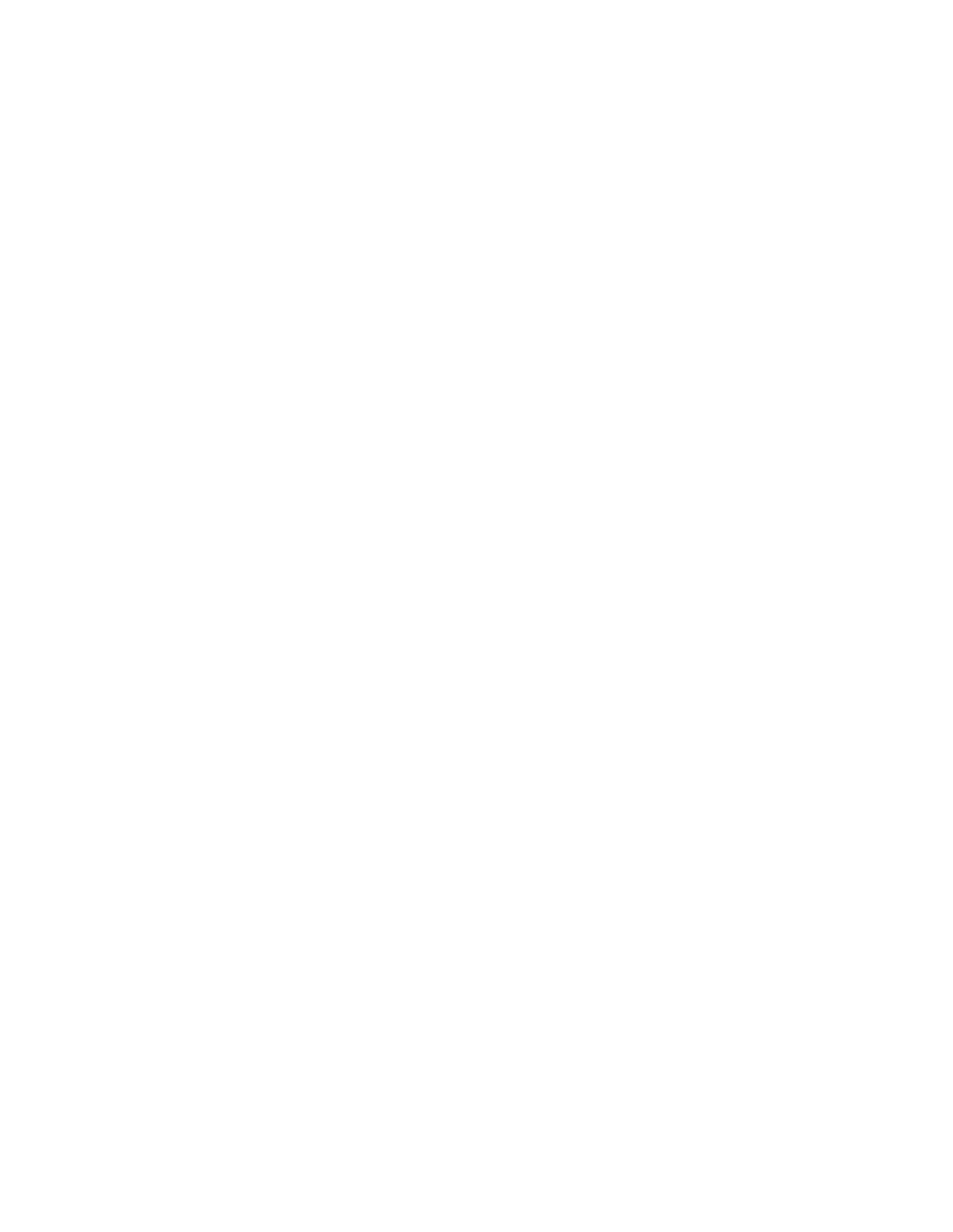## **CONTENTS**

• PREFACE

## **[PART ONE](file:///D:\Dhammatalks.net\Books\Ajahn_Brahm_The_Jhanas2.htm%23PART_ONE)**

- **INTRODUCTION**
- THE BEAUTIFUL BREATH: *THE BEGINNING OF THE JOURNEY INTO JHANAS*

## **[PART TWO](file:///D:\Dhammatalks.net\Books\Ajahn_Brahm_The_Jhanas2.htm%23PART_TWO)**

THE *NIMITTA: THE "HOME STRETCH" INTO JHANAS*

## **[PART THREE](file:///D:\Dhammatalks.net\Books\Ajahn_Brahm_The_Jhanas2.htm%23PART_THREE)**

- THE LANDMARKS OF ALL JHANAS
- THE FIRST *JHANAS*
- THE SECOND *JHANAS*
- THE THIRD *JHANAS*
- THE FOURTH *JHANAS*
- THE BUDDHA'S SIMILES FOR THE FOUR *JHANAS*
- MOVING FROM *JHANAS* TO *JHANAS*
- THE IMMATERIAL ATTAINMENTS
- . NIBBANA, THE END OF ALL PERCEPTION
- FINAL WORDS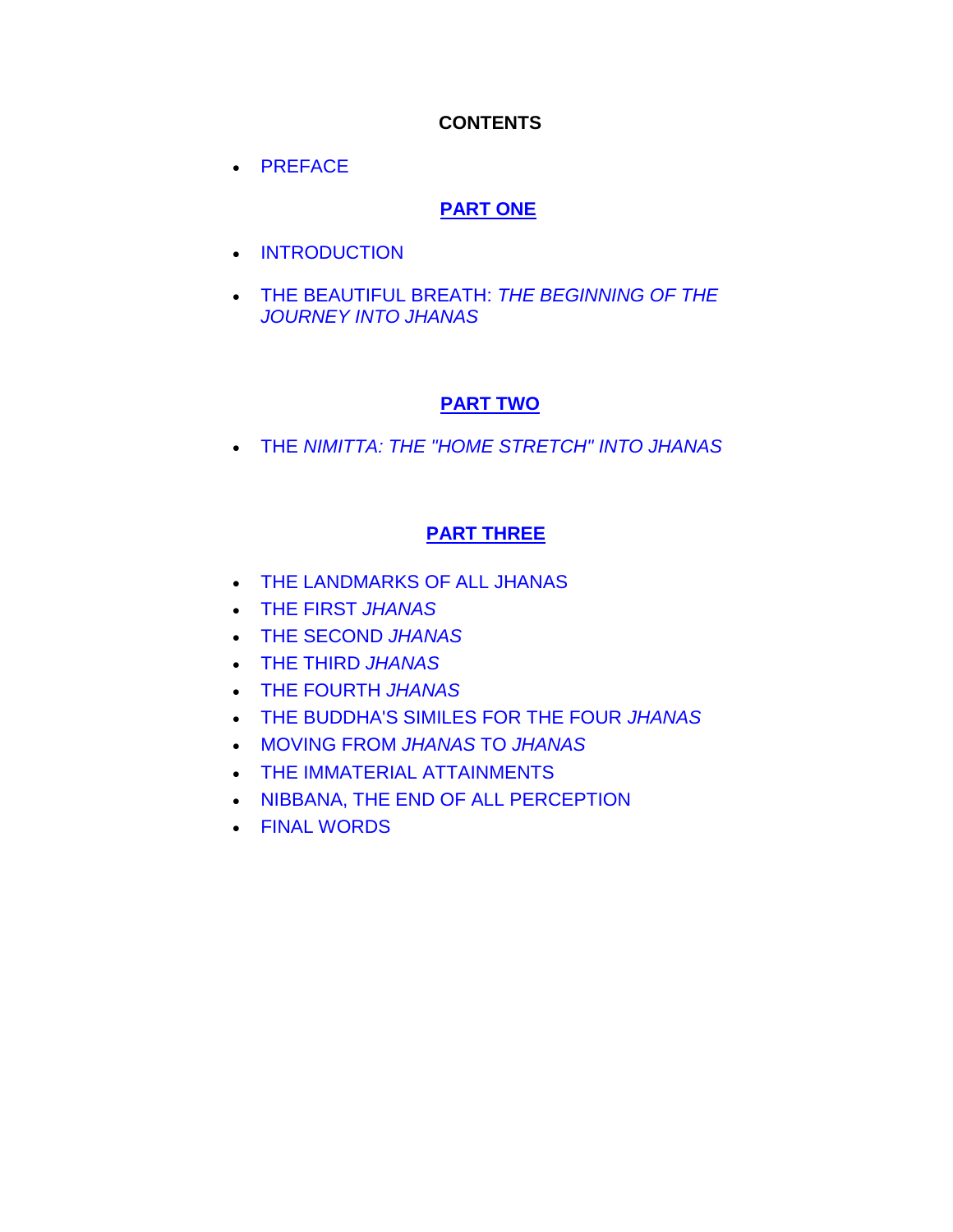## **PREFACE**

As Buddhist meditation becomes ever more popular in our modern world, it is vital that clear and accurate guidance is available. For many years, there has been an unfortunate lack of thorough instruction in simple English on the deeper states of meditation called *Jhana.*  Even though the *Jhanas* are, perhaps, the theme most repeated by the Buddha in the *Suttas,* and in spite of the fact that the old teachers of the Thai forest tradition encouraged, preached, and taught *Jhanas,* a description of their development is hard to come by.

The booklet, then, serves to remedy this lack of practical information regarding *Jhana.* It continues where I left off in my earlier booklet, the [BASIC METHOD OF MEDITATION.](file:///D:\Dhammatalks.net\Books\Ajahn_Brahm_Basic_Method_of_Meditation.htm) It aims to describe the path into *Jhana,* the characteristics of *Jhana,* and the relevance of *Jhana* to insight and Enlightenment.

Without any appreciation of *Jhana,* one's understanding of Buddhism is incomplete.

*Mettacittena* Ajahn Brahmavamso BODHINYANA MONASTERY, MAY 2546 A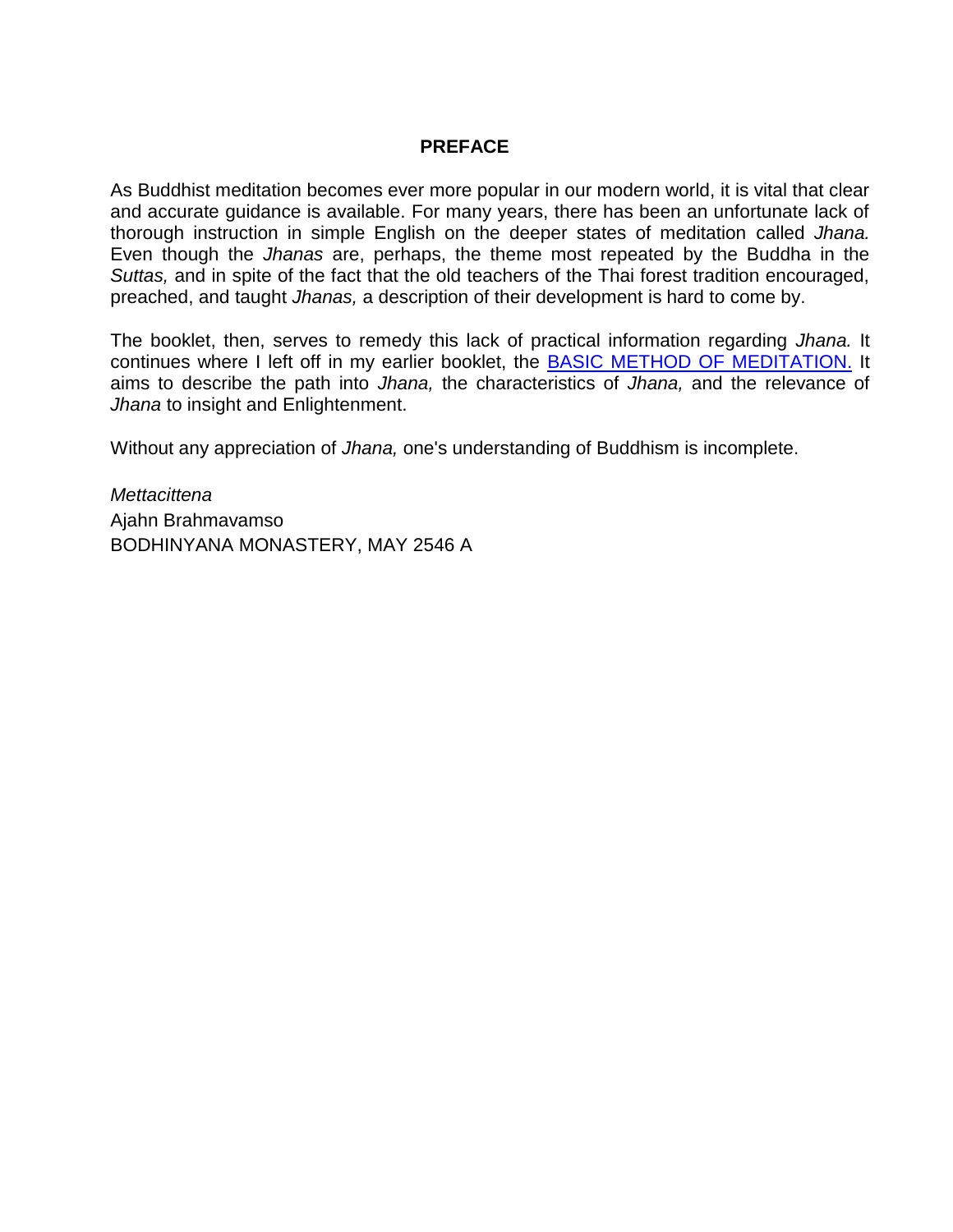

## **INTRODUCTION**

- THE BUDDHA'S REDISCOVERY
- CAN ONE BE ATTACHED TO *JHANA?*
- FOR THOSE A LONG WAY FROM *JHANA*
- FOR THOSE A LITTLE CLOSER TO *JHANA*

## **THE BEAUTIFUL BREATH:**

## *THE BEGINNING OF THE JOURNEY INTO JHANAS*

- DO NOT BE AFRAID OF DELIGHT
- THE BEAUTIFUL BREATH AND NO EFFORT
- *PlTlSUKHA - JOY* AND HAPPINESS
- THREE MAJOR TYPES OF *PlTlSUKHA*
- BEAUTIFUL BREATH, BEAUTIFUL *METTA,* BEAUTIFUL SKULL!
- WHAT IF *PlTlSUKHA* HASN'T APPEARED?
- THE WAY INTO SILENCE
- WHEN THE BREATH DISAPPEARS
- THE CALMING OFTHE SENSES
- SUMMARY

## **INTRODUCTION**

In the original Buddhist scriptures, there is only one word for level of meditation. *Jhana*  designates meditation proper, where meditator's mind is stilled from all thought, secluded from all five sense activity and is radiant with other-worldly bliss. Put bluntly, if it isn't Jhana then it isn't true Buddhist meditation! Perhaps this is why the culminating factor of the Buddha's Noble Eightfold the one that deals with right meditation, is nothing less than *Jhanas.*

## **THE BUDDHA'S REDISCOVERY**

In the ancient Buddhist texts, the Buddha is said to have discovered *Jhana* (SN 2,7). This claim is repeated with full explanation by Venerable Ananda in another *Sutta* (AN 9,42). The fact that the Buddha rediscovered *Jhana* should not be overlooked, for the rediscovery was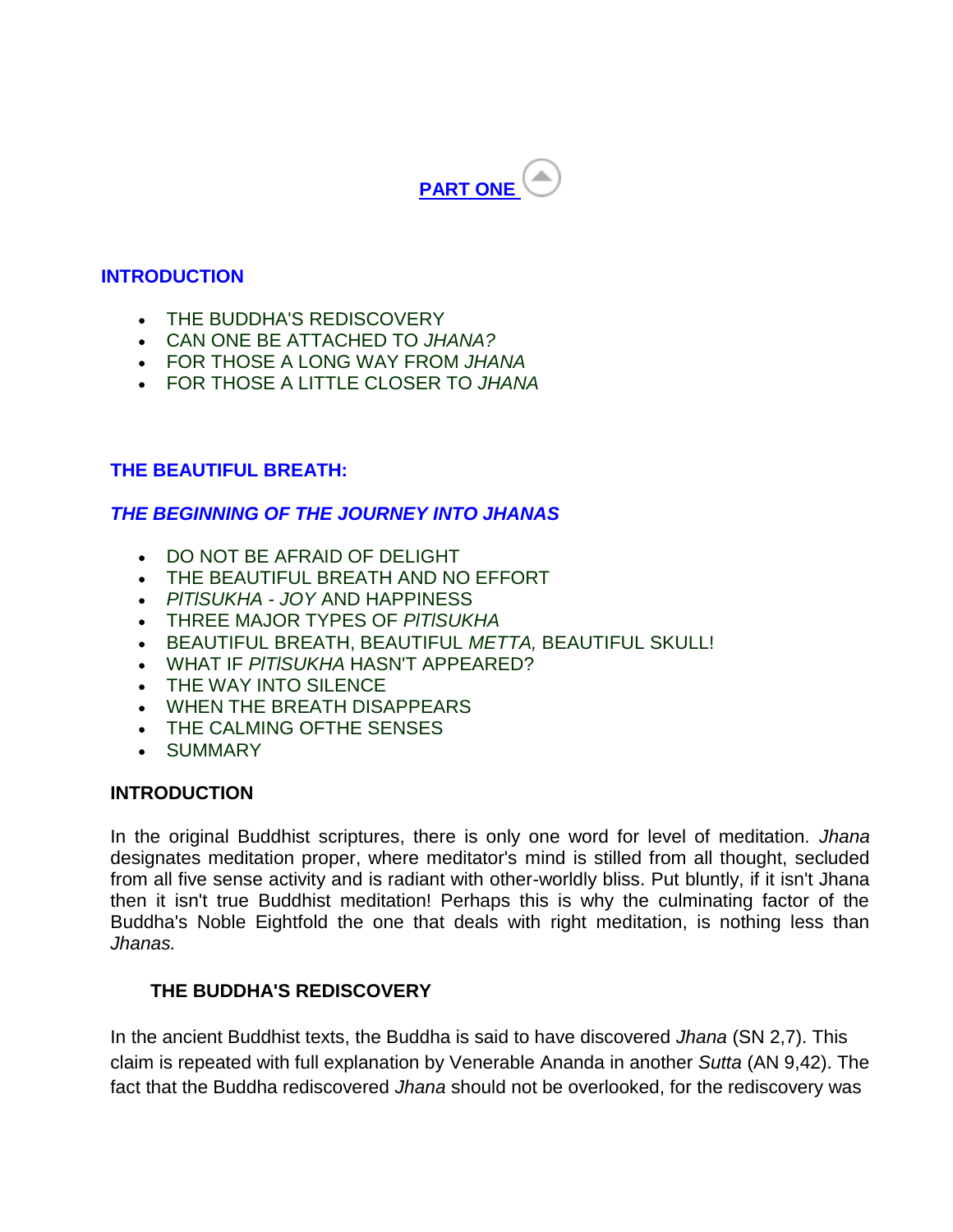a central act in the drama of the Enlightenment.

When it is said that the Buddha discovered *Jhana,* it is not to be understood that no one had ever experienced Jhana before. For instance, in the era of the previous Buddha Kassapa, countless men and women achieved *Jhana* and subsequently realized Enlightenment. But in the India of twenty six centuries ago, all knowledge of *Jhana* had disappeared. This was one reason that there is no mention at all of *Jhana* in any religious text before the time of the Buddha.

Some might raise an objection that the teachers Alara Kalama and Udaka Ramaputta preached on *Jhana,* because the texts state that they taught the *Bodhisatta* (the Buddha-tobe) the attainment of the state of nothingness and the attainment of the state of neither perception nor non-perception. However, those two attainments could not have been connected to *Jhana,* because the Bodhisatta recalled, just prior to sitting under the Bodhi Tree, that the only time in his life that he had experienced any *Jhana* was as a young boy, while sitting under a Rose Apple Tree as his father conducted the first-ploughing ceremony (MN 36). That spontaneous early experience of *Jhana* had been untaught, unplanned and since forgotten. If that was the only *Jhana* experienced by the Bodhisatta prior to his experience under the Bodhi Tree, then the two teachers Alara Kalama and Udaka Ramaputta could not have taught *Jhana* at all.

Indeed, in the MAHASACCAKA SUTTA (MN 36), the Bodhisatta is shown as rejecting the experiences under those two teachers as not leading to Enlightenment, and then exhausting just about every form of ascetic practice before concluding that that too did not lead to Enlightenment.

Remembering the early experience of *Jhana* as a boy, the Bodhisatta thought, "Perhaps *this Jhana* is the way to Enlightenment *(Bodhi)."* Thus the Bodhisatta realized the *Jhanas*  under the Bodhi Tree and proceeded from there to Full Enlightenment and the attainment of Buddhahood.

One of the reasons why *Jhana* was not practiced before the Buddha's Enlightenment was because people then either indulged in seeking pleasure and comfort of the body or else following a religion of tormenting the body. Both were caught up with the body and its five senses and knew no release from the five senses. Neither produced the sustained tranquility of the body necessary as the foundation for *Jhana.* When the Bodhisatta began the easy 'practices leading to such tranquility of body, his first five disciples abandoned him in disgust. Such as practice was not regarded as valid. Therefore it was not practiced, and so *Jhana* never occurred.

After the Buddha's Enlightenment, the very first teaching that he gave, even before the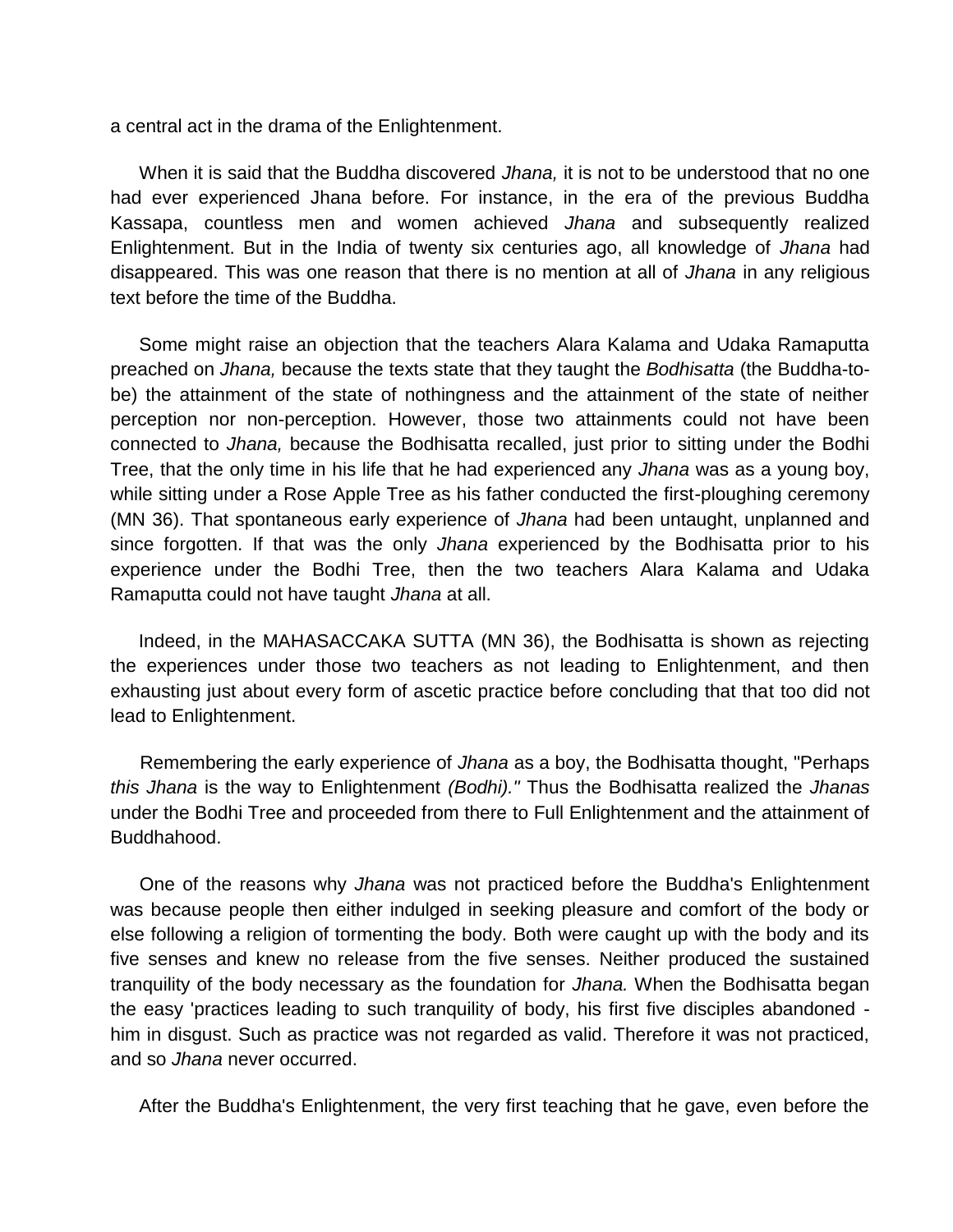famous Four Noble Truths, was the exposition on the Middle Way, a way which had not existed before (except long ago in the eras of previous Buddhas), a way which leads automatically to *Jhana* and then to Enlightenment. ,

It was as if, the Buddha said, that He had discovered a long bur lost path leading to an ancient city (SN 12,65). The ancient city was Nibbana (Enlightenment) and the long lost path was the Eightfold Path culminating in *Jhana.* Since the Buddha rediscovered this path, it can be said that the Buddha rediscovered *Jhana.*

## **CAN ONE BE ATTACHED TO JHANA?**

When the Bodhisatta had the insight that *Jhana* was the way to Enlightenment, he then thought, "Why am I afraid of that pleasure which has nothing to do with the five senses nor with unwholesome things? I will not be afraid of that pleasure *{of Jhana)!"* (MN 36). Even today, some meditators mistakenly believe that something as intensely pleasurable as *Jhana* cannot be conducive to the end of all suffering. They remain afraid of *Jhana.*  However, in the *Suttas* the Buddha repeatedly stated that the pleasure of the *Jhana* "is to be followed, is to be developed and is to be made much o£ It is not to be feared" (MN 66).

In spite of this clear advice from the Buddha Himself, some students of meditation are misled by those who discourage Jhana on the grounds that one can become attached to *Jhana* and so never become enlightened. It should be pointed out that the Buddha's word for attachment, *upadana,* only refers to attachment to the comfort and pleasure of the five sense or world or to attachment to various forms of wrong view (such as a view of self). It never means attachment to wholesome things, like *[Jhana](file:///D:\Dhammatalks.net\Books\Ajahn_Brahm_The_Jhanas2.htm%23See_Jhana) [\\*.](file:///D:\Dhammatalks.net\Books\Ajahn_Brahm_The_Jhanas2.htm%23See_Jhana)*

Simply put, *Jhana* states are stages of letting go. One cannot be attached to letting go. Just as one cannot be imprisoned by freedom. One can indulge in *Jhana,* in the bliss of letting go, and this is what some people are misled into fearing. But in the PASADIKA SUTTA (DN 29,25), the Buddha said that one who indulges in the pleasures of *Jhana* may expect only one of four consequences: Stream Winning, Once-returner, Non-returner, or Full Enlightenment! In other words, indulging in *Jhana* leads only to the four stages of Enlightenment. Thus, in the words of the Buddha "One should not fear *Jhana"* (MN 66).

\* See *upadana* in BUDDHIST DICTIONARY: *Manual* of *Buddhist Terms and Doctrines,*  Venerable Nyantiloka (Fourth Revised Edition), Kandy, Buddhist Publication Society, 1980. [\[back\]](file:///D:\Dhammatalks.net\Books\Ajahn_Brahm_The_Jhanas2.htm%23Jhana)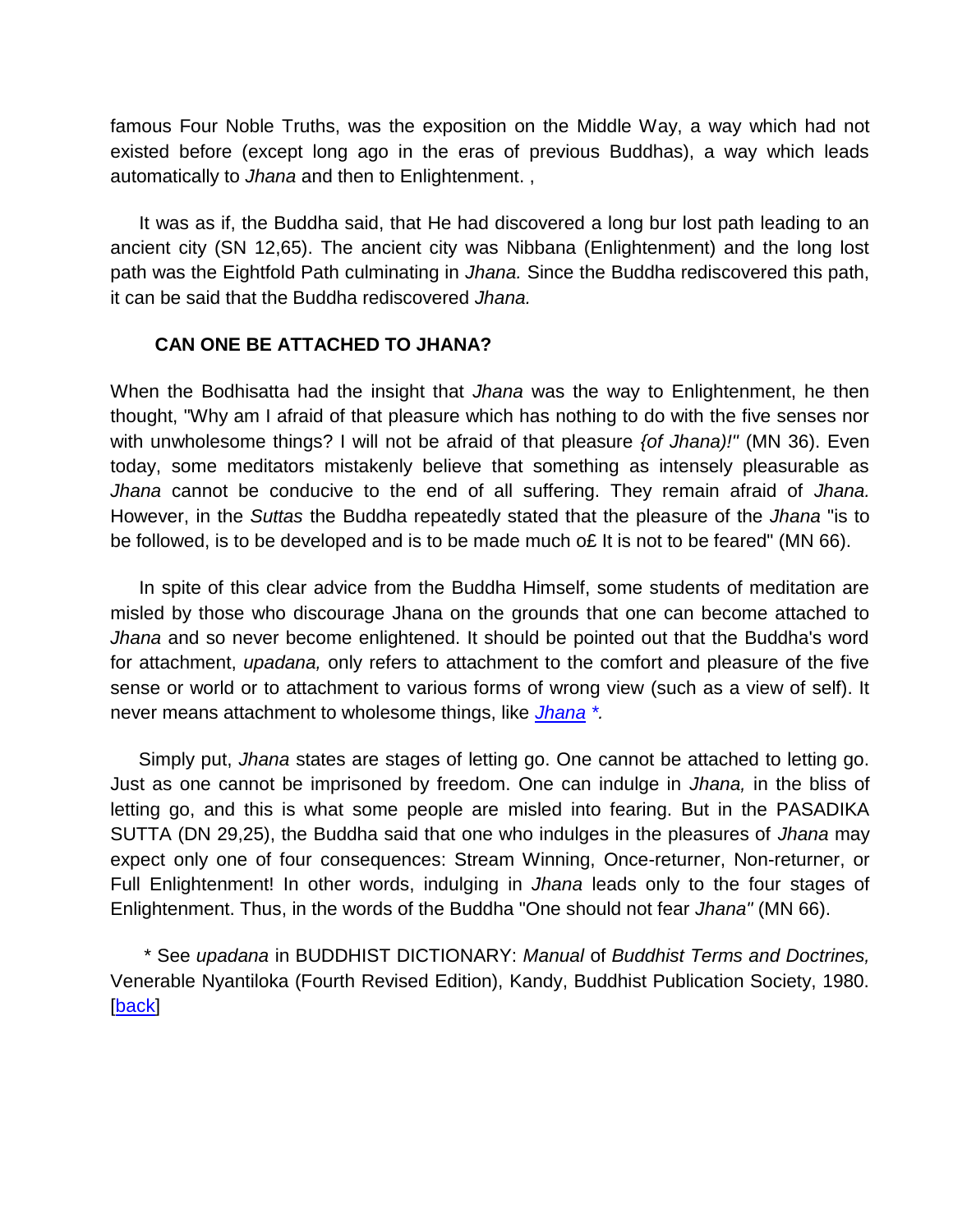## **FOR THOSE A LONG WAY FROM** *JHANA*

For some meditators, the Jhanas may seem to be such a long distance away that they are seen as irrelevant. This is not so. Discussing such sublime states can create inspiration, as well as map out the territory ahead so that one can know the right direction. More crucially, it gives one the information about what to do when one gets close to any of these profound states of freedom. Finally, it gives a deeper understanding of the Dhamma, especially into the Third Noble Truth that is the cessation of all suffering-Nibbana. This is because the rapture and bliss *of Jhana* is directly related to the amount of *Samsara* which is, albeit temporary, let go of. Thus, discussing the *Jhanas* is well worthwhile, even if they may seem so far away from you.

## **FOR THOSE A LITTLE CLOSER TO** *JHANA*

Some readers may have already gotten close enough to be able to understand this discussion from their own experience, and it may help them make the last leap into the *Jhanas.* Furthermore, when a meditator has actually experienced a profound state of meditation, they want to find out exactly what it was, to recognize the state in terms of the Buddha's accurate descriptions. So it is important to be able to correctly identify the levels of depth in meditation.

It is also important to generate some inspiration in one's achievement. Such a positive emotion will only encourage further letting go. It is my aspiration to show you how wonderful and profound these states of *Jhana* are, and to illustrate how crucial their experience is to the event of Enlightenment.

Eventually, the seeds that are planted in you through reading' a discussion on *Jhana* like this will one day bear fruit. When one realizes how the mental factor of intention actually occurs, one understands how important it is to get information and inspiration like this on the *Jhanas* from outside of oneself. Then at the right time, the mind will know automatically what it must do.

For example, when *Nimittas* arise the mind will spontaneously know how to respond. Sometimes you might reflect on this later, "Where did that intention come from?" The answer is that that movement of the mind came. from reading discussions such as this: Sometimes it comes from things learned in a past life!

These are the things that generate the subtle guidance of the mind in the still states of meditation. They do not come from you. If you get involved and try to do something, the meditation is disturbed and the peace falls apart.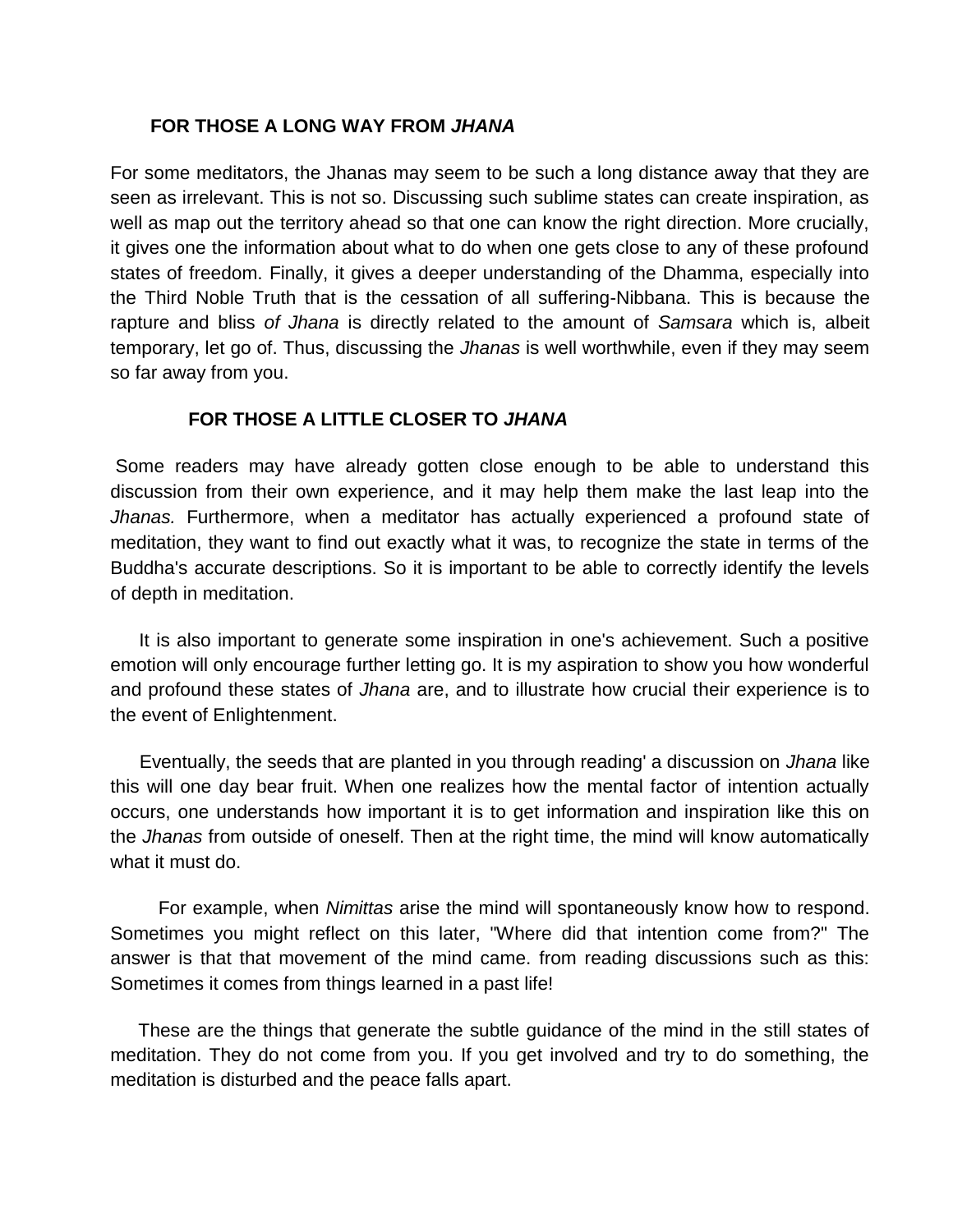So please do not think that just because you are not at this stage yet, that this discussion is of no use to you. In fact, it will be very useful to you. But you will only realize its usefulness after you have achieved one of the *Jhanas* and reflect back to see that such instruction as given here, which you thought were forgotten, manifested at the right time to lead the mind into *Jhana.*

## **THE BEAUTIFUL BREATH**

## *THE BEGINNING OF THE JOURNEY INTO JHANAS*

So far I have discovered the Jhanas from a historical and theoretical point of view. Now it is time to explain the *Jhanas* in terms of their practice. It is best to begin the description of the journey into *Jhana* from the starting point of the "beautiful breath." Before this stage is accomplished, the mind has insufficient contentment, awareness and stability to launch itself into the higher states of consciousness. But when one is able to maintain an effortless awareness on the breath without break for a long periods of time, when the mind has settled into such a rich awareness that the breath appears delightful, then one is ready to set off on the journey into *Jhana.*

## **DO NOT BE AFRAID OF DELIGHT**

I want to stress that one should be cautious not to be afraid of delight in meditation. Too many meditators dismiss happiness thinking it unimportant- or, even worse, thinking that they don't deserve such delight. Happiness in meditation is important! Moreover, you deserve this bliss out! Blissing out on the breath is an essential part of the path. So when delight does arise alongside the breath, one should cherish it like a valuable treasure, and guard it accordingly.

## **THE BEAUTIFUL BREATH AND NO EFFORT**

The delight that arises at the stage of the beautiful breath is the "glue" that holds the mind's attention on to the breath. It results in the mindfulness staying with the breath without effort.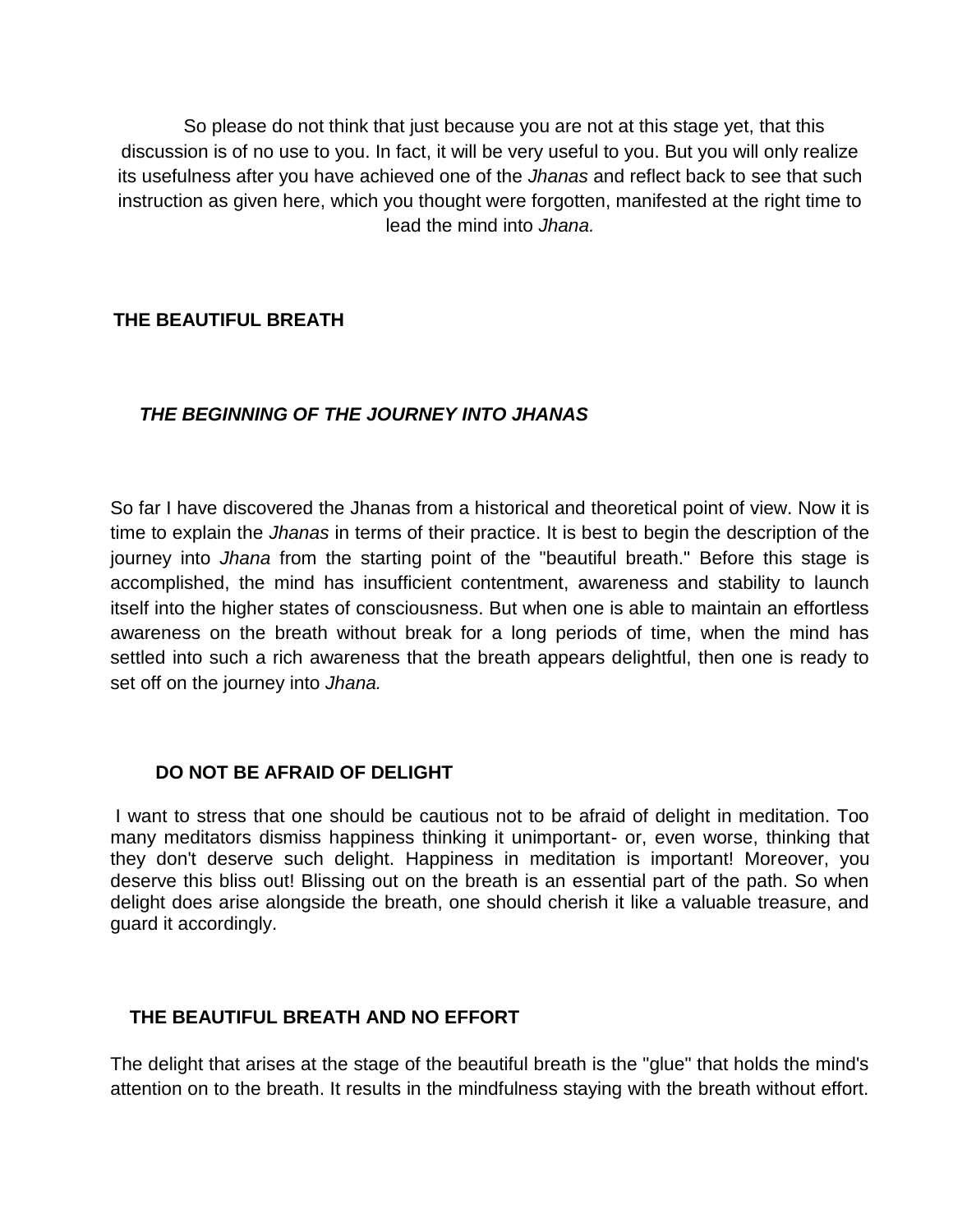One stays with full attention on the breath because the mind wants to stay with the breath. The mind, at this stage, enjoys watching the breath so much that it doesn't want to go anywhere else. It just remains with the breath, automatically. It is so content being with the delightful, beautiful breath that all wandering ceases. One remains fully aware of the breath without any need to control the mind. Mindfulness of the breath, here, becomes effortless.

Without the experience of delight, there will be some discontent. And discontent is the source of the wandering mind. Before one reaches the stage of the beautiful breath, discontent pushes mindfulness away from the breath. There, the only way to keep mindfulness upon the breath is through an effort of will, through control. But when the stage of the beautiful breath is achieved, when delight generates long lasting contentment, then the mind will not wander. Then control can be relaxed, effort relieved, and the mind remains motionless, naturally.

Just as petrol/gas is the fuel moving the car, so discontent is the fuel that moves the mind. When a car runs out of gas, it gently comes to a stop. One doesn't need to use the brakes. It comes to a state of stillness, naturally. In the same way, when the mind runs out of discontent, through the arising of the beautiful breath, it gently comes to a stop. One doesn't need to use the brake of will power. The mind comes to a state of stillness, naturally.

### *PITISUKHA -* **JOY AND HAPPINESS**

In Pali, the compound word *Pitisukha* means the combination of joy with happiness. One can use those words for all sorts of experiences, even for worldly experiences. But in meditation, *Pitisukha* refers only to that joy and happiness that is generated through letting go.

Just as various types of fire may be distinguished by their fuel-such as a wood fire, oil fire or bushfire-so the various types of happiness can be distinguished by their cause. The joy and happiness that arises with the beautiful breath is fueled by the letting go of burdens such as past and future, internal commentary and diversity of consciousness. Because it is a delight born of letting go, it cannot produce attachment. One cannot be attached and letting go at the same time. The delight that arises with the beautiful breath is, in fact, a clear sign that some detachment has taken place.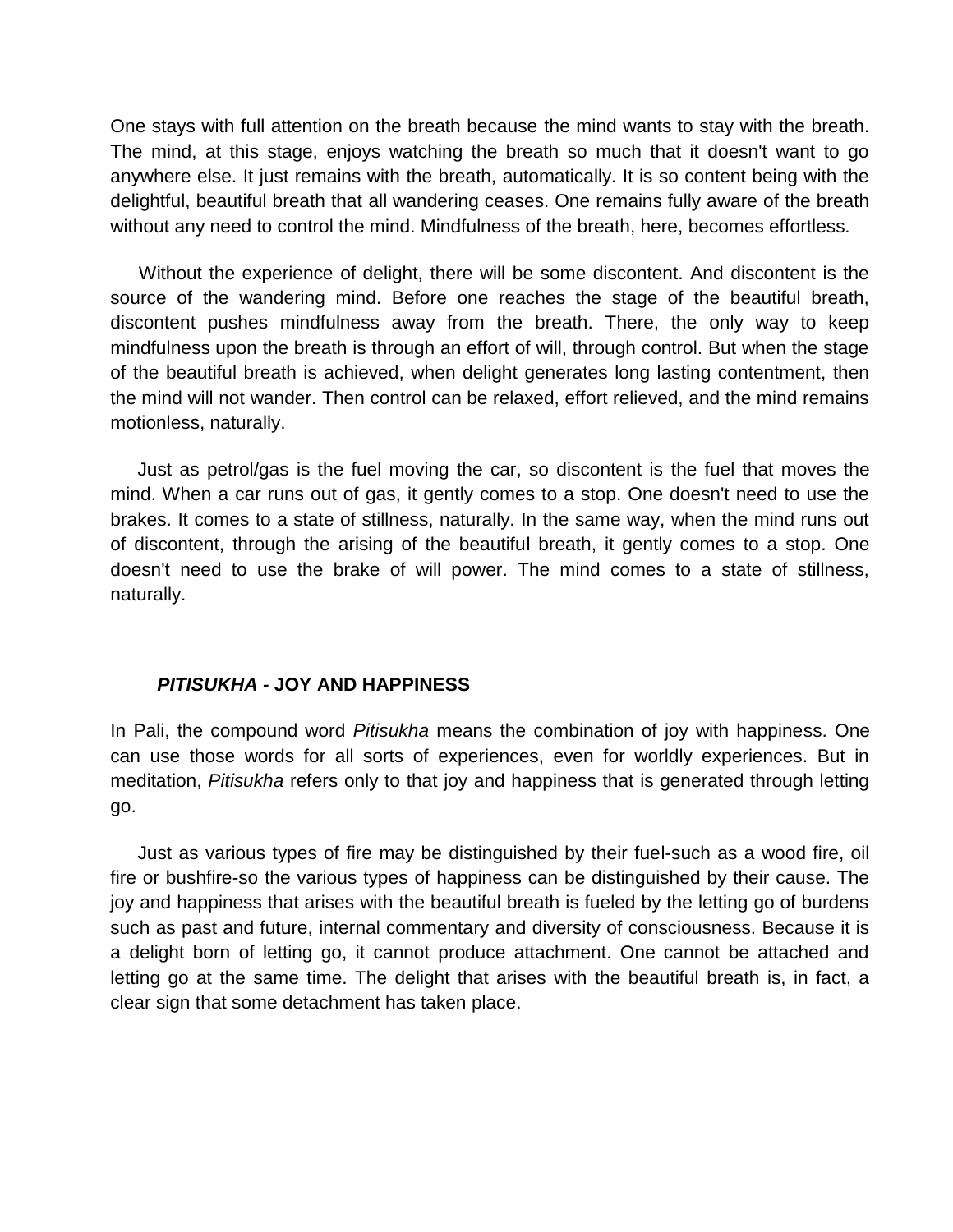### **THREE MAJOR TYPES OF** *PITISUKHA*

One might propose three major types of *pitisukha,* (joy and happiness): that generated by sensual excitement, that caused by personal achievement, and that born of letting go. Not only are these types of happiness differentiated by their cause, but they are also very different in their natures. The happiness generated by sensual excitement is hot and stimulating but also agitating and consequently tiring. It lessens in intensity on repetition. The happiness caused by personal achievement is warm and fulfilling but also fades quickly, leaving a sense of a vacant hole in need of filling. But the happiness born of letting go is cool and very long lasting. It is associated with the sense of real freedom.

Moreover, the happiness generated by sensual excitement produces ever-stronger desire, like an addict needing an ever stronger dose, making the happiness unstable and tyrannical. The happiness caused by personal achievement produces more investment in being the control freak, encouraging the illusion of personal power. The controller then kills any happiness. The happiness born of letting go inspires more letting go and less interference. Because it encourages one to leave things alone, it is the most stable and effortlessly long lasting. It is the most independent of causes. It is closest to the unconditioned, the uncaused.

It is important for success in meditation to recognize these different types of happiness. If the happiness that arises with awareness of the breath is of the sensual excitement type, for example like waves of physical pleasure coursing through your body, then it will soon disappear when effort is relaxed, leaving one heavy and tired. It is of little use here. If the happiness is associated with the sense of achievement, for instance thinking "Wow! At last I'm getting somewhere in my meditation," then it will often be followed by the achievement disintegrating, destroyed by the controller suddenly being aroused, ruined by the interfering ego. But if the happiness that arises with the beautiful breath is that born of letting go, then one feels that one doesn't need to say anything, or do anything. It becomes the happiness whose brother is freedom and whose sister is peace. It will grow all by itself in magnificent intensity, blossoming like a flower in the garden of *Jhana.*

**BEAUTIFUL BREATH, BEAUTIFUL** *METTA,* **BEAUTIFUL SKULL!**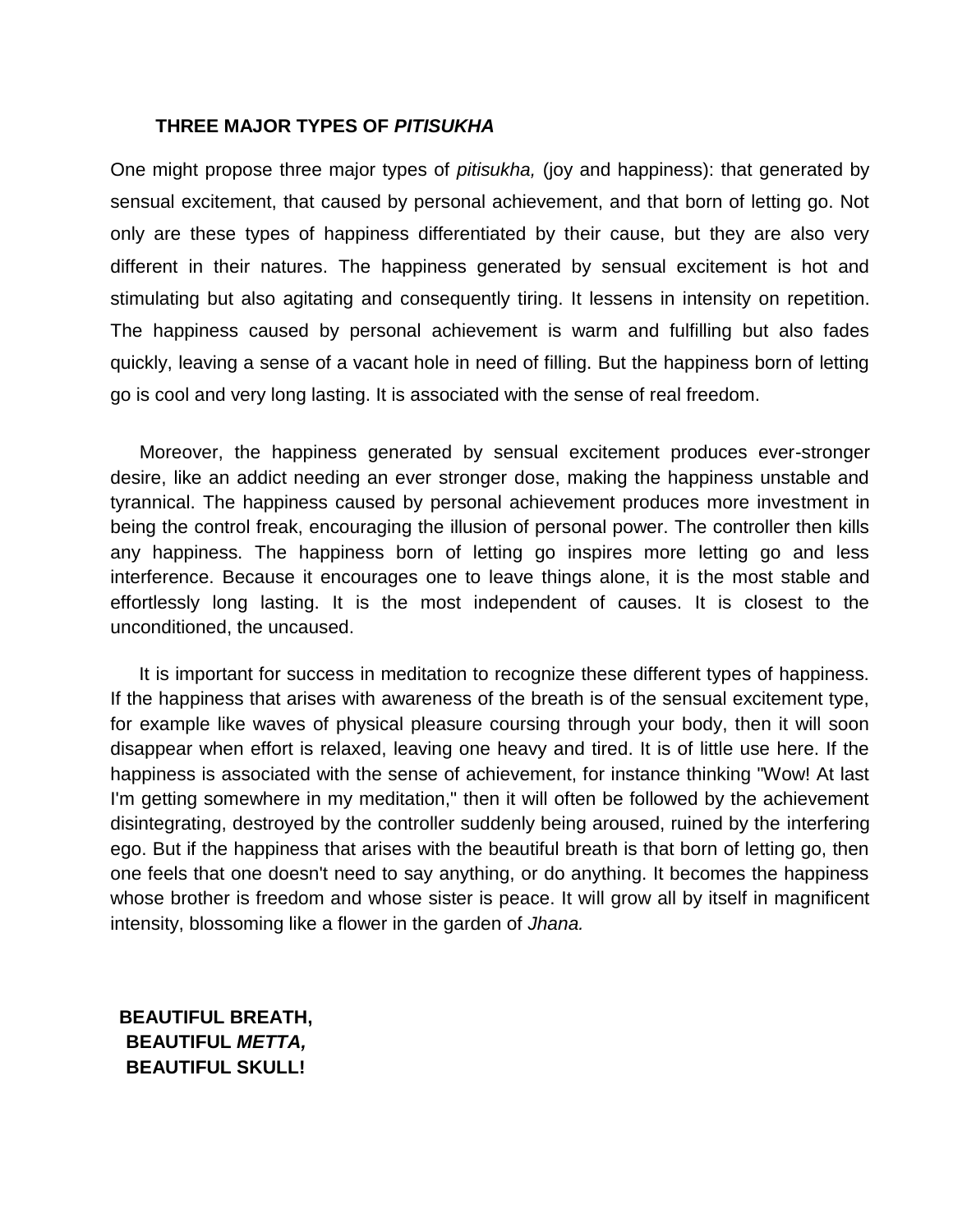There are many other objects of meditation as well as the breath. One can take loving kindness *(Metta),* parts of the body *(Kayagatasati),* simple visualizations *(Kasina)* and other things as the focus of one's mindfulness. However, in all meditation that develops into *Jhana,* there must come a stage where the *pitisukha* born of letting go arises. For example, loving kindness meditation opens into being such a wonderful, gorgeous, unconditional love fur the whole cosmos, filling the meditator with delicious joy.

*Pitisukha* born of letting go has arisen and one is at the stage of "beautiful *Metta."*  Another example: some meditators focus on parts of the human body, often on a skull. As the meditation deepens, as mindfulness rests on the inner image of a skull, an amazing process unfolds. The image of the skull in one's mind starts to whiten, then deepen in colour, until it appears to glow with intense luminosity as the "beautiful skull!" Again, *Pitisukha* born of letting go has appeared filling the whole experience with joy and happiness. Even some monks who practice *Asubha* (loathsomeness) meditation, on a decaying corpse say, can experience the initially repugnant cadaver suddenly changing into one of the most beautiful images of all. Letting go has aroused so much happiness that it overwhelms the natural disgust and floods the image .with *Pitisukha.* One has realized the stage of the "beautiful corpse!"

In breath meditation *(Anapanasati),* the Lord Buddha taught the arousing of *Pitisukha*  along with the experience of one's breath as the 5th and 6th steps of the 16 step *Anapanasati* method *(see* MN 118). It is such a crucial stage in meditation that I have dealt with it in THE BASIC METHOD OF MEDITATION\*.

\* [THE BASIC METHOD OF MEDITATION](file:///D:\Dhammatalks.net\Books\Ajahn_Brahm_Basic_Method_of_Meditation.htm) by Ajahn Brahmavamso, available from the Buddhist Society of Western Australia.

### **WHAT IF** *PITlSUKHA* **HASN'T APPEARED?**

When *Pitisukha* doesn't arise, it must be because there is not enough contentment, this is, one is still trying too much. One should reflect on the first two of the five hindrances. The first hindrance, sensory desire, draws the attention towards the object of desire and thus away from the breath. The second hindrance, ill will, finds fault with the experience of breath, and the dissatisfaction repels the attention away from the breath. Contentment is the "middle way" between desire and ill will. It keeps one's mindfulness with the breath long enough for the *Pitisukha* to arise.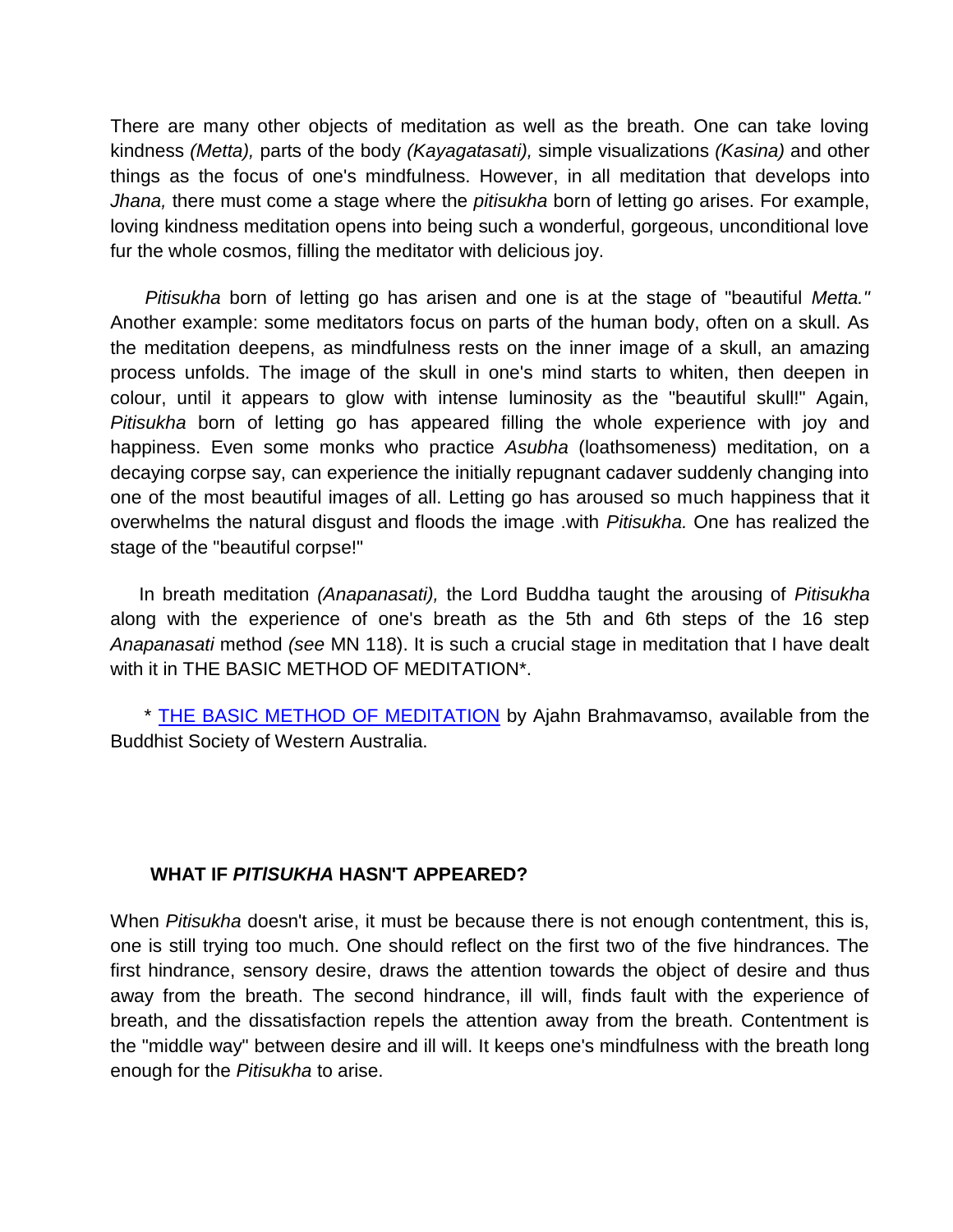Sometimes meditators wonder about the role of effort in meditation. At the stage of meditation just before the beautiful breath, one's effort should directed only into the knowing, and kept away from the doing mind. When effort is channeled into doing the meditation, that is, controlling everything, then the energized U doer" moves into restlessness, another of the hindrances. But when the effort is removed from the" doer" and is given fully to the knowing, then not only does restlessness disappear, but so does sloth and torpor. Sloth and torpor is another of the Five Hindrances. It arises because the knowing is without energy. Often this is because all one's energy has gone into doing, into the active function of the mind, into controlling. So much so that the knowing, the passive function of mind, is starved into the feebleness of sloth and torpor. But when all one's effort is invested in the knowing, into mindfulness, then sloth and torpor become replaced by bright and energized knowing.

Putting all one's effort into the knowing is another way of generating *pitisukha* along with the breath. **For the energy of the mind is equivalent to happiness.** So if *pitisukha* hasn't appeared yet, it might be that one is not directing effort away from the doer and into the knowing.

### **THE WAY INTO SILENCE**

Stillness means lack of movement. What causes the mind to move? "Will" causes the mind to move! This is why if one wants to experience stillness, then one must remove all will, all doing, all control.

One can firmly hold a leaf on a plant but, however hard you try, you will never be able to hold it still. There will always be some vibration caused by slight tremors in one's muscles. However, if one protected the leaf from any wind, then the leaf becomes still, eventually, all by itself. By removing the causes of the movement, the wind, then the leaf comes to a natural state of stillness.

In exactly the same way, one cannot achieve stillness by holding the mind in the grip of one's will. But if one removes the cause of movement in the mind, the will, then the mind soon comes to a natural state of stillness.

**Thus one cannot will the mind to be still!** The way into stillness is through the *pitisukha* born of letting go. Once the delight that comes with the beautiful breath appears, then will becomes redundant. It becomes unnecessary since mindfulness stays with the breath all by itself, effortlessly. Mindfulness enjoys being with the beautiful breath, and so does not need to be forced. It is through the arising *pitisukha* at the stage of the beautiful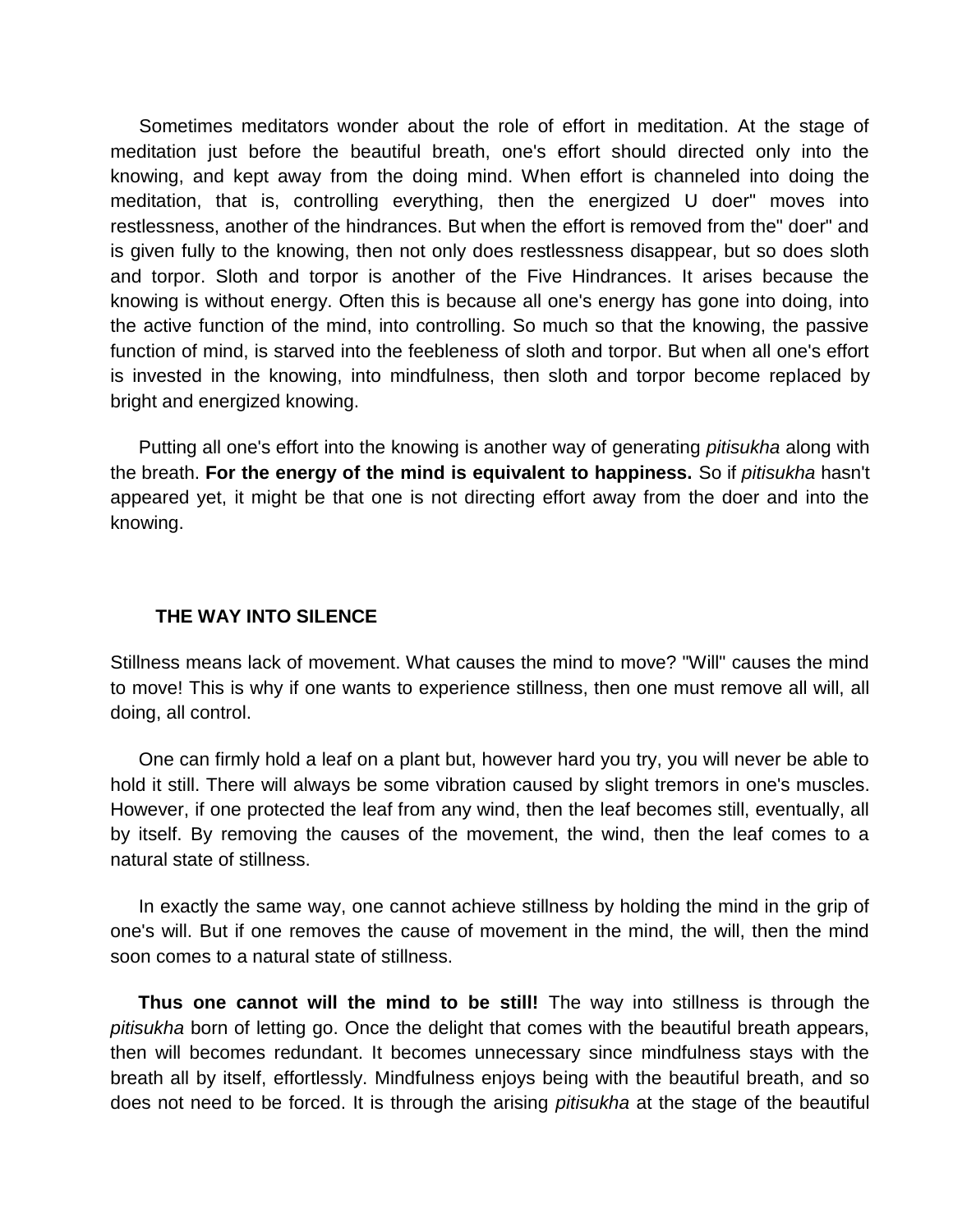breath that will becomes calmed, effort is relieved, and stillness begins to manifest.

When stillness appears it enriches the *pitisukha.* The deepening of *pitisukha,* in turn, creates even less opportunity for effort, and so stillness grows stronger. A self- reinforcing, feedback process ensues. Stillness deepens *pitisukha. Pitisukha* increases the stillness. This process continues, when not interrupted, all the way into *Jhana* where stillness is profound and *pitisukha* ecstatic.

#### **WHEN THE BREATH DISAPPEARS**

If the breath disappears before the stage of the beautiful breath, then this is a case of sloth and torpor, of weak attention. One should go back to basics, strengthen present moment awareness and silence, and put more energy into awareness.

But when one is on the stage of the beautiful breath, when it feels so delightful and effortless to be mindful of the breath for long periods of time, then as the mind grows in stillness, the perception of the breath grows more subtle. Soon one is not aware of an in breath, or of a beginning or middle or end of a breath. One is simply aware of a seemingly unchanging perception of breath, a single experience that hardly alters from moment to moment. What is happening is that some of the external features of breath, such as in and out, beginning and end, have been transcended, All one sees is the heart of the breath experience, beyond these labels.

Because of the extreme simplicity of the meditation object, the breath, stillness and *pitisukha* can grow even stronger. Let them grow stronger. Don't fall onto the trap of doubt, wondering whether this very subtle bare breath experience is what one should be watching. Don't worry that perceptions of in and out, beginning and end, have disappeared. This is how it should be. Don't disturb the process. As the stillness and *pitisukha* grow ever stronger, the breath disappears.

When in the stage of the beautiful breath, the breath disappears, only the beauty remains. One is aware not of nothingness, but of beauty, the *pitisukha* without any perception of breath. This is another important stage in one's meditation. It is a step closer to *Jhana.*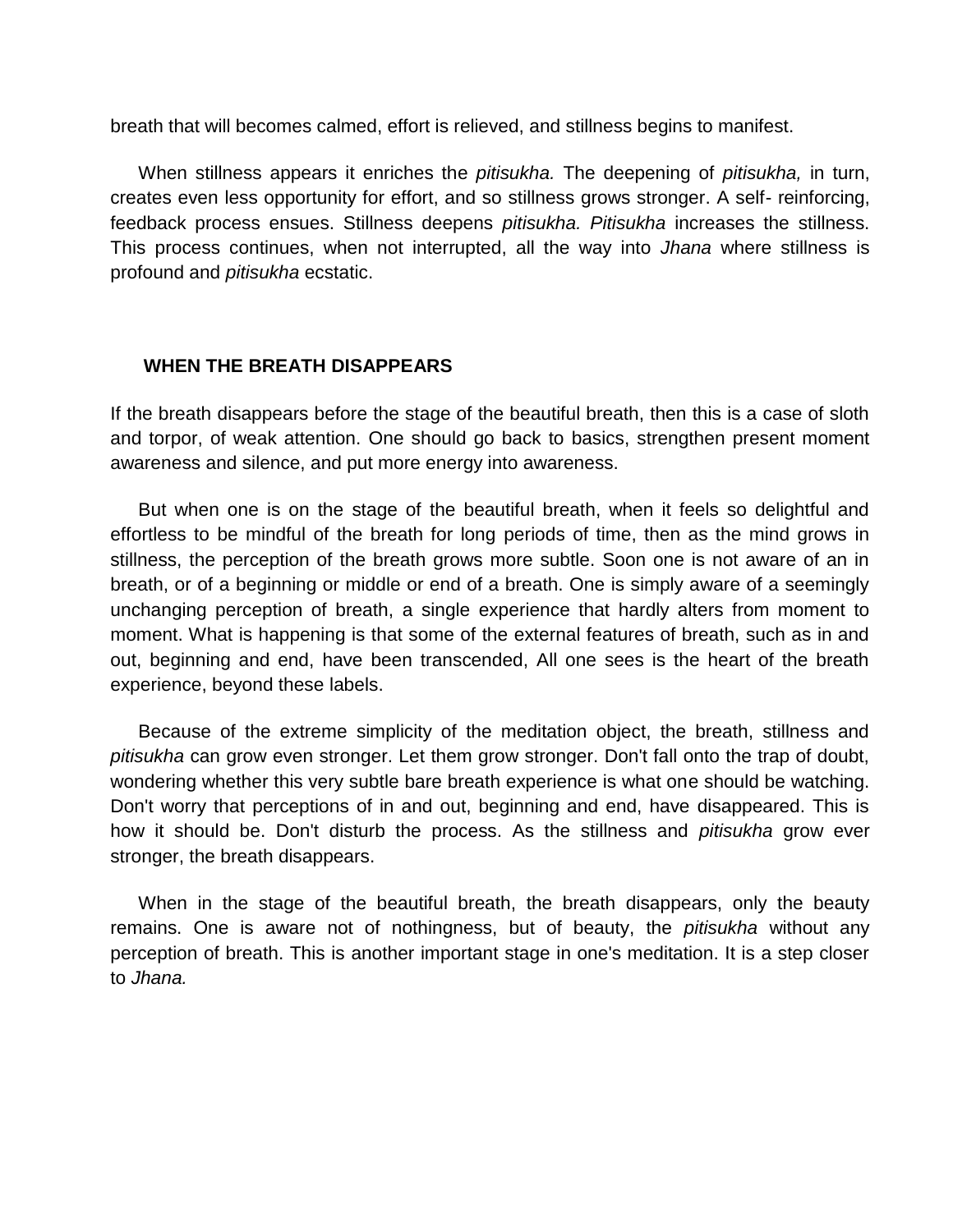### **THE CALMING OF THE SENSES**

Buddhism has always described experience in terms of six, not five, senses. They are sight, hearing, smell, taste, touch and also the mind. In breath meditation, one calms the first four senses into disappearance by focusing only on the breath. The breath is then experienced through the senses of touch and mind.

As the meditation progresses, the sense of touch is gradually calmed and the sense of mind becomes more dominant. In the stages of the beautiful breath, the breath is experienced only partly by the sense of touch and mostly by the mind sense. The sense of touch gives one the perception of breath. The mind sense gives one the perception of beauty. When the "breath" disappears, it means that one has succeeded in calming the sense of touch into disappearance. The external five senses have at last been transcended. Only the mind sense remains. And the mind sense experiences the breath as beauty.

In fact, one is still breathing at this stage, albeit ever so softly, It is just that one is now experiencing the breath through the mind sense, and not through the sense of touch. Because the familiar experience of breath is no longer present, one might conclude that one's breath has stopped! But it hasn't. Don't worry. One will not die at this stage of meditation! One is just experiencing the breath in a new and wonderful way. One is experiencing the breath only through the mind sense, and perceiving it as bliss.

It is like viewing a rare, sparkling diamond. At first one is aware of the shape, size and its many facets. But, maybe, after a while one doesn't perceive the size and shape any more. Even the concept of facets disappears. All one notices, all that one is left . with, is the "sparkle," the beauty. The diamond is still there only one perceives it in a new and wonderful way.

Or it is like the simile that I like to use of the Cheshire Cat in ALICE IN WONDERLAND, by Lewis Carrol. First, the smiling face of a Cheshire Cat appears in the blue sky. As Alice and the Red Queen observe the image, the Cat's head gradually disappears. Soon, only a mouth is left with an endearing smile. Then the mouth disappears, but the smile still remains! The body has gone, but the beauty remains.

This is how it appears when the five external senses completely disappear and only the mind sense remains. When one is not used m pure mental objects, with no link to anything in the physical world, then one may easily become confused. Faith or confidence *(Saddha)*  is helpful here. If wisdom born of experience is yet too weak, then use confidence to know that when, in the stage of the beautiful breath, the breath disappears leaving only a feeling of beauty or delight, then that is a pure mental object that one is experiencing. Stay there with confidence. Be careful not to allow the hindrance of doubt to disturb the delightful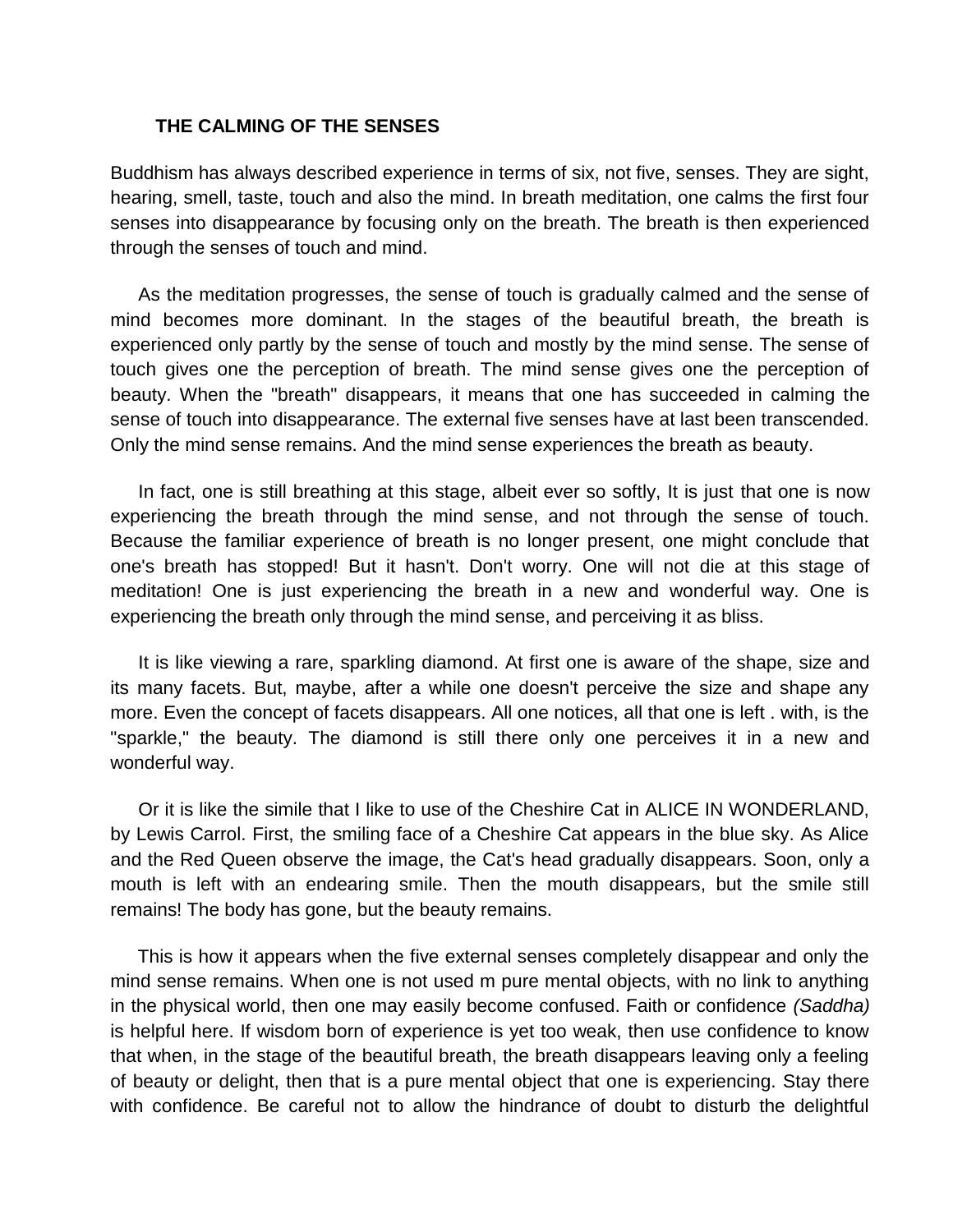peace. One may figure out what the experience means at the end of the meditation period, not now. As mentioned many times already, one should wait to the final few minutes of the meditation period to review any meaningful experiences.

## **SUMMARY of Part One**

This chapter has been an introduction to the *Jhanas.* I have given a brief history *of* the *Jhanas* and have explored some *of* the issues often raised about this exalted topic. I have returned yet *one* more time to the "beautiful breath," *for* it is the beginning *of* the journey *into Jhanas.* I have prefaced the beautiful breath with the important exhortation not to be afraid *of* delight in meditation, for delight is the "glue" that holds the mind's attention on the breath.

The next part takes us further down the road to the deep absorptions. Let us turn now to a discussion *of* the *Nimitta,* the "home stretch" into *Jhanas.*



# THE *NIMITTA: THE "HOME STRETCH"* INTO *JHANAS*

- WHEN *NIMITTA* CAME UP EARLY
- WHEN THE *NIMITTA* DOESN'T APPEAR
- SUITABLE *NIMITTA* AND USELESS *NIMITTA,*  SHINING UP THE *NIMITTA*
- STABILIZING THE *NIMITTA*
- DISTURBING THE STABLE *NIMITTA*
- A NOTE ON THE LUMINOUS (OR RADIANT) MIND
- ENTERING *JHANA*

## **THE** *NIMITTA*

## *THE "HOME STRETCH" INTO JHANAS*

When the breath disappears and delight fills the mind, the *nimitta* usually appears.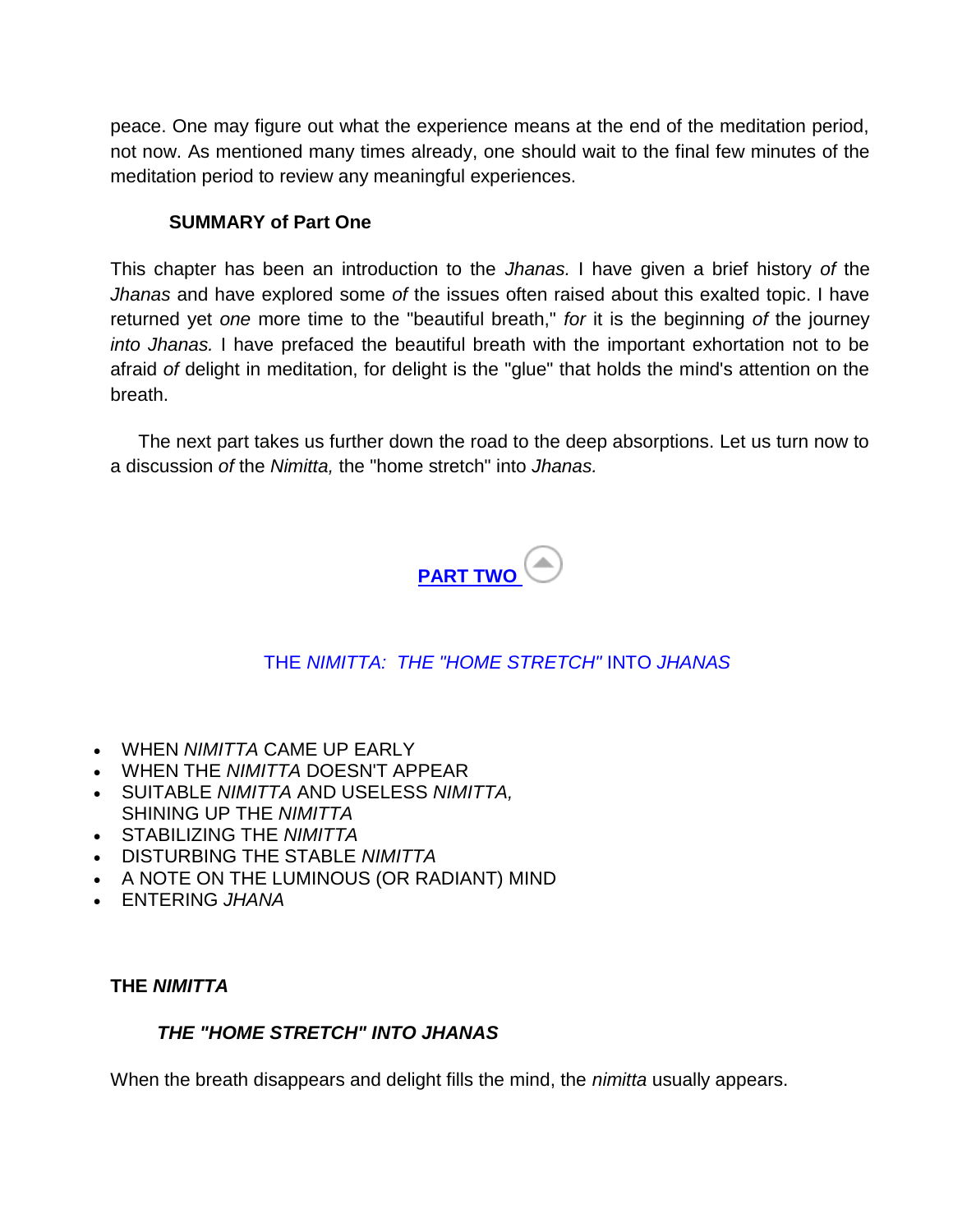*Nimitta,* in the context used here, refers to the beautiful "lights" that appear in the mind. I would point out, though, that the *nimittas* are not visual objects, in that they are not seen through the sense of sight. At this stage of the meditation, the sense of sight is not operating. The *nimittas* are pure mental objects, known by the mind sense. However, they are commonly perceived as lights.

What is happening here is that perception struggles to interpret such a pure mental phenomenon. Perception is that function of mind that interprets experience in terms one can understand. Perception relies crucially on comparison, interpreting experience as in the same category as some similar previous experience. However, pure mental. phenomena are so rarely visited that perception has great difficulty finding anything at all comparable to these new experiences. This is why *nimittas* appear strange, like nothing one has ever experienced before. However, the phenomena in the catalogue of one's past experitinces which usually come closest to these *nimitta* are simple visual lights, such as a car headlight or a flashlight in the dark or the full moon in the night sky. So perception adopts this closest, but imperfect, comparison and interprets the *nimitta* as lights. Thus, one usually experiences *nimitta* as a light, a light seen in the mind.

It was a fascinating discovery to realize that everyone who experiences these *nimittas,*  experience exactly the same thing! It is only that meditators interpret one and the same experience in different ways. Some see in their mind the *nimitta* as a pure white light, others see it as a golden, some as a deep blue. Some see it as a circle, some as oblong in shape, some as sharp edged, and some as fuzzy edged. There is indeed no end to the features of *nimitta,* which meditators describe. The important thing to know is that color, shape and so on are irrelevant. Because it is one's perception that colors the *nimitta* and gives it shape, just so one can make sense of it.

### **WHEN** *NIMITTA* **COME UP EARLY**

Sometimes, a "light" can appear in the mind at a very early stage of the meditation. However, for all except accomplished meditators, one will find that such "brazen intruders" are highly unstable. If one focuses one's attention on them, one will not get anywhere. It is not the right time for *nimitta.* It is better to regard them as distractions and go back to the main task of the early stage.

**Ignore the** *Nimitta* **at First**. It is more uncertain what to do when a *nimitta* appears at the stage of the beautiful breath, when the breath has yet to be calmed to disappearance. Again, the *nimitta* appears intrusive, It interferes with the main task of sustaining one's awareness on the beautiful breath. If one deliberately turns away from the breath and on to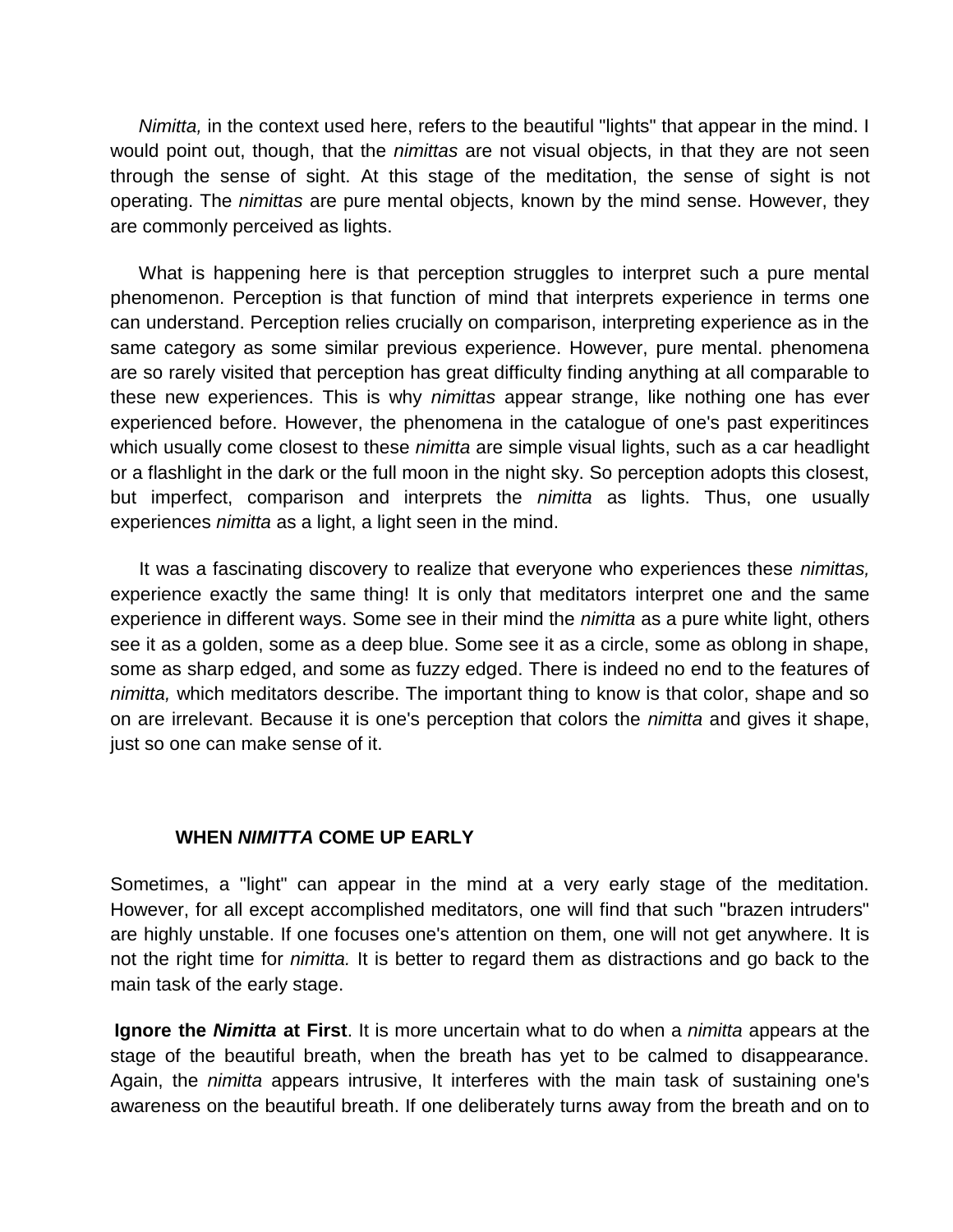the *nimitta,* it usually doesn't remain long. The mind is not refined enough yet to hold a subtle *nimitta;* One needs to practice on the breath more. So the best thing to do is to ignore the *nimitta* and let all one's attention train on the beautiful breath.

Often having followed this advice, the *nimitta* comes back, stronger and brighter. Ignore it again. When it returns a third time, even more powerful and radiant, go back to the breath. Practicing this way, eventually a hugely powerful and brilliant *nimitta* will break into your awareness. You can go with that one. Actually, it is almost impossible to ignore. That one usually takes you into *Jhana.*

The above can be compared to a visitor knocking on your door. It could be an unimportant salesman so you ignore them and go on with your business. Often that's the end of the matter. Sometimes, though, they knock again, louder and longer. You ignore them a second time and continue with your task. They bang ever louder, ever more vigorously. This proves that it must be your best friend, so then you open the door, let them in, and have a great time together.

**Incorporate the** *Nimitta* **into the Middle of the Breath.** Another method of dealing with an early *nimitta* that arises at the stage of the beautiful breath is to incorporate the *nimitta*  into the middle of the breath. One trains to visualize the situation as similar to a jewel being held in the center of lotus petals. The shimmering jewel is the *nimitta,* the lotus petals the beautiful breath. If the mind isn't quite ready to stay with the *nimitta,* it still has the breath to anchor it.

Sometimes, the mind is so unready that the breath appears to close in on the *nimitta,*  and the *nimitta* disappears leaving only the beautiful breath. But this step backward does not disturb the meditation. At other times, the mind is well prepared for the *nimitta,* and the *nimitta* strengthens and expands pushing out the breath, which disappears beyond the edges of one's awareness, leaving only the *nimitta.* This method is skillful because it doesn't involve moving the mind from one thing to another. Such movement is coarse and disturbs the meditation significantly. Instead, one just passively observes the transition from the beautiful breath to the *nimitta,* and maybe back again, allowing the process to develop or recede according to nature, not according to one's desire.

**For Accomplished Meditators Only**. Although the following advice is for accomplished meditators only, by which I mean those with plentiful experience of *Jhana* already, it is included here for the sake of completeness. When one is skillful in the way into *Jhana* and one has experienced a *Jhana* recently, the mind is so still and powerful even before one begins to meditate that one may skip many stages. So much so that one may arouse the *nimitta* almost immediately after starting. The mind being so used to *nimitta,* and so favorably disposed to towards them, literally leaps into the *nimitta* and the *nimitta* stays.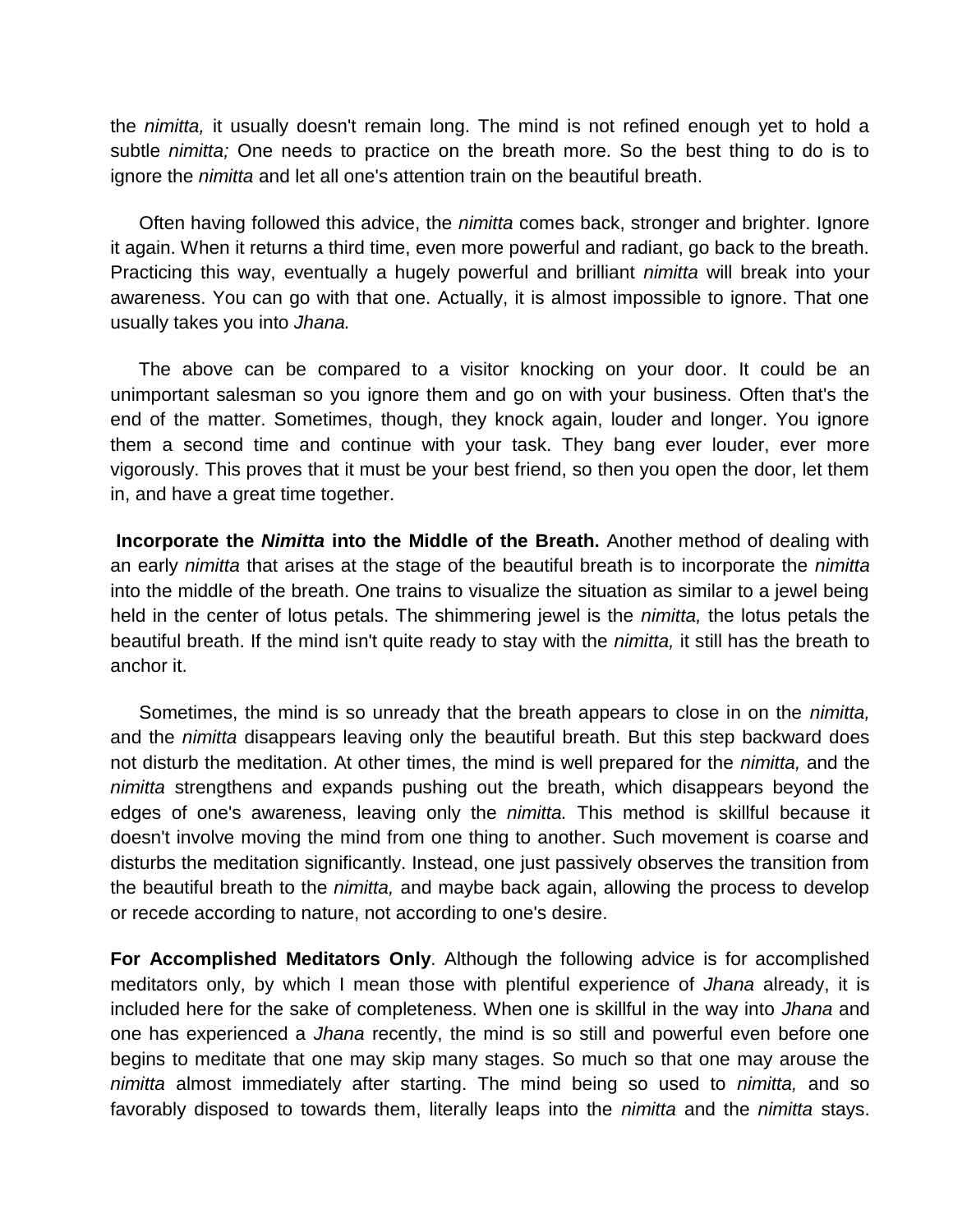Soon *Jhana* is reached. For such accomplished meditators, the earlier the *nimitta* arises, the better.

## **WHEN THE** *NIMITTA* **DOESN'T APPEAR**

For some, when the breath disappears, the *nimitta* doesn't happen. No lights appear in their mind. Instead, they are only left with a deep feeling of peace, of emptiness, of nothing. This can be a very beneficial state and should not be belittled, but it is not *Jhana.* Moreover, it lacks the power to proceed any further. It is a *cul-de- sac,* and a refined one at that, but it is incapable of being developed further. There are a number of methods to bypass this state, generate the causes for *nimitta,* and go deeper into the *Jhanas.*

**Cultivate Sufficient Joy and Happiness** *(Pitisukha).* The state above arises because one did not cultivate sufficient *Pitisukha* along with the breath. There was not enough delight when the breath disappeared, so mindfulness had no clear mental object of beauty to latch on to. Understanding this, one needs to put more value on developing delight when one is watching the breath, and cultivating that delight into a strong sense of beauty. For example, one may regard the breath as the messenger bringing you oxygen as a life supporting gift from the flowers and trees. The breath unites you vitally with all of the plant world, supporting one another with the pulse of the air. Whatever skillful means one employs, by paying careful attention to the beauty alongside the breath, the beauty will blossom. What one pays attention to usually grows.

In the previous chapter, one was cautioned not to be afraid of delight in meditation. I regard this exhortation as so important that I am going to repeat it again almost word for word.\

**Do not be afraid of delight in meditation.** Too many meditators dismiss happiness thinking it unimportant or, even worse, thinking that they don't deserve such delight. Happiness in meditation is important! Moreover, you deserve to bliss out! Blissing out on the meditation object is an essential part of the path. So when delight does arise alongside the breath, one should cherish it like a valuable treasure, and guard it accordingly.

**Putting Energy into Knowing.** Another reason for the *nimitta* not arising is that one hasn't put enough energy into the knowing. As explained in the previous chapter, in the section entitled "What If *Pitisukha* Hasn't Appeared", **delight is generated by putting lots of energy into the knowing**.

Usually, most of our mental energy gets lost in the doing, that is, in planning and remembering, controlling and thinking. If one would only take away one's energy completely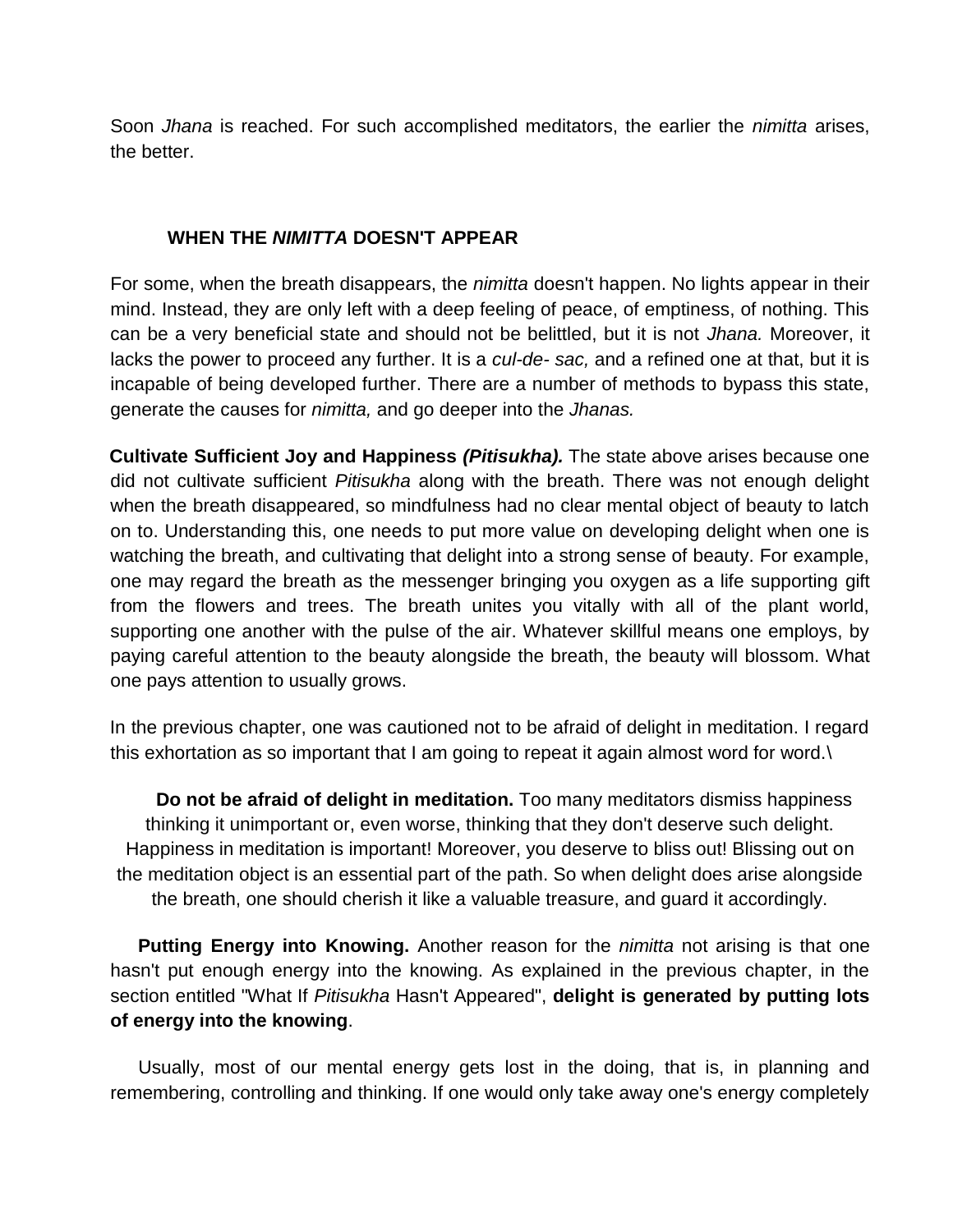from the doing, and give it all totally to the knowing, to attentiveness, then one would experience one's mind becoming brightened and energized with delight. When there is lots of delight, strong *pitisukha,* then when the breath disappears, the *nimitta* appears. So, maybe the reason why a *nimitta* doesn't appear is that one wasted too much energy on controlling, and didn't devote enough energy into knowing.

**Watching Out for Discontent.** However, if the breath has disappeared but no *nimitta*  arises, then one must be careful not to fall into discontent. Discontent will wither any *pitisukha* already there and will urge the mind into restlessness. This discontent will make the arising of a *nimitta* even more unlikely. So one must be patient and seek the remedy in becoming aware of contentment and letting it consolidate. Just through paying attention to contentment, it usually deepens. As contentment grows stronger, delight will arise. As delight grows in power, the *nimitta* appears.

**Focus More Sharply in the Present Moment**. Another useful method to arouse the *nimitta*  when the breath disappears is to focus more sharply on the present moment! Present moment awareness is the very first stage of this method of meditation. But, in practice, as the meditation progresses and one pays attention to other things, the present moment awareness can become a little sloppy. It may be that one's mindfulness has become "smeared" around the present moment, instead of being precisely focused. By noticing this as a problem, it is very easy to adjust the focusing of mindfulness to be knife-edged in the center of now. Like adjusting the camera, the slightly blurred image becomes very sharp. When the attention is sharply focused in the present moment, it experiences more power. *Pitisukha* comes with the sharpening of focus, and the *nimitta* soon follows as well.

## **SUITABLE** *NIMITTA* **AND USELESS** *NIMITTA*

It is very helpful to cultivate *nimitta* of the sort perceived as a light. These "light *nimittas"* are the best vehicle for transporting the meditator into the *Jhanas.* However, it is just possible, but rarely done, to enter a *Jhana* by using "feeling *nimittas"* instead. By this I mean that one sees no lights in the mind, instead one experiences a feeling of bliss in the mind. It is important to note that the sense of touch has been transcended and such a "feeling" of bliss is experienced completely by the mind sense. It is a pure mental object again, but perceived as relating closely to a physical feeling of bliss. This is a *bona-fide nimitta.* But it is much more difficult to work with such as a *nimitta* to gain access to *Jhana,* though it is not impossible. For these reasons, it is recommended to cultivate the light *nimitta* if one aspires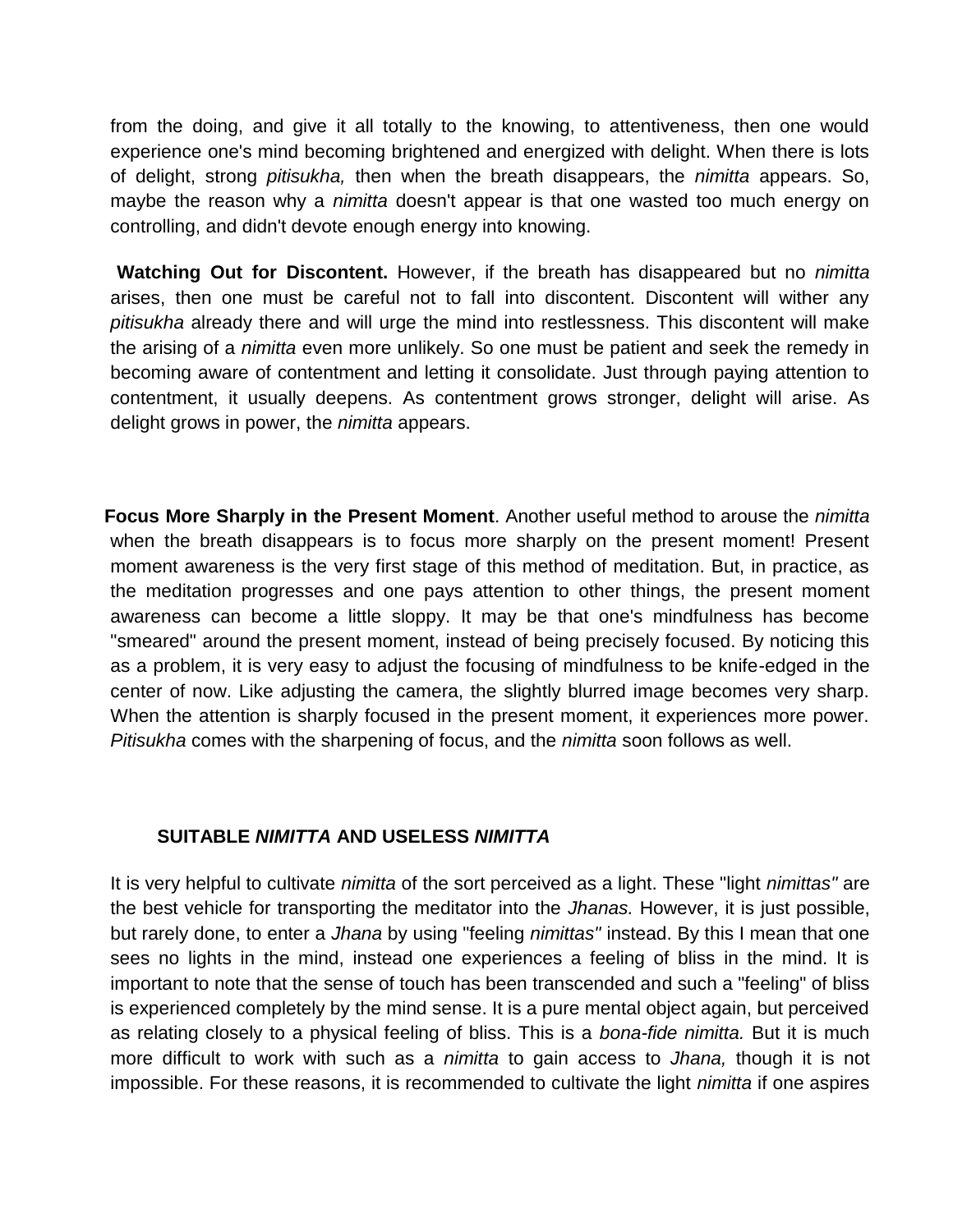for the *Jhana.*

There are some visual *nimittas* that are of no use on the path into *Jhana.* It is helpful to know these "useless" *nimitta* so that one will waste no time with them.

**Visions.** Sometimes whole scenes can appear clearly in the mind. There might be landscapes, buildings and people. They may appear familiar or strange. It might be fascinating to watch such visions, but they are of little use. Moreover, they are meaningless and one should certainly not take them as some revelation of truth! Experience shows that visions arising at this stage are notoriously deceptive and completely untrustworthy. If one likes to waste time, one can linger on them a while. But the recommended thing to do is to remove all interest *and* go *back* to *the beautiful breath.* Such complex *nimitta* are merely a reflection of an overcomplicated mind. The mind should have been calmed into simplicity much more effectively before letting go of the breath. When one sustains the attention on the beautiful breath, uninterrupted for long periods of time, then one is training in simplicity. Then when the breath disappears, a simple unified *nimitta* arises, one that is suitable for progress.

**The Firework** *Nimitta.* A less elaborate *nimitta,* which is still overcomplicated, can be called the "firework *nimitta."* As the name suggests, this consists of many bursts of light coming and going, never lasting long and exhibiting much movement. There may be several bursts of light at the same time, even of different colors. Again, this firework *nimitta* is a sign that the mind is still too complicated and very unstable. If one wants, one can enjoy the sideshow for a short time, but one should not waste too much time there. One should ignore all the razzele-dazzele of the firework *nimitta,* return to the breath, and develop more onepointedness and calm.

**The Shy** *Nimitta.* The next type of *nimitta* can be called the "shy *nimitta,"* a single pure light that flashes up quickly and then disappears. After a few moments, it flashes up again. Each time, it lasts only a second or two. Such a *nimitta* is much more encouraging. Its simplicity shows that the mind is one-pointed. Its power is a sign that *pitisukha* is strong. But its inability to remain after breaking through into consciousness shows that the level of calm is not quite enough. In such a situation, one need not return to the beautiful breath yet. Instead, one patiently waits, developing more calm, allowing the mind to become more receptive to the very shy *nimitta.* As will be explained at greater length later, this *nimitta*  disappears because the mind overreacts to its arrival, usually with excitement or fear. By establishing more solid calm and having the confidence to not react at all, the shy *nimitta*  returns and stays longer each time. Soon, such a *nimitta* loses its shyness and, feeling accepted within the mind's calmness, remains a long time. One should attempt this approach first; But if the *nimitta* continues being "shy," with no indication that it is remaining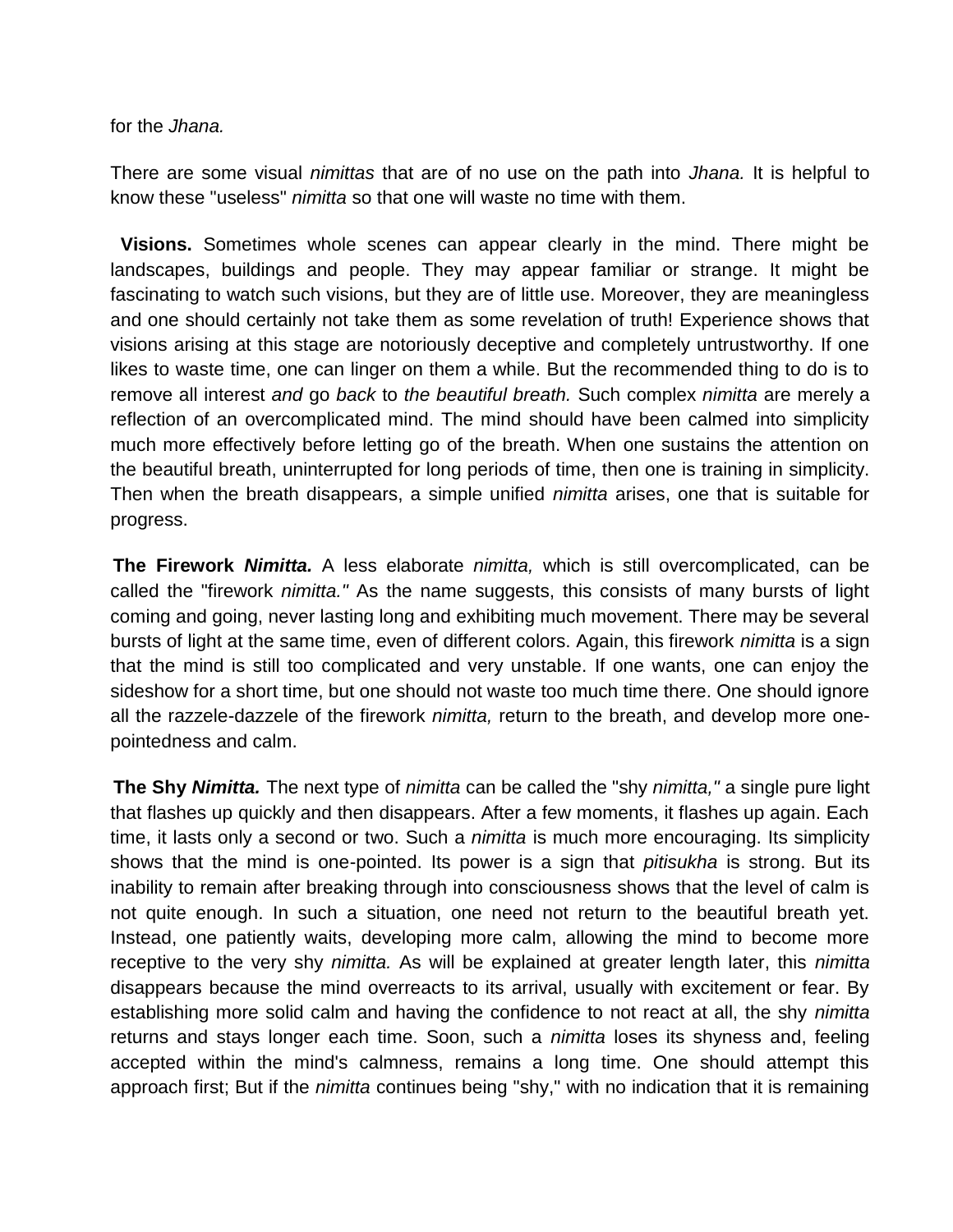longer, then one should return to the beautiful breath and ignore the shy *nimitta.* When one has built more tranquility of mind with the beautiful breath, then one can return to the shy *nimitta* to see if it will establish itself this time.

**The Point** *Nimitta.* Another type of *nimitta* is the "point *nimitta,"* a simple and powerful light, but ever so small, which persists many seconds. This *nimitta* can be very useful. It shows that one-pointedness is excellent, calm is sufficient, but *pitisukha* is still a bit lacking. However, all one needs to. do is gently look deeper into the point *nimitta,* letting mindfulness zero in, then it appears as if one's awareness comes closer to this *nimitta* and its size starts to increase. As it expands a little, one should keep one's focus on the center, not on the edges, nor beyond the edges. By maintaining the mind's focus sharply on the center of the point *nimitta,* it increases power, it grows in *pitisukha.* Soon the *nimitta* unfolds into the best *nimitta* of all.

**The Best** *Nimitta.* The best *nimitta* of all, that which is the most suitable for *Jhanas,* begins as being similar to the full moon at midnight in a sky free of clouds. It rises unhurried when the beautiful breath softly disappears. It takes three or four seconds to establish its presence and settle down, remaining still and very beautiful before the mind's eye. As it remains without effort it grows brighter, more luminous. Soon it appears brighter than the sun at midday, radiating bliss. It becomes, by far, the most beautiful thing one has ever seen. Its beauty and power will often feel more than one can bear. One wonders whether one can take so much bliss of such extreme power. But one can. There's no limit to the bliss one can feel. The *nimitta* explodes, drowning one in even more bliss, or one dives into the center of the radiating ecstasy. If one remains there, it is *Jhana.*

## **SHINING UP THE** *NIMITTA*

It is a far-reaching insight to realize that this *nimitta* is actually an image of one's mind. Just like one sees an image of one's face when one looks in a mirror, one sees an image of one's mind in the profound stillness of this meditation stage. The *nimitta* is a reflective image of one's mind.

**The Importance of Virtue.** So when the *nimitta* appears dull, or even dirty, it means that one's mind is dull, even dirty! Usually, this is because one has been lacking in virtue recently, possibly angry, or maybe self centered. At this stage of meditation, one is looking directly at one's mind and there is no opportunity for deceit. One always sees the mind as it truly is. So, if one's *nimitta* appears dull and strained, then one should clean up one's act in daily life. One should undertake moral precepts, speak only kindly, and be selfless in service. This stage of meditation when nimittas appear makes it abundantly clear that virtue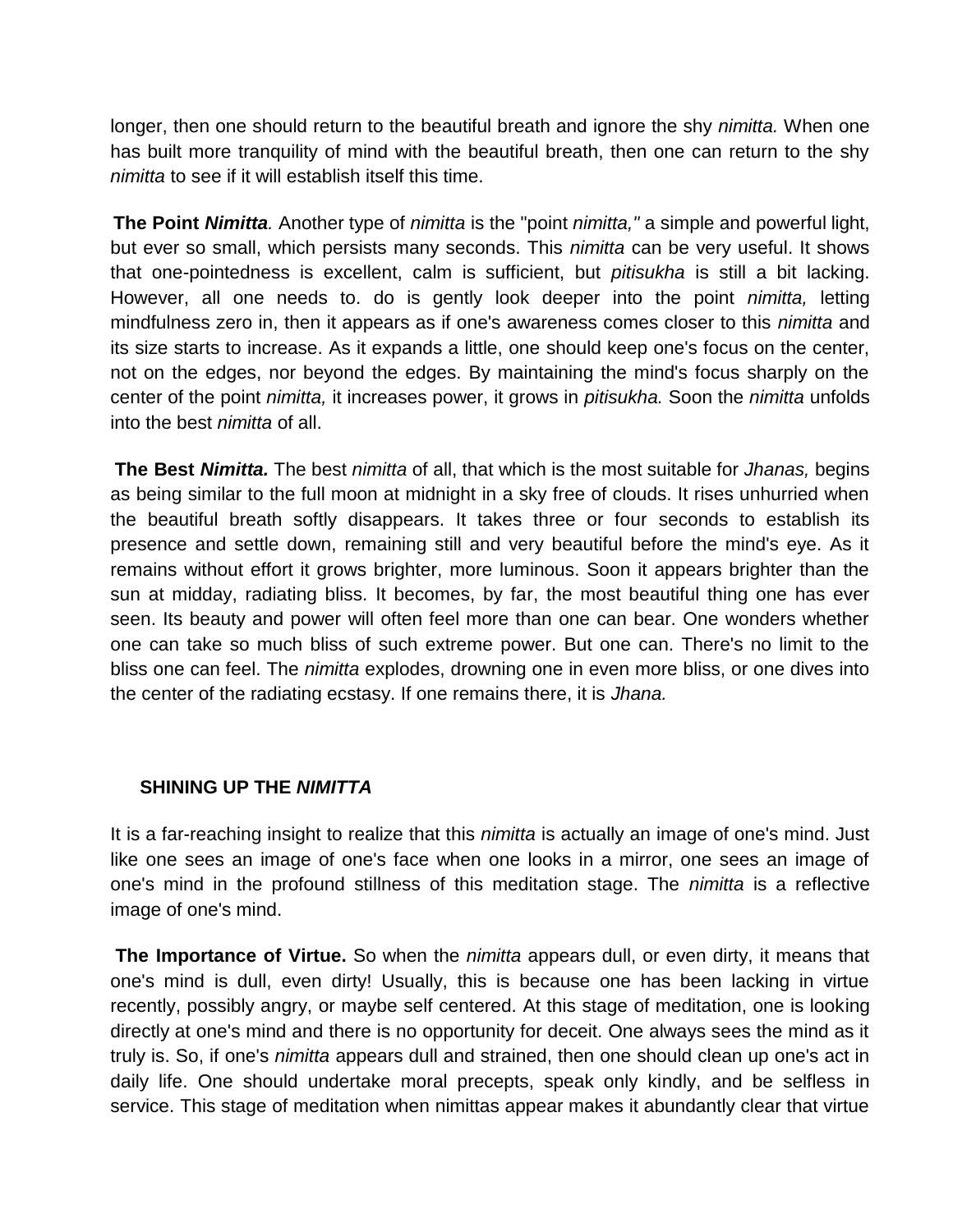is an essential ingredient for success in meditation.

Having taught many meditation retreats over the years, I have noticed that the meditators who have the easiest progress and most sensational results, are those who are joyously generous, whose nature would never allow them to harm another being, who are soft spoken, gentle and very happy. Their beautiful lifestyle gives them a beautiful mind. And their beautiful mind supports their virtuous lifestyle. Then when they reach this stage of the meditation and their mind is revealed in the image of the *nimitta,* it is so brilliant and pure that it leads them easily to *Jhana.* It demonstrates that one cannot lead a heedless life and self indulgent lifestyle and have easy success in one's meditation. On the other hand, purifying one's conduct and developing compassion, at the same time prepares the mid for meditation.

The best remedy, then, for shinning up a dull or dirty *nimitta,* is to purify one's conduct outside the meditation.

**Focusing On the Beautiful Center**. The above being said, if one's conduct in daily life isn't too outrageous, one can shine up the dirty *nimitta* in the meditation itself This is achieved by focusing the attention on the center of the *nimitta.* Most areas of the *nimitta* may appear dull, but the very center of the *nimitta* is always the brightest and purest part. It is the soft center of an otherwise stiff and unworkable *nimitta.* As one focuses on the center, it expands like a balloon to produce a second *nimitta,* purer and brighter. One looks into the very center of this second *nimitta,* the spot where it is the brightest of all and that balloons up into a third *nimitta* even purer, even brighter. Gazing into the center effectively shines up the *nimitta.* One continues in this way until the *nimitta* is beautifully brilliant.

When, in life, one has developed a strong faultfinding mind, obsessively picking out what's wrong in this and that, then one will find it almost impossible to pick out the beautiful center of a dull *nimitta* and focus attention thereon. One has become so conditioned to pick out the blemishes in things that it goes against the grain to ignore all the dull and dirty areas of a *nimitta* to focus exclusively on the beautiful center. This demonstrates once again how unskillful attitudes in life can stop success in deep meditation. When one develops a more forgiving attitude to life, becoming more embracing of the duality of good and bad-not being a negative obsessive nor a positive excessive but balanced "acceptive" - then not only can one see the beauty in mistakes, but one can also see the beautiful center in a dull and dirty *nimitta.*

It is essential to have a bright and luminous *nimitta* to take one through to *Jhana.* A dull and dirty one is like an old, beat up car that will break down on the journey. The dull *nimitta,*  when not made to shine, usually vanishes after some time. So, if one is unable to shine up the *nimitta,* then go back to the beautiful breath and build up more energy on that part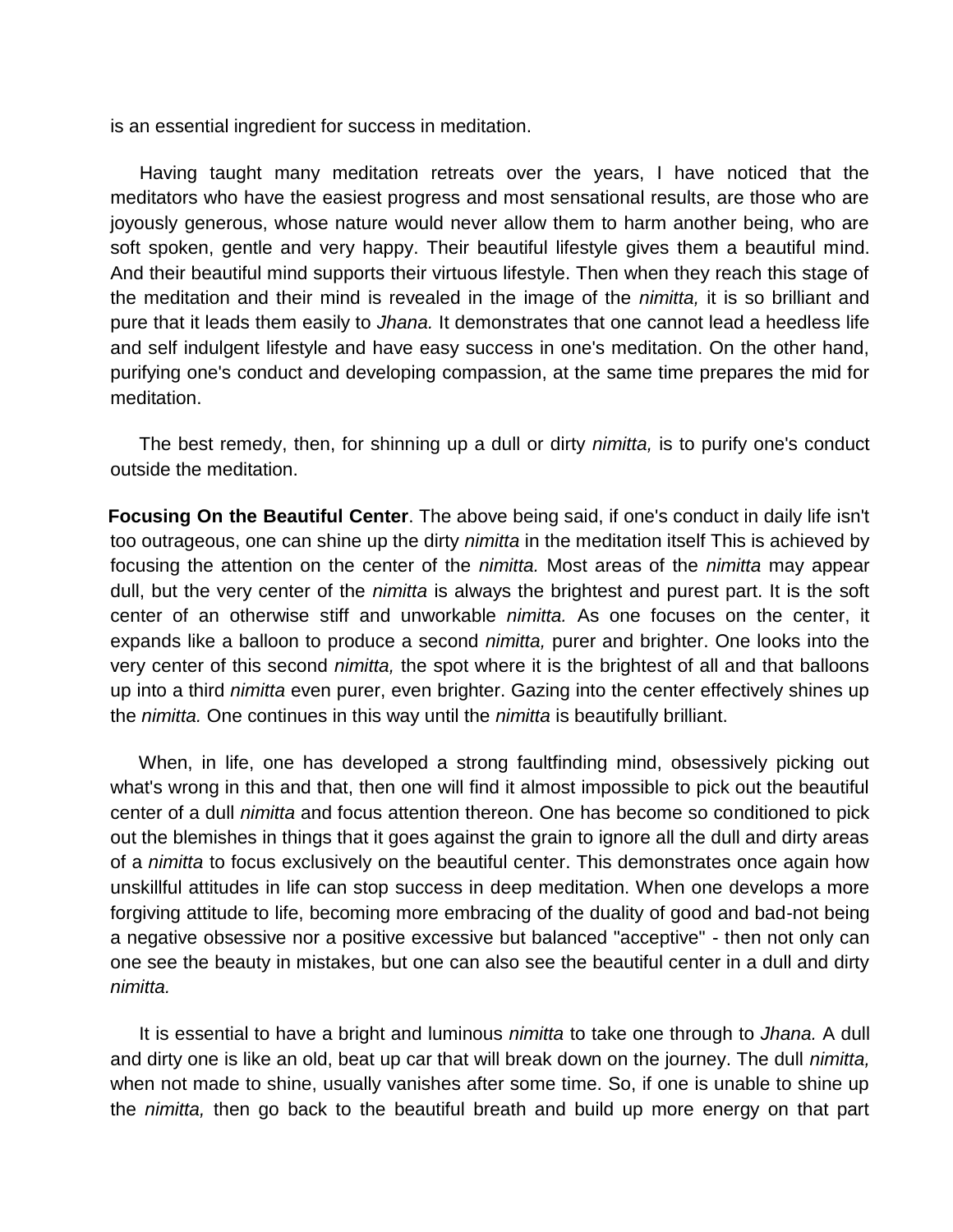called the "beautiful!" Generate greater *Pitisukha,* huge happiness and joy, along with the breath. Then next time the breath disappears and a *nimitta* arises, it will not be a dull one but something more beautiful and luminous. In effect, one has shined up the *nimitta* in the stage of the beautiful breath.

## **STABILIZING THE** *NIMITTA*

When the *nimitta* is very bright, it is also very beautiful. It usually appears unearthly in the depth of its beauty and more wonderful than anything one has ever experienced before. Whatever the color of the *nimitta,* that color is a thousand times richer than anything that can be seen with one's eyes. Such awesome beauty will captivate one's attention, making the *nimitta* remain. The more beautiful the *nimitta,* the more likely is the *nimitta* to become stable and not jump about. Thus one of the best methods to stabilize the *nimitta,* so that it persists a long time, is to shine the *nimitta* into brilliance, as just explained above.

However, some brilliant *nimittas* still don't last long. They burst into the mental field of awareness with strong *pitisukha,* but they persist not much longer than a glorious shooting star in a clear night sky. These *nimittas* have power but lack sufficient stability.

In order to stabilize such *nimitta,* it is important to know that the two enemies that disperse the *nimitta* are fear and excitement.

**Fear.** Of the two enemies, fear is more common. These *nimittas* appear so immense in their sheer power and beauty, that one often becomes very afraid. Fear is a natural response to the recognition of something much more powerful than oneself. Moreover, the experience is so unfamiliar that one's personal security looks seriously threatened. It seems as if one might lose all control. And one will-blissfully so-if one would only let go of the "self" and trust in the *nimitta!* The one would experience desire and control overwhelmed by supramundane bliss, and, in consequence, much of what one took to be one's self would vanish leaving a real sense of freedom. It is the fear of losing part of one's ego that is the root cause of alarm when a powerful *nimitta* appears.

Those who have understood something of the Buddha's teaching of *Anatta,* that there is no self, will have an easier time of transcending this fear and accepting the *nimitta.* They realize that they have nothing to protect and so can let go of control, trust in the emptiness, and selflessly enjoy the beauty and power. Thus the *nimitta* settles. Even an intellectual understanding that there is no one in here will help overcome the terror of letting go of the innermost controller. However, those who have no appreciation at all of the truth of no self, may overcome this fear by substituting it with the more powerful perception of bliss, as in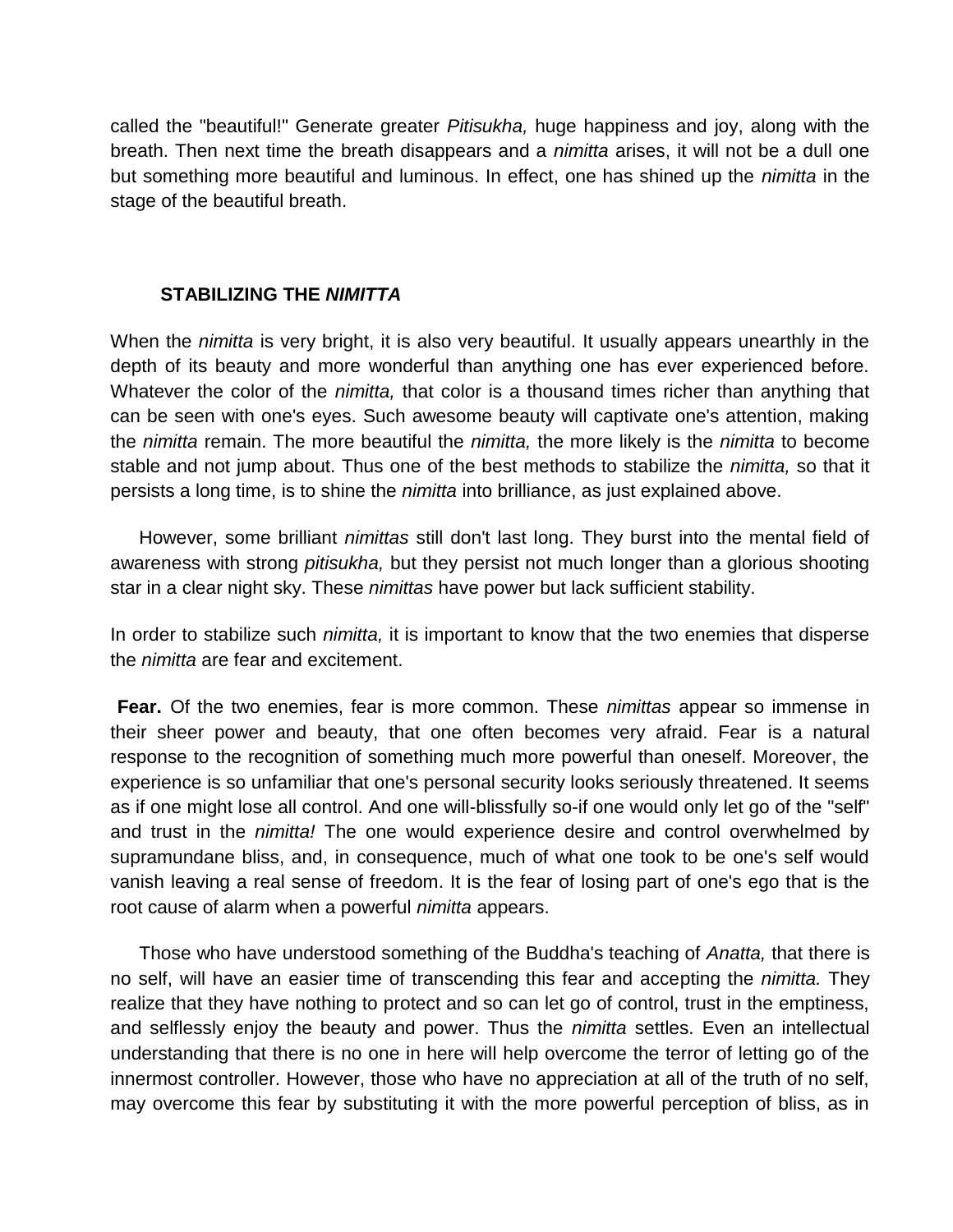the simile of the child and the swimming pool.

When a child, who has just learned to feel confident upright on dry land, sees for the first time a swimming pool of water, they are likely to be scared. The unfamiliar environment threatens their security, and they are deeply concerned how their little bodies can manage on such an unsolid material. They are afraid of losing control. So they put one toe into the water and quickly pull it out. That felt all right. So they place three toes into the water, just a little bit longer. That was okay too. Next they dip a whole foot in. Then a whole leg. As the confidence increases and the swimming pool begins to promise much fun, the anticipation of joy becomes stronger than the fear. The child jumps into the water and. immerse itself fully. Then they have such a great time that even their parents can hardly get them to leave!

Similarly, when fear arises with the powerful *nimitta,* it is all one can do to just stay there. for an instant. This is like the child dipping one toe in the water, and drawing it out in an instant. One then reflects how that felt. To say it felt wonderful is an understatement! So, next time, one is encouraged by they previous experience to stay longer. This is like putting three toes in the water, then a whole foot. Later, one will find oneself staying even longer with the strong *nimitta*, like putting the whole leg in the water, and it feels even better. By this gradual method, confidence soon becomes strong and the expectation of joy so dominant, that when the awesome *nimitta* arises one jumps right in and immerses oneself fully. Moreover, one has such a great time that it is only with great difficulty that anyone can make you come out.

Another skillful means for overcoming fear at this stage, especially when fear is not strong, is to perform a little mental ceremony of handing over trust. It is as if one has been the driver of one's meditation up until now, and now is the moment to hand over the control completely to the *nimitta.* One may imagine handing over a bunch of keys to the powerful *nimitta,* like getting a trusted friend to take over driving one's car. With the imaginary gesture of passing the keys, one passes over control. One then lets go of all driving and controlling, and puts full trust in the *nimitta.* Such a transfer of faith from oneself to the *nimitta* usually leads to stability of the *nimitta* and its subsequent deepening.

**Indeed, one is placing faith in the knowing and taking it away from the doing. This is the theme underlying the whole of the meditation path.** One trains from the very beginning in passive awareness, that is, the ability to be clearly aware without interfering at all with the object of awareness. Energy, with faith, goes into the mindfulness and away from activity. When one learns to watch with ease an ordinary object like the breath without meddling; then one's passive awareness will next be challenged with a more seductive object like the beautiful breath. If one passes this test, then the most challenging object of all, the *nimitta,* will be presented to you as the ultimate test of passive awareness. For if one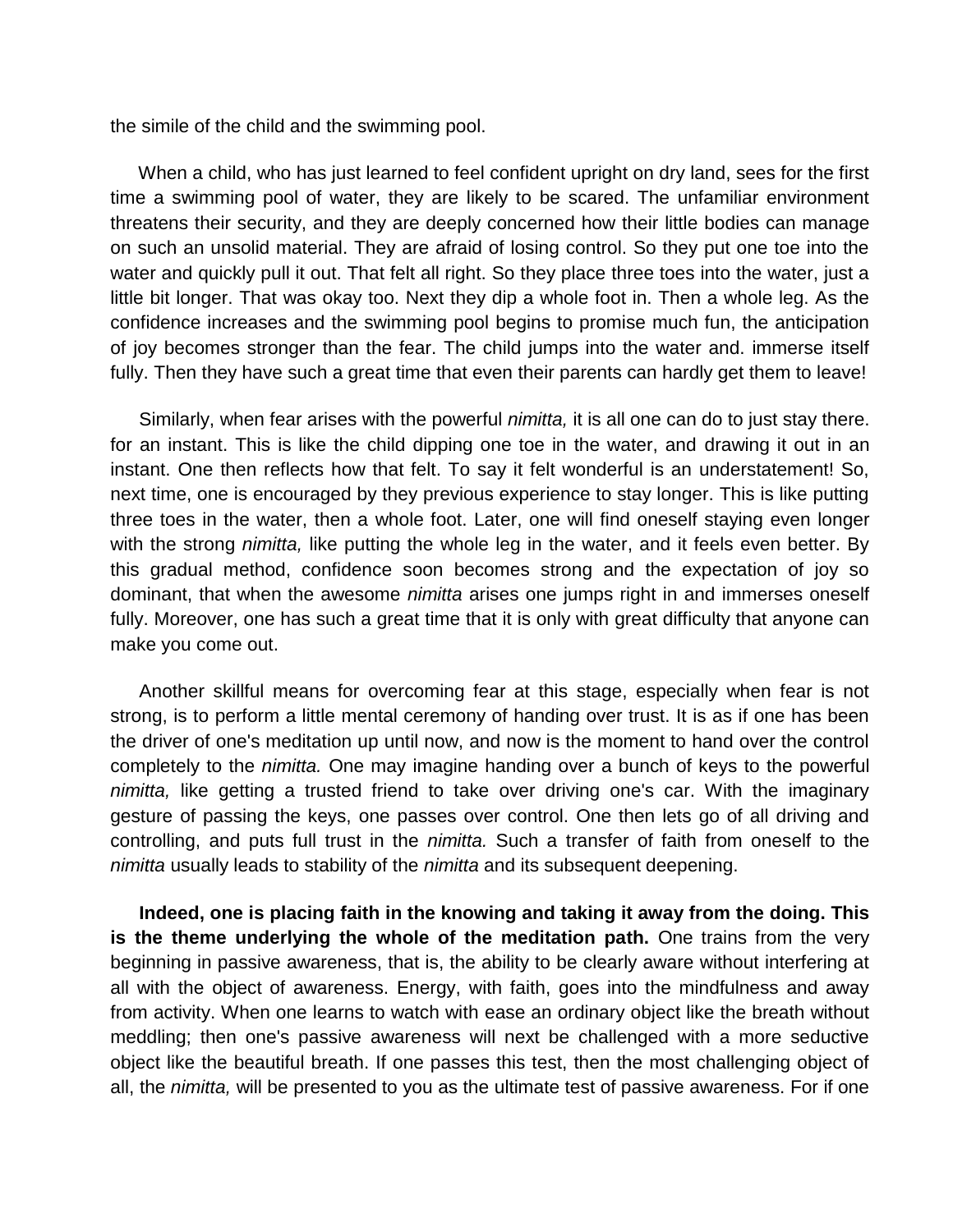gets involved with the *nimitta* with even the slightest of controlling, then one fails the final examination and gets sent back to the beautiful breath for remedial training. The more one meditates, the more one learns to be powerfully mindful while letting go of all doing. When this skill is fully perfected, it is easy to pass the final test and stabilize the *nimitta* with flawless passive awareness.

The simile of the mirror is applicable here. When one looks in a mirror at the reflection of one's face and the image moves back and forth, then it is futile to try to stabilize the image by holding the mirror still! In fact, if you try this, the reflection moves even more. The image in the mirror is moving because that which is watching is moving. The mirror doesn't move and so does not need to be held still. The fault is with the knower.

The *nimitta* is in reality a reflection of the mind, an image of that which is knowing. When this reflection, this *nimitta,* moves back and forth, then it is futile trying to stabilize the *nimitta*  by holding the *nimitta* still! In fact, if you try this, the *nimitta* moves even more. The *nimitta* is moving because that which is watching the *nimitta* is moving. When this is understood, one gives up on doing any holding and, instead, focuses on that which knows, letting that come to stillness. Because when that which knows doesn't move, then neither does the *nimitta.*  Like the reflection of one's face in the mirror, when the knower is still, then so is its reflection.

**Excitement.** I mentioned above that the other enemy of the *nimitta's* stability is excitement or exhilaration, what I sometimes call the "Wow!" response. It is understandable that when there is success in the meditation and amazing thing happen, then the meditator can get very excited. This is especially so when a wonderful *nimitta* first appears, more radiant than the sun and more beautiful than the most exquisite of flowers! It is common, then, for the mind to say, "Wow!" Unfortunately, immediately after the "Wow" the *nimitta* disappears and may be reluctant to return for a very long time, even months. In order to avoid such a calamity, one should bear in mind Ajahn Chah's famous simile of the STILL FOREST POND.

In the late afternoon, forest monks, wandering in the jungle for solitude, would seek out a river or pool. They needed the water to drink, bathe, and maybe wash a few robes. After drinking and washing, they would set up their forest monk's umbrella draped with mosquito netting away from the pool to spend the evening in meditation. Ajahn Chah said that some times he would sit in his mosquito net with his eyes open to watch the jungle animals come to the water at twilight, also to drink and bathe. But the animals would only come out to drink when he was very still. If he moved, they would sense his presence, run back into the jungle and not return for many days. Ajahn Chah knew how to sit very still, so that the jungle animals didn't know that he was there. He would enjoy watching them drinking and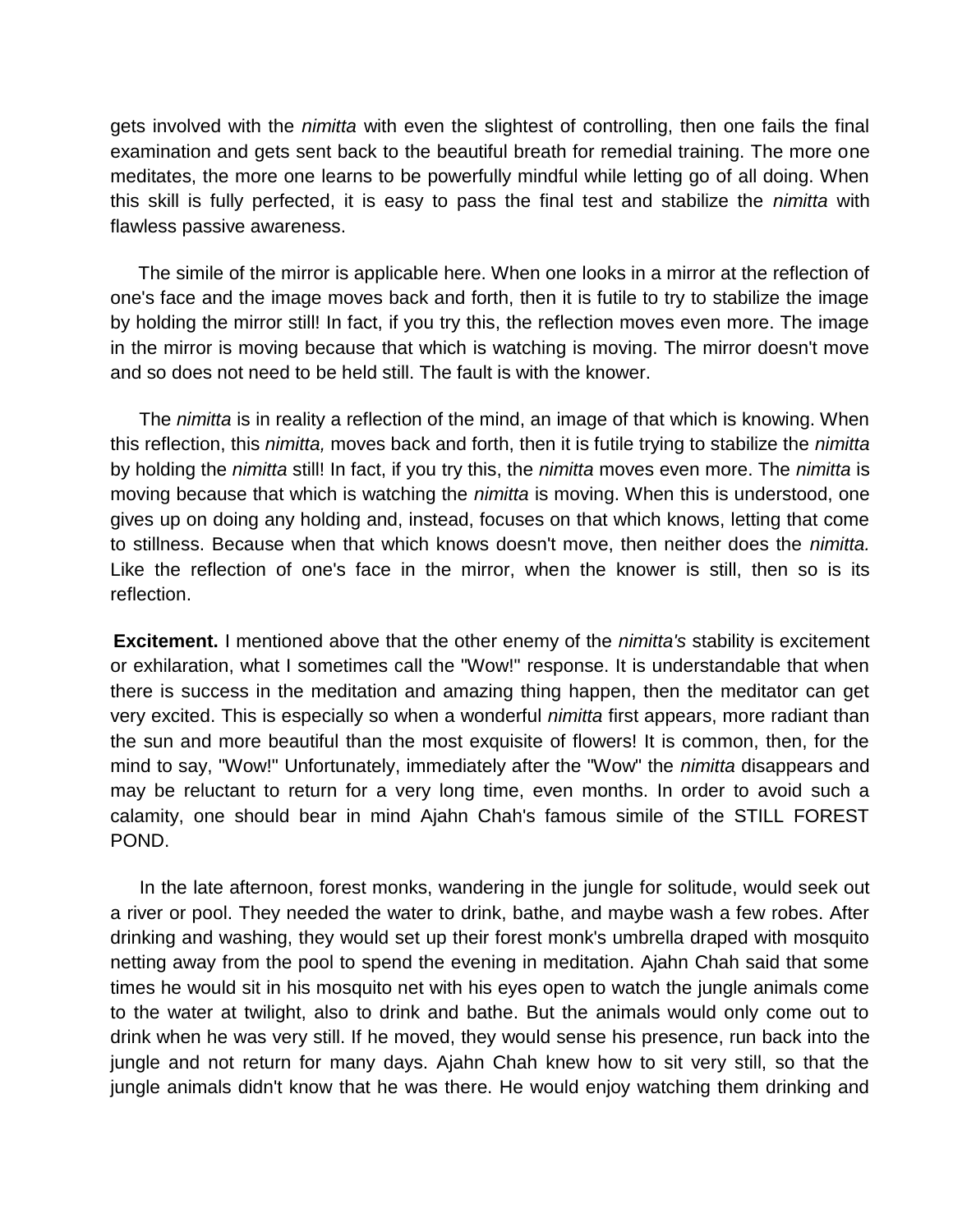playing, sometimes squabbling, and he would delight in the antics of these wild children of nature.

On some occasions, Ajahn Chah would sit extremely still. Then, after the usual jungle animals had finished by the lake, some strange and wonderful animals would cautiously emerge from the undergrowth's darkness. These beings, if they were animals at all, were so beautiful and rare that no one had ever told him about their existence. Or if they had, then he hadn't understood. He didn't know their names. As they came out from the jungle, their ears would scan the whole area and their noses would timidly sniff for any danger. If Ajahn Chah stirred, even slightly, or softly said, "Wow," these beings would pick up his presence instantaneously and flee back into the jungle, not reemerging for months. They' were the shyest of all beings who live in the jungle, and also the most rare and wondrously beautiful. They are hard to describe.

In this accurate simile, the forest pool represents the mind, and the forest monk sitting near its edge stand for the mindfulness. When mindfulness is still, the "animals" like the beautiful breath and *pitisukha* come out from the "jungle" to "play" by the mind's edge. Mindfulness must remain still and not interfere otherwise the beautiful breath and *pitisukha*  will nervously withdraw back into the jungle, not easily coming out again. But if the knower, mindfulness, remains extremely still, after the beautiful breath and *pitisukha* have finished their business in the mind, then the beautiful, shy *nimitta* will cautiously emerge to play in the mind. If the *nimitta* senses that mindfulness isn't so still, if it hears the knower thinking "Wow," then the bashful *nimitta* will immediately run back into the jungle, and it will not reemerge for a very long time. Mindfulness blew the opportunity by moving.

So when the powerful and beautiful *nimittas* appear, one must remember this simile and watch with the stillness of an Ajahn Chah, sitting absolutely motionless by the remote forest lake. One must restrain all excitement. Then one will watch this strange and wonderful *nimitta* make merry in the mind for a very long time, until it is ready to take one into *Jhana.*

### **DISTURBING THE STABLE** *NIMITTA*

When the *nimitta* is stable and radiant, then one is at the entrance to *Jhana.* One must train to wait patiently here, maintaining the stillness through the lack of any doing, until the causes or conditions are ready for the transition into *Jhana.* However, at this stage some meditators make the mistake of disturbing the process by "peeking" at the edge of the *nimitta.*

Once the *nimitta* is stable and bright, one might become interested in its shape, or size.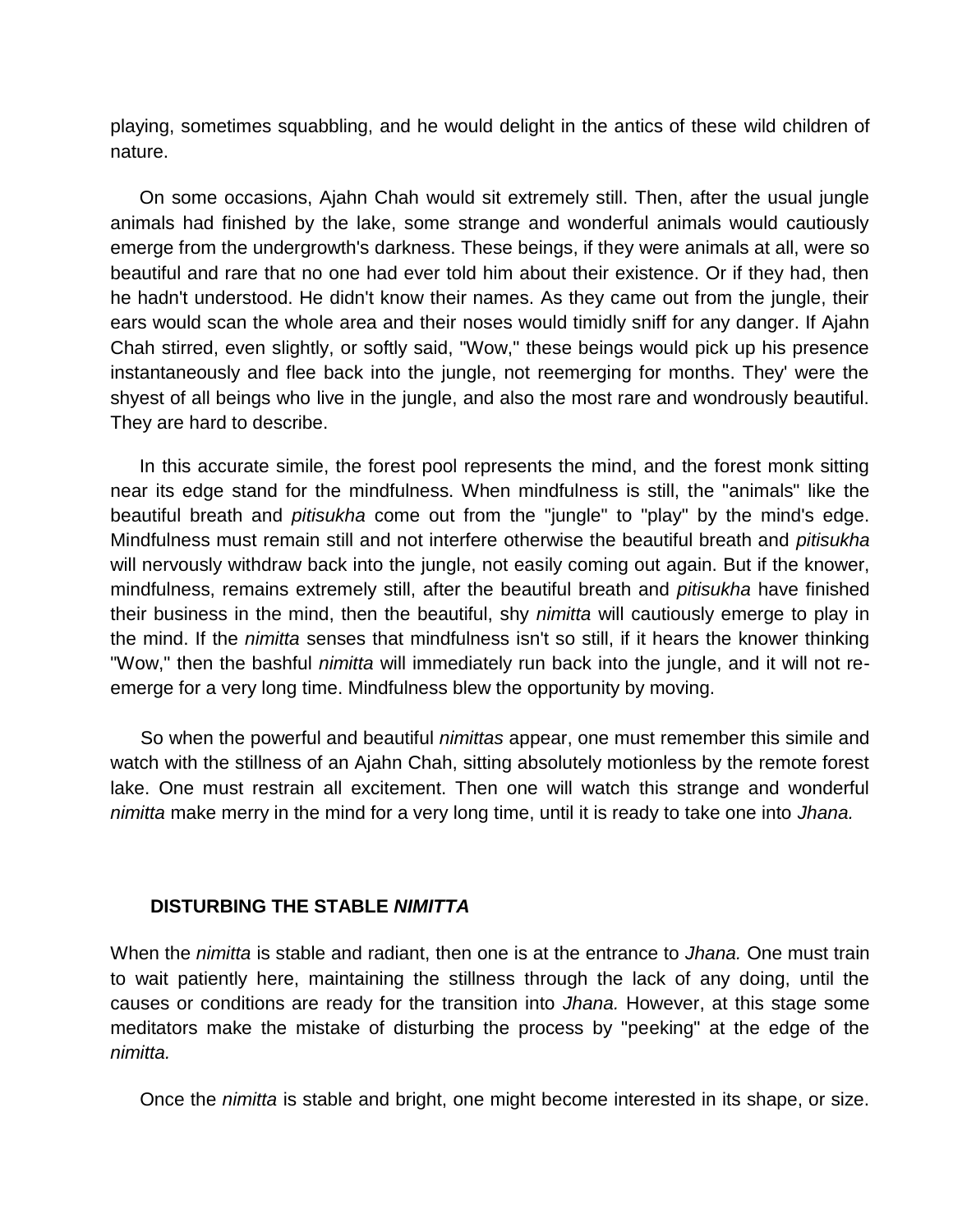Is it circular or oblong? Are the edges precise or ill defined? Is it small or is it big? **When one looks at the edge, mindfulness loses its one-pointedness.** The edge is the place of duality, of inside and outside. And duality is the opposite of one-pointedness. If one looks at the edge, the *nimitta* will become unstable, and may even disappear. One should keep mindfulness on the very center of the *nimitta,* away from the edge, until any perception of edge vanishes into the non, duality of one-pointedness. Similarly, if one attempts to expand or contract the *nimitta,* then one will also be sacrificing the essential one, pointedness. Expansion and contraction involve the perception of size, and that involves awareness of the edge of the *nimitta* and the space that lies beyond. Again one is falling back into the trap of duality and losing one-pointedness, through this unprofitable expanding and contracting.

So when *the nimitta* is stable and bright, just be patient. Don't move. One is building up the *Jhana* factors of *pitisukha* and one, pointedness. When they are built to sufficient power, **they will unfold into** *Jhana* **by themselves.**

## **A NOTE ON THE LUMINOUS (OR RADIANT) MIND**

There is an oft-quoted passage from the *Suttas* that is relevant here, but which is often misunderstood. The passage is from the ANGUTTARA NIKAYA $\rm ^1$  $\rm ^1$ .

*This mind, O monks, is luminous, but it is defiled by adventitious defilements. The uninstructed world ling does not understand this as it really is; therefore for him there is no mental development.*

*This mind, O monks, is luminous, and it is freed from adventitious defilements. The instructed noble disciple understands this as it really is; therefore for him there is mental development (AN 1,1-2).*

At the stage of the beautiful and stable *nimitta,* **it is the nimitta that is radiant and incredibly luminous**. And the *nimitta,* as already explained, is an image of the mind. When one experiences such a *nimitta,* one recognizes it as the luminous the luminous (or radiant) mind of the ANGUTTARA passage above. This *nimitta* is radiant because the mind has been freed of the Five Hindrances Then, one understands that this *nimitta-this* luminous mind freed of the Five Hindrances-is the doorway into *Jhana,* and then one truly understands what is meant by "mental development."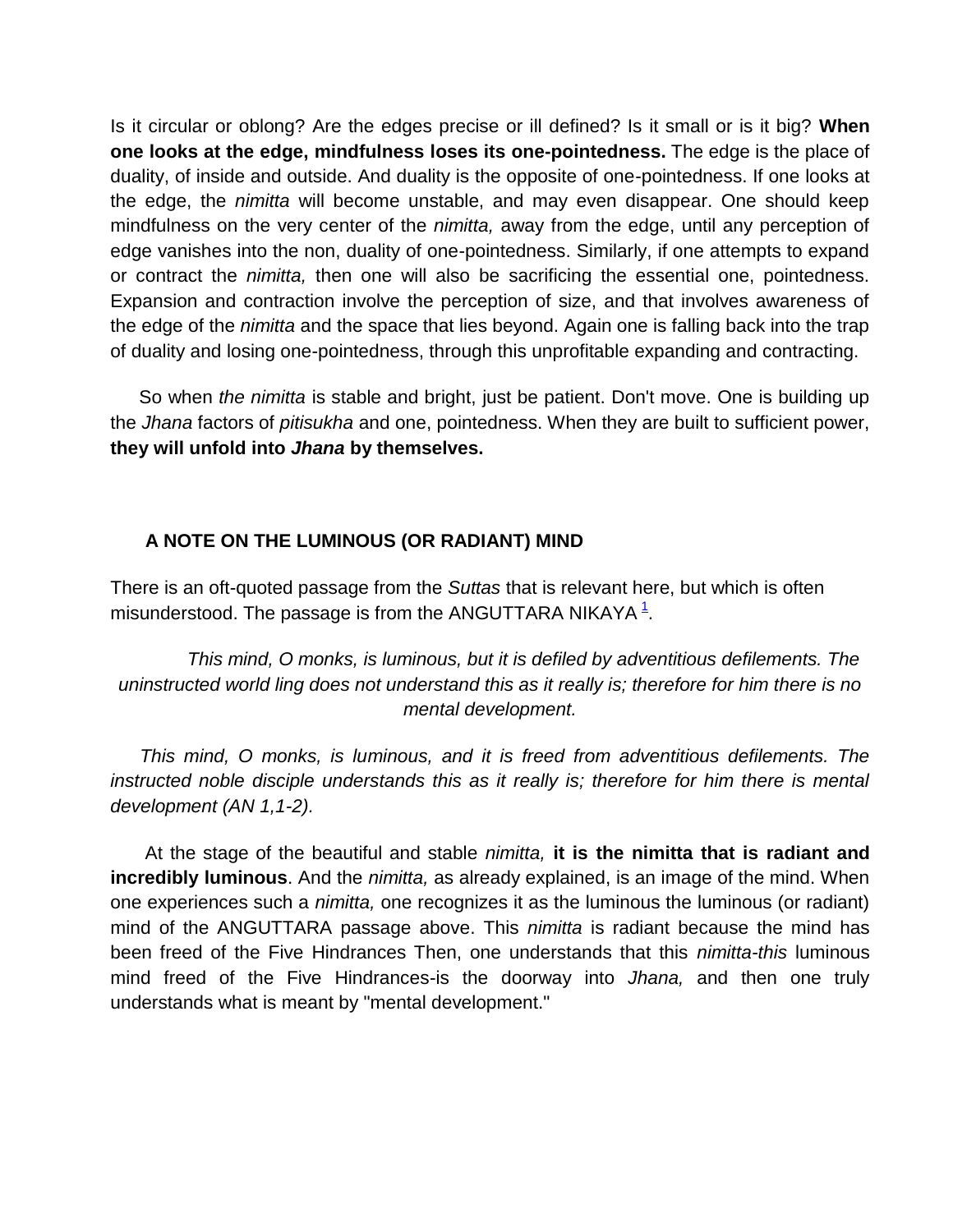- [ 1. I am using the translation here from THE NUMERICAL DISCOURSES OF THE BUDDHA: *An Anthology*
- of *Suttas from the Anguttara Nikaya,* translated by Nyanaponika Thera & Bhikkhu Bodhi, Oxford: Altamira

Press, 1999, p 36. ] **back** 

#### **ENTERING** *JHANA*

When the *nimitta* is radiant and stable, then its energy builds up moment by moment. It is like adding peace upon peace upon peace, until the peace becomes huge! As the peace becomes huge, the *pitisukha* becomes huge and the *nimitta* grows in luminosity. If one can maintain the one-pointedness here by keeping one's focus on the very center of the *nimitta,*  the power will reach a critical level. One will feel as if the knower is being drawn into the *nimitta,* that one is falling into the most glorious bliss. Alternatively, one may feel that the *nimitta* approaches until it envelops the knower, swallowing one up in cosmic ecstasy. One is entering *Jhana.*

**Yo, yo** *Jhanas* **and Snakes and Ladders.** It sometimes happens that when an inexperienced meditator falls into the *nimitta,* they immediately bounce back to where they began. I call this *"Yo, yo Jhanas,"* after the children's toy that goes up and down on the end of a string. It isn't real *Jhana,* because it doesn't last long enough, but it is so close that I give it this label. It is that enemy "excitement," which I explained above, that caused the mindfulness to bounce right back from Jhana. Such a reaction is quite understandable since the bliss that one experiences when falling into the *nimitta* is so much more joy than one can ever imagine. If one thought that the best sexual orgasm was something nice, then one now discovers that it is nothing, trivial, compared to the bliss of these *Jhanas.* These *Jhanas* are powerful, they blow one away, they are real bliss. Even after a *Yo, yo Jhana,*  one often bursts into tears with happiness, crying at the most wonderful experience, by far, of one's whole life. So it is understandable that novice meditators experience the *Yo, yo Jhanas* first. After all, it takes a lot of training to be able to handle such immensely strong bliss. And it takes a lot of wisdom to let go of excitement when one of the great prizes of spiritual life is theirs for the taking:

For those who are old enough to remember the game snakes and ladders, the simple children's board game played with dice, they will remember the most dangerous square to land on was the square just before the goal. The ninety-ninth square held the head of the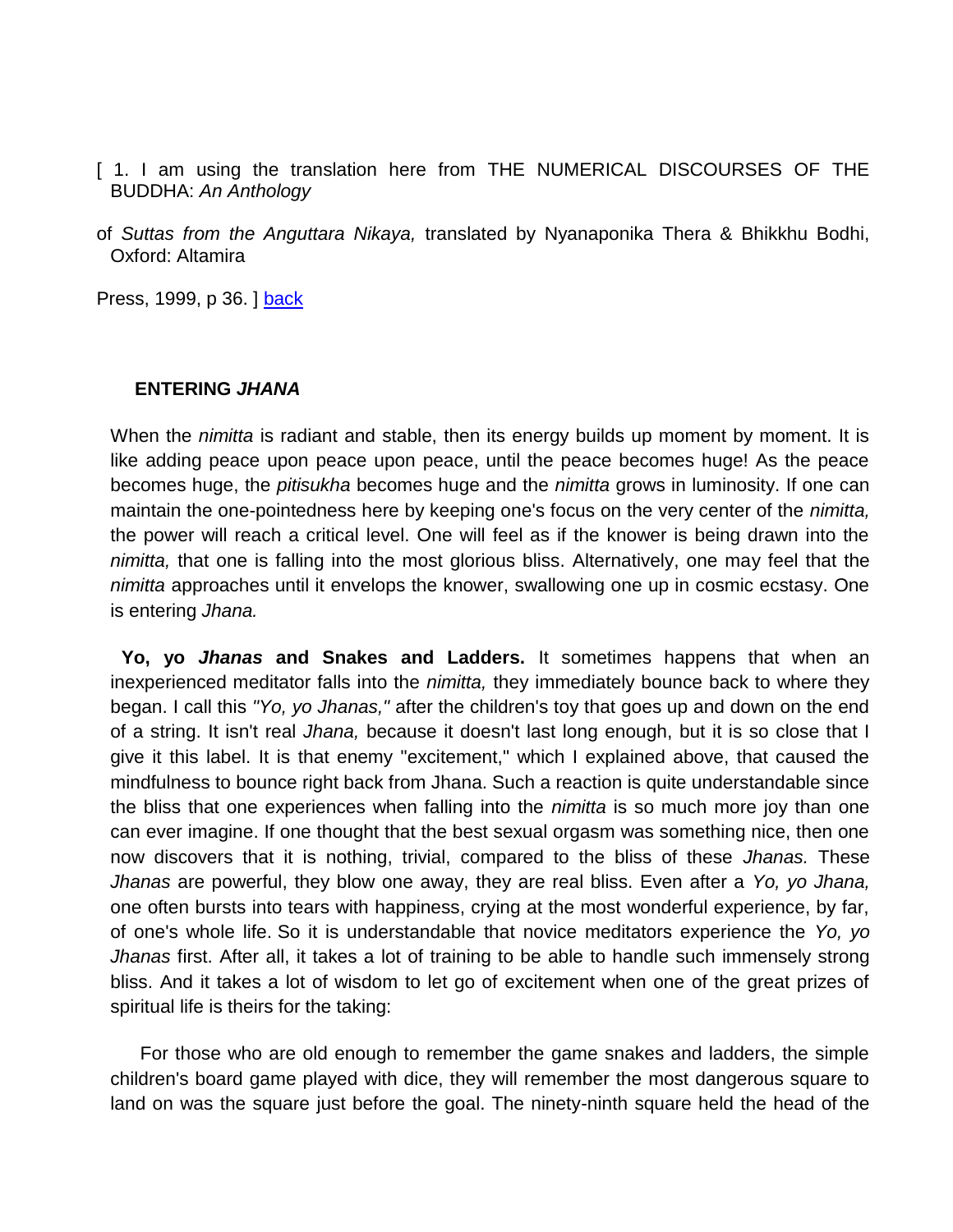longest of snakes. If you landed on the hundredth square you won. But if you landed on the ninety-ninth square, you fell down the snake ending right back at the beginning! A *Yo, yo Jhana* is like landing on the ninety, ninth square of the game "snakes and ladders." One is so very close to "winning the game" and entering *Jhana,* but one fell just a little short, landing on the snake-head of excitement, and slid, or rather bounced, right back to the start.

Even so, Yo, yo *Jhanas* are so close to the real thing that they are not to be sneered at. One experiences incredible bliss, and transports of joy. It makes one as high as a weather balloon, for many hours up high in the sky without a care in the world, and with so much energy that one can hardly sleep. The experience will be the biggest in one's life. It will change you.

Through a little more training and wise reflection on one's experience, one will be able to fall into the *nimitta,* or be enveloped by it, without bouncing out. The one has entered the amazing world of *Jhana.*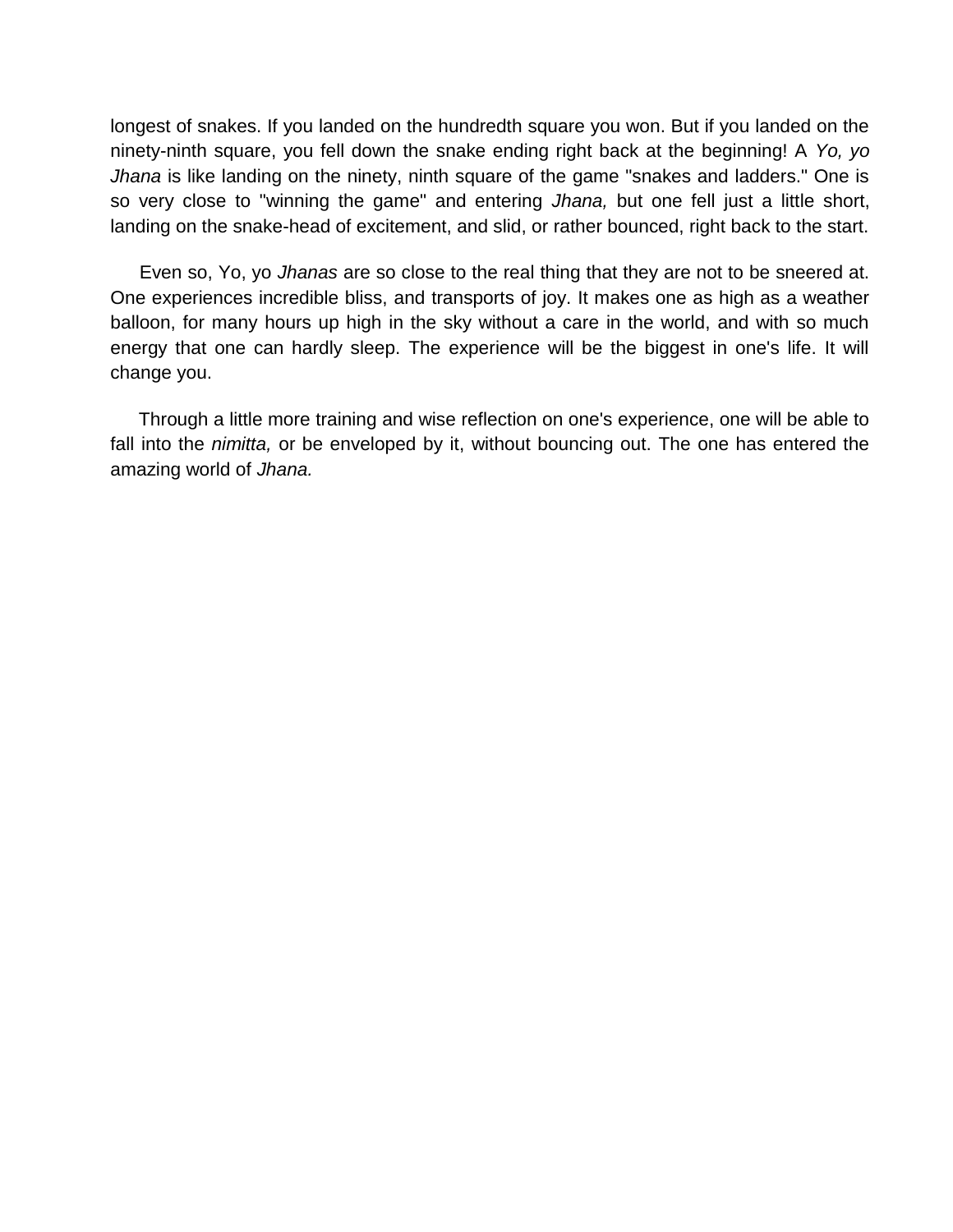

## **THE LANDMARKS OF ALL**  *JHANAS*

- NO THOUGHT, NO DECISION-MAKING, NO PERCEPTION OF TIME
- SUMMARY OF THE LANDMARKS OF ALL *JHANA*

## **THE FIRST** *JHANA*

 SUMMARY OF THE FIRST *JHANA*

## **THE SECOND** *JHANA*

 SUMMARY OF THE SECOND *JHANA*

## **THE THIRD** *JHANA*

 SUMMARY OF THE THIRD *JHANA*

## **THE FOURTH** *JHANA*

 SUMMARY OF THE FOURTH *JHANA*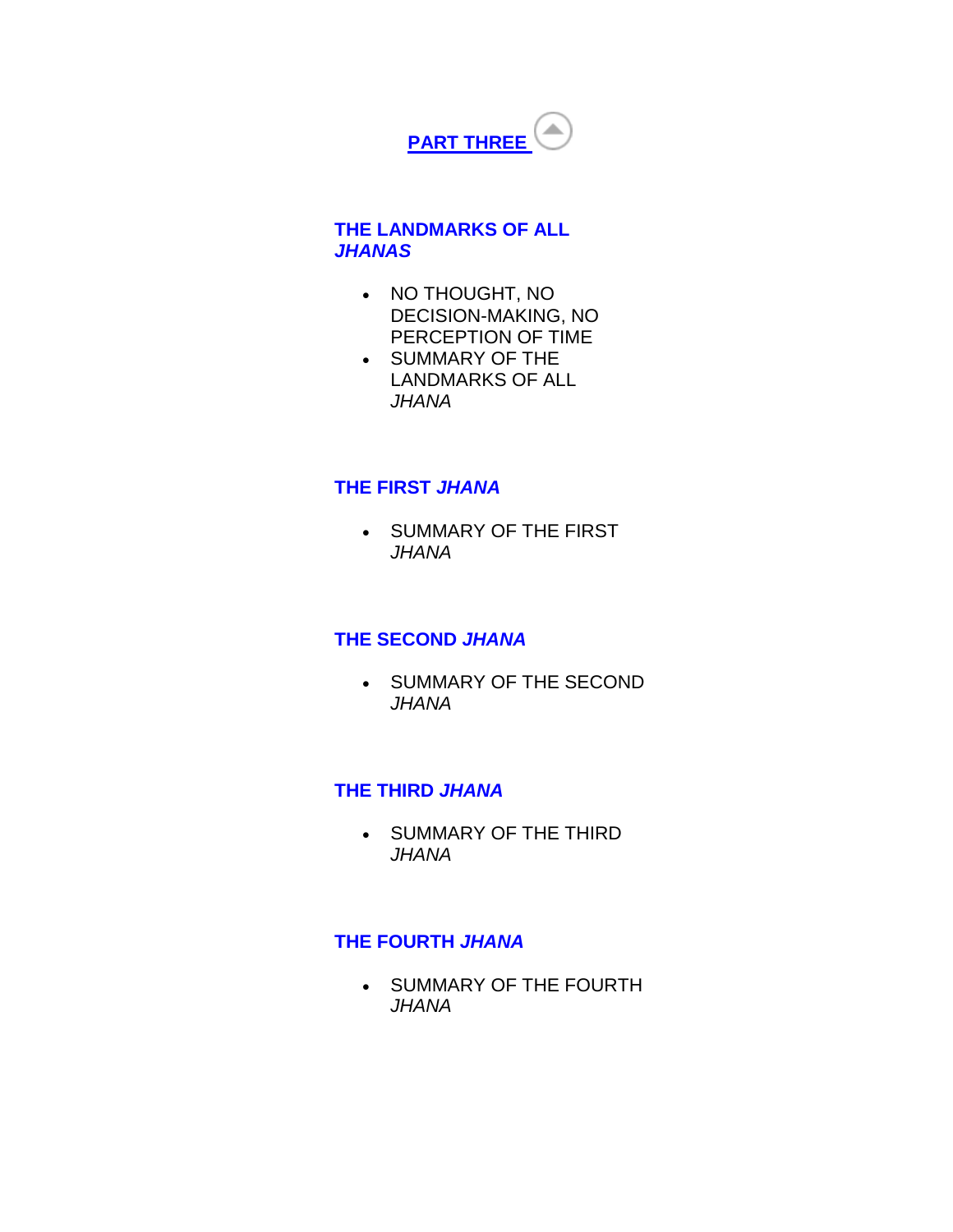## **THE BUDDHA'S SIMILES FOR THE FOUR** *JHANAS*

## **MOVING FROM** *JHANA* **TO**  *JHANA*

- EACH *JHANA* IS WITHIN THE **OTHER**
- THE POWER OF *ADITTHANA*

### **THE IMMATERIAL ATTAINMENTS**

- THE MIND-BASE OF UN-LIMITED SPACE
- THE MIND-BASE OF UN-LIMITED CONSCIOUSNESS
- THE MIND-BASE OF **NOTHINGNESS**
- THE MIND-BASE OF NEITHER PERCEPTION NOR NON-PERCEPTION

### **NIBBANA, THE END OF ALL PERCEPTION**

 THE SEQUENCE OF GRADUAL CESSATION

### **FINAL WORDS**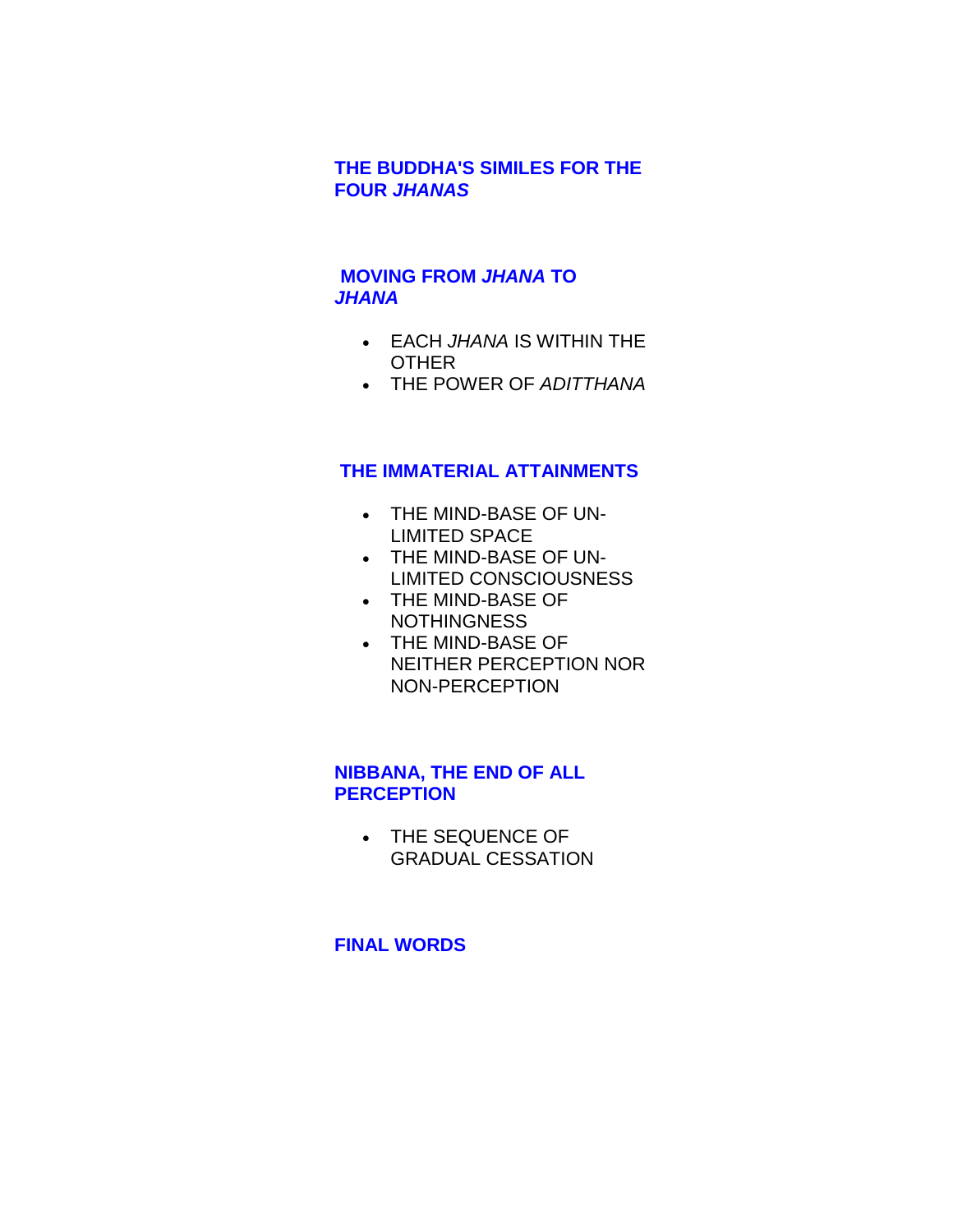## **THE LANDMARKS OF ALL JHANAS**

### **NO THOUGHT, NO DECISION-MAKING, NO PERCEPTION OF TIME**

From the moment of entering a *Jhana,* one will have no control. One will be unable to give orders as one normally does. The very idea of "what should I do next" cannot even come up. When the "will" that is controlling vanishes away, then the "I will" that fashions one's concept of future also disappears. The concept of time ceases in *Jhana.* Within a *Jhana,*  one cannot decide what to do next. One cannot even decide when to come out. It is this absolute absence of will and its offspring, time, that give the *Jhanas* the feature of timeless stability and that lead to *Jhana* states persisting, sometimes for many blissful hours.

**Non\_Dual Consciousness**. Because of the perfect one,pointedness, because attention is so fixed, one loses the faculty of perspective within *Jhana.* Comprehension relies on the technique of comparison, relating this to that, here to there, now with then. In *Jhana,* all that is perceived is non-dualistic bliss, unmoving, compelling, not giving any space for the arising of perspective. It is like that puzzle where one is shown a still photograph of a wellknown object but from an unusual angle, and one has to guess what it is. It is very difficult to comprehend such an object when one is unable to turn to over, or move one's head to look at it this way and that. When perspective is removed, so is comprehension. Thus in *Jhana,* not only is there no sense of time, but also there is no comprehension of what is going on! At the time, one will not even know what *Jhana* one is in. **All one knows is great bliss, unmoving, unchanging, for unknown lengths of time.**

**Awareness of Bliss that Doesn't Move.** Even though there is no comprehension within any *Jhana,* due to the lack of perspective, one is certainly not on a trance. One's mindfulness is hugely increased to a level of sharpness that is truly incredible. One is immensely aware. Only mindfulness doesn't move. It is frozen. And the stillness of the super, superpower mindfulness, the perfect one-pointedness of awareness, makes the *Jhana* experience completely different to anything one has known before. This is not unconsciousness. It is non-dual consciousness. All it can know is one thing, and that is timeless bliss that doesn't move.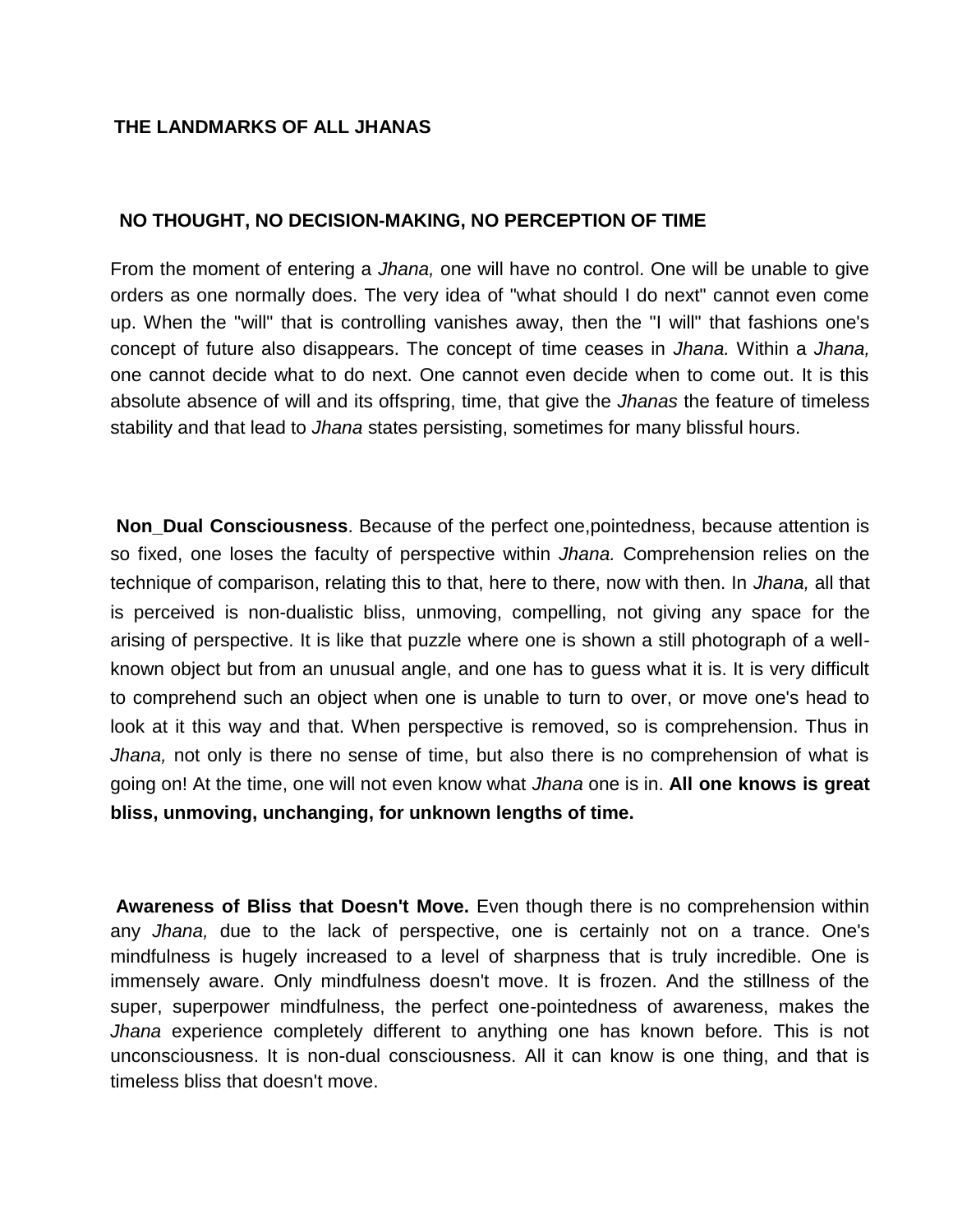Afterwards, when one has emerged from *Jhana,* such con, summate one-pointedness of consciousness falls apart. With the weakening of one-pointedness, perspective reemerges and the mind has the agility to move again. The mind has regained the space needed to compare and comprehend. Ordinary consciousness has returned.

Having just emerged from a *Jhana,* it is usual practice to look back at what has happened and review the *Jhana* experience. The *Jhanas* are such powerful events that they leave an indelible record in one's memory store. In fact, one will never forget them as long as one lives. Thus, they are easy to recall, with perfect retention of detail, after emerging. It is through such reviewing right after the event, that one comprehends the details of what happened in the *Jhana,* and one knows which of the *Jhanas* it was. **Moreover, the data obtained from reviewing a** *Jhana* **forms the basis of insight that is Enlightenment itself.**

**The Five Senses are Fully Shut Off.** Another strange quality that distinguishes *Jhana*  from all other experiences is that within *Jhana* all the five senses are totally shut down. One cannot see, one cannot hear, one cannot smell, taste nor feel touch. One cannot hear the sound of the birds, nor a person coughing. Even if there were a thunderclap nearby, it wouldn't be heard in a *Jhana.* If someone tapped one on the shoulder, or picked one up and let one down, *in Jhana* one cannot know this. The mind *in Jhana* is so completely cut off from these five senses that they cannot break in.<sup>\*</sup>

\* Although sound can disturb the first *Jhana*, the fact is that when one perceives the sound, one is no longer in *Jhana.*

A lay disciple once told me how he had "fluked" a deep *Jhana* while meditating at home. His wife thought he had died and sent for an ambulance. He was rushed to hospital in a wail of loud sirens. In the emergency room, there was no heartbeat registered on the E.C.G., nor brain activity to be seen by the E.E.G. So the doctor on put defibrillators on his chest to reactivate his heart. Even though he was being bounced up and down on the hospital bed through the force of the electric shocks, he didn't feel a thing! When he emerged from the *Jhana* in the emergency room, perfectly all right, he had no knowledge of how he had got there, nor of ambulances and sirens, nor of body-jerking defibrillators. All that long time that he was *in Jhana,* he was fully aware, but only of bliss. This is an example of what is meant by the five senses shutting down within the experience of *Jhana.*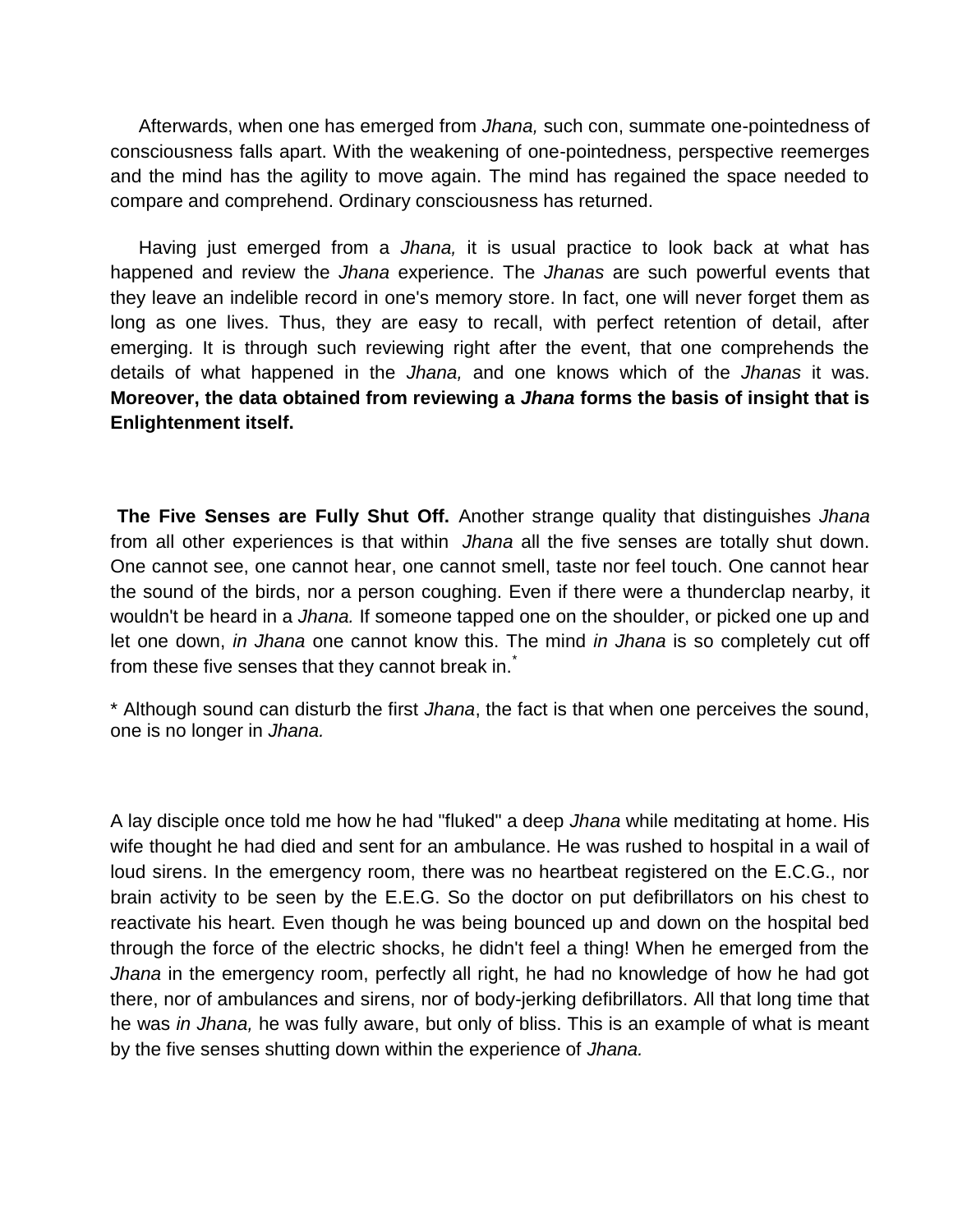## · **SUMMARY OF THE LANDMARKS OF ALL** *JHANAS*

It is helpful to know, then, that within a *Jhana:* 

- 1. There is no possibility of thought;
- 2. No decision making process is available;
- 3. There is no perception of time;
- 4. Consciousness is non-dual, making comprehension inaccessible;
- 5. Yet one is very, very aware, but only of bliss that doesn't move; and

6. The five senses are fully shut off, and only the sixth sense, mind, is in operation.

These are the features of *Jhana.* So during a deep meditation, if one wonders whether it is *Jhana* or not, one can be certain it is not! No such thinking can exist within the stillness of *Jhana.* These features will only be recognized on emergence from a *Jhana,* using reviewing mindfulness once the mind can move again.

## **THE FIRST** *JHANA*

The "Wobble" *(Vitakka* and *Vicara).* All *Jhanas* are states of unmoving bliss, almost. However, in the First *Jhana,* there is some movement discernible. I call this movement the "wobble" of *First Jhana.* One is aware of great bliss, so powerful it has subdued completely the part of the ego that wills and does. In *Jhana,* one is on automatic pilot, as it were, with no sense of being in control. However, the bliss is so delicious that it can generate a small residue of attachment. The mind, not the doer, instinctively grasps at the bliss. Because the bliss of First *Jhana* is fuelled by letting go, such involuntary grasping weakens the bliss. Seeing the bliss weaken, the mind automatically lets go of its grasping and the bliss increases in power again. The mind then grasps again, then lets go again.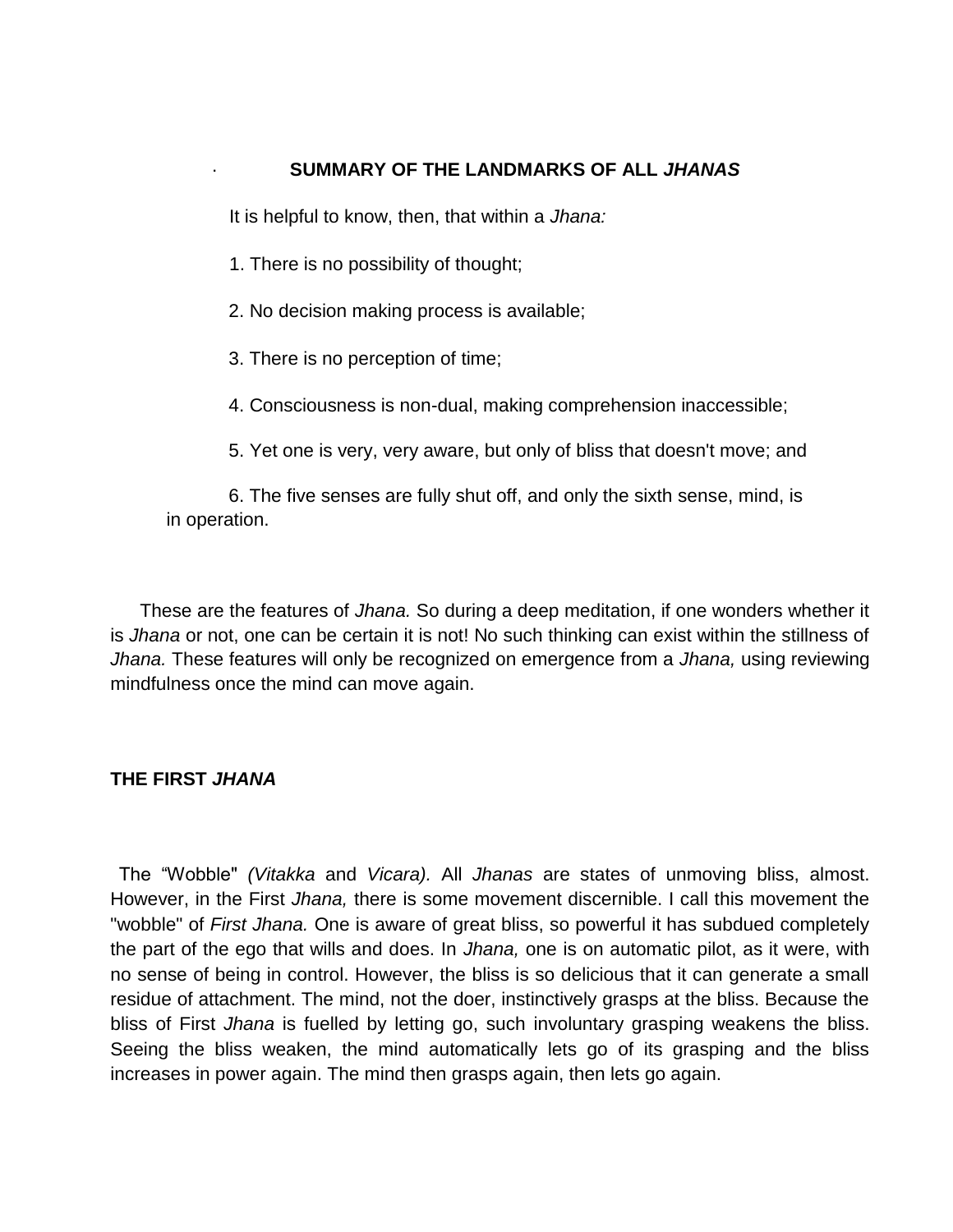Such subtle involuntary movement gives rise to the wobble of First *Jhana.*

This process can be perceived in another way. As the bliss weakens because of the involuntary grasping, it seems as if the mindfulness moves a small distance away from the bliss. Then the mindfulness gets pulled back into the bliss as the mind automatically lets go. This back and forth movement close to the bliss, is a second way of describing the same First *Jhana* wobble.

This wobble is, in fact, the pair of First *Jhana* factors called *vitakka* and *vicara. Vicara* is the involuntary grasping of bliss *vitakka* is the automatic movement back into bliss. Some commentators explain the pair, *vitakka* and *vicara* as "initial thought" and "sustained thought." While in other contexts this pair can refer to thought, in *Jhana* they certainly mean something else.

**It is impossible that such a gross activity as thinking can exist in such a refined state as** *Jhana.* In fact, thinking ceases a long time prior to *Jhana. In Jhana, vitakka* and *vicar a* are both sub-verbal and so don't qualify as thought. *Vitakka* is the sub-verbal movement of the mind back into bliss. *Vicara* is the sub-verbal movement of mind that holds onto the bliss. Outside of *Jhana,* such movements of mind will often generate thought, and sometimes even speech. But *in Jhana, vitakka* and *vicara* are too subtle to create any thought. All they are capable of doing is moving mindfulness back onto bliss, and holding mindfulness there. This movement is the wobble of the First *Jhana,* represented as the pair of First Jhana factors *vitakka* and *vicara.*

One-pointedness *(Ekaggatha).* The third factor of *Jhana* is one-pointedness, *ekaggatha.* One-pointedness describes the mindfulness that is so sharply focused on a minute area of existence. It is one-pointed in space because it only sees the point source of bliss, together with a small area surrounding the bliss caused by the First *Jhana* wobble. It is one-pointed in time because it only perceives the present moment, so exclusively and precisely that all notion of time completely disappears. And it is one-pointed in phenomena because it only knows the mental object of *pitisukha,* and is totally oblivious to the world of the five senses and one's physical body.

Such one-pointedness in space produces the peculiar experience, only found in the *Jhana,* of non-dual consciousness, as explained in detail in the previous section. Non-dual consciousness describes the *Jhanic* state where one is fully aware but only of one thing, and from one angle, for timeless periods. Consciousness is so focused on the one thing that the faculty of comprehension is suspended a while. Only after the one-pointedness has dissipated, and one has emerged from the *Jhana,* will one be able to recognize these features of First *Jhana* and comprehend them all.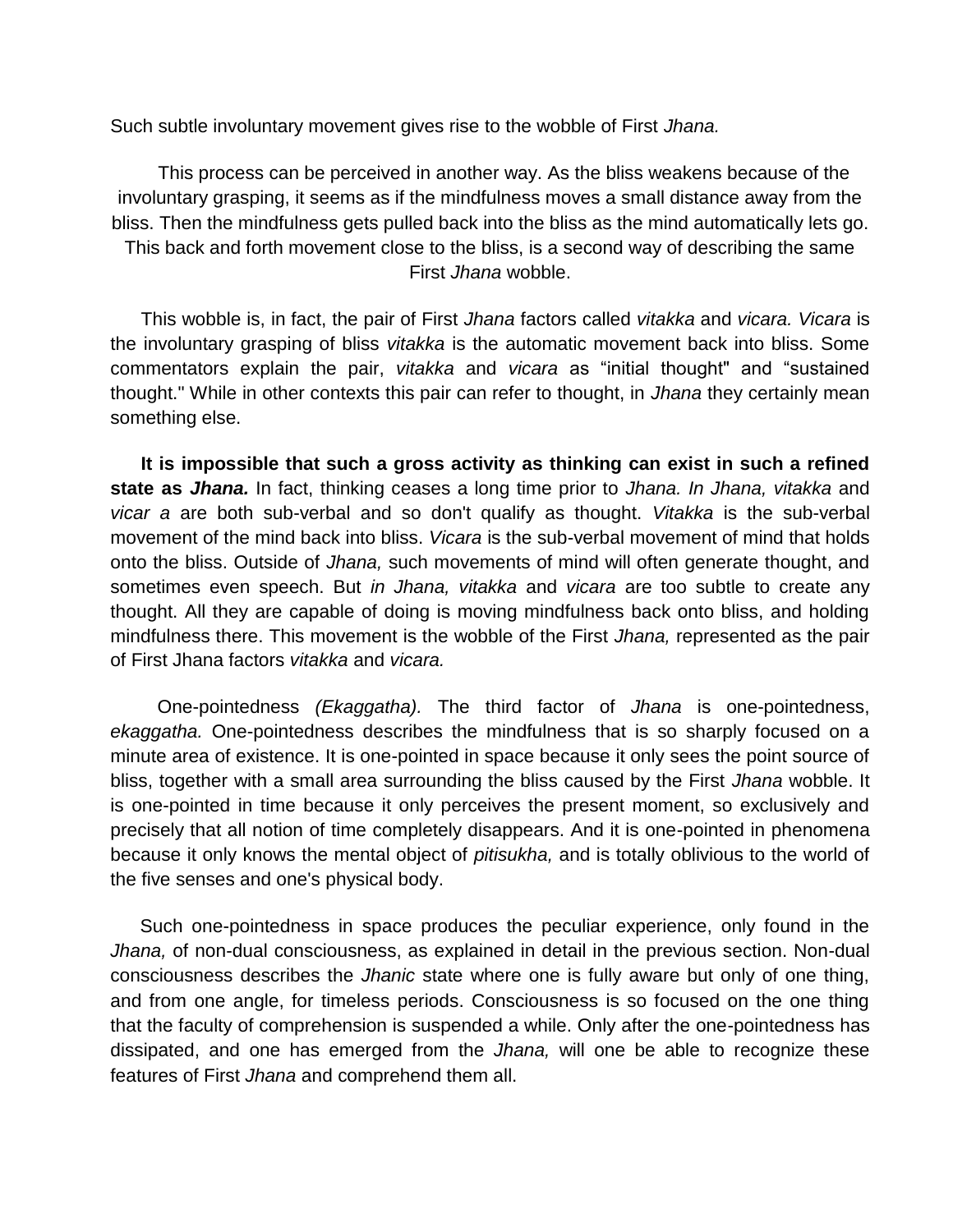The one-pointedness in time produces the extraordinary stability of the *First Jhana,*  allowing it to last effortlessly for such a long period of time. The concept of time relies on measuring intervals: from past to present or from present to future or from past to future. When all that is perceived within the First *Jhana* is the precise moment of now, then there is no room for measuring time. All intervals have closed. It is replaced with the perception of timelessness, unmoving.

**One-pointedness of phenomena produces the exceptional occurrence of bliss upon bliss,** unchanging throughout the duration of the *Jhana.* This makes the First *Jhana*  such a restful abode. One-pointedness of phenomena accounts for the great stillness in *Jhana.*

Thus, the one-pointedness of the *First Jhana* is experienced as non-duality of consciousness, timelessness and effortless stillness.

In academic terms, *ekaggatha* is a Pali, compound meaning "one-peak-ness." The middle term *Agga* (Sanskrit: *Agra)* refers to the peak of a mountain, the summit of an experience, or even the capital of a Country (as in *Agra,* the old Mogul capital of India). Thus *ekaggatha* does not mean just "one-any old point-ness," but it refers to a singleness of focus on something soaring and sublime. The single exalted summit that is the focus of *ekaggatha* in the First *Jhana* is the supreme bliss of *pitisukha.*'

**Joy-happiness** *(Pitisukha).* Indeed the last two factors of then First *Jhana* are *piti* and *sukha.* Here, I will deal with them together since they are such a close-knit pair. In fact, they only separate out in the Third *Jhana,* where *piti* ceases leaving *sukha* "widowed". Therefore, only after the Third *Jhana,* can one know from experience what *sukha* is and what *piti* was. Here, it is sufficient to explain the pair as one thing.

The last two, factors of First *Jhana,* called *pitisukha,* refer to the bliss that is the focus of attention, and which forms the central experience that is the *First Jhana.* Bliss is the dominant feature of the First *Jhana,* so much so that it is the first thing that one recognizes when reviewing after the *Jhana.* Indeed, mystic traditions other than Buddhism have been so overwhelmed by the sheer immensity, egolessness, stillness, ecstasy, ultimateness and pure, out-of-this-worldliness, of the First *Jhana,* that throughout history they have comprehended the experience, on reviewing, as "Union with God."

However, the Buddha explained that this is but one form of supramundane bliss and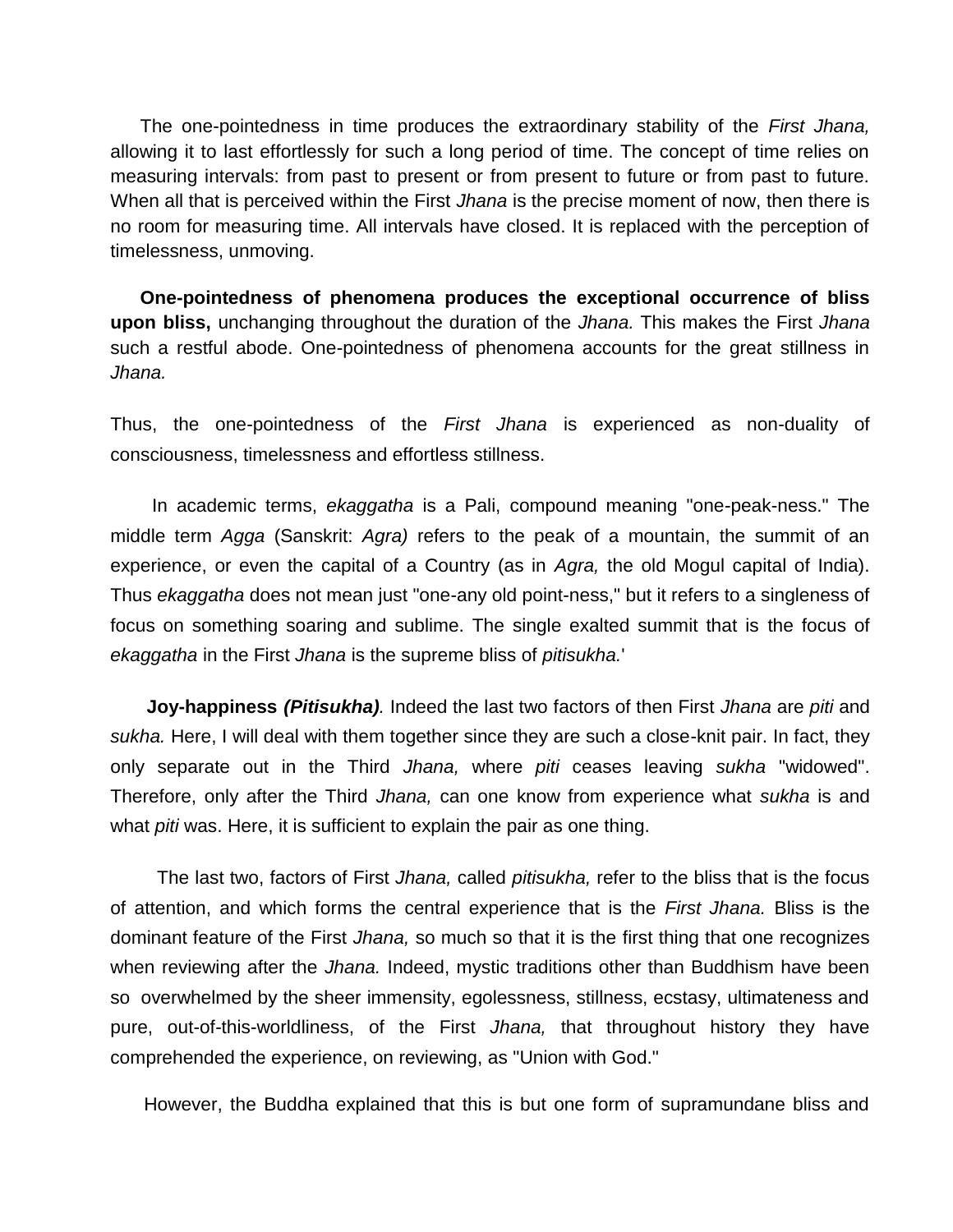there are other forms that are superior! In the Buddhist experience of the *Jhanas,* one gets to know many levels of supramundane bliss. The First *Jhana* is the first level. Even though after First *Jhana,* one cannot conceive of an experience 'more blissful, there is much more!

These different levels of bliss each have a different "taste," a different quality that *sets*  them apart. These different quali, ties of bliss can be explained by the diverse causes of bliss. Just as heat generated by sunlight has a different quality to heat caused by a wood fire, which itself has a different "taste" to heat generated by a furnace, so bliss fuelled by different causes exhibits distinguishing features.

The distinguishing feature of the bliss of *First Jhana* is that it is fueled by the complete absence of all five-sense activities. When the five senses shut down, including all echoes of the five senses manifesting as thoughts, then one has left the world of the body and material things *(Kamaloka)* and entered the world of pure mind *(Rupaloka).* It is as if a huge burden has dropped away. Or, as Ajahn Chah used to describe it, it is like one had been enduring' a tight rope around one's neck for as long as one can remember. So long, in fact, that one had become used to it and no longer recognized the pain. Then somehow the tension was suddenly released and the rope removed. The bliss one would feel would be the result of a huge burden disappearing! In much the same way, the bliss of the First *Jhana* is caused by the complete fading away of the "tight rope," meaning all that one took to be the world. **Such insight into the cause of the bliss of the First** *Jhana* **is fundamental to understanding the Buddha's Four Noble Truths about suffering.** 

### · **SUMMARY OF THE FIRST** *JHANA*

In summary then, the First *Jhana* is distinguished by the five factors, here compressed into three:

1 + 2. *Vitakka-Vicara:* experienced as the *"wobble,"* being the fine, subtle

movement in and out of the bliss;

3. *Ekaggatha:* experienced as non-duality, timelessness and stillness; and

4 + 5. *Pitisukha:* experienced as a bliss surpassing anything in the material world,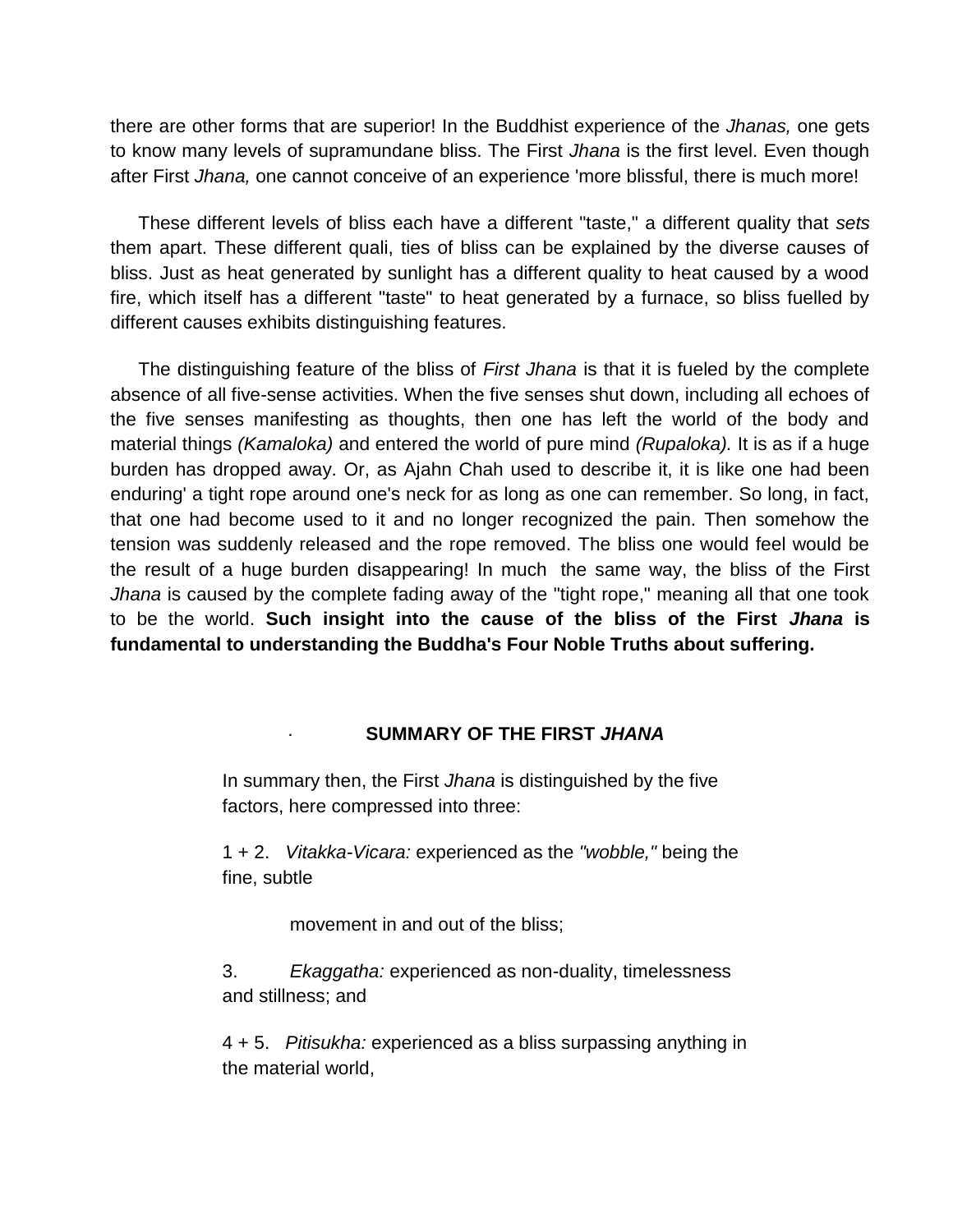and fueled by the complete transcendence of that world to enter the world of

pure mind.

#### **THE SECOND** *JHANA*

**Subsiding of the "Wobble."** It was explained in the description of the First *Jhana* that *vitakka\_vicara* is the involuntary grasping of bliss, causing the mindfulness to move away. *Vitakka* is the automatic movement of the mind back onto bliss.

As the First *Jhana* deepens, the wobble gets less and the bliss consolidates. One comes to a state where *vicara* is till holding on to the bliss with the most subtle of grasping, but this is not enough to cause any instability in the bliss. The bliss doesn't decrease as a result of *vicara,* nor does mindfulness seem to move away from the source. The bliss is so strong that *vicara* cannot disturb it. Although *vicara* is still active, there is no longer any *vitakka,* no movement of mind back onto the source of bliss. The wobble has gone. This is a *Jhana* state described in the *Suttas* as without *vitakka* but with a small measure of *vicara*  (e.g. DN 33.1.10.50, AN 8's.63). It is so much closer to the Second *Jhana* than the First, that it is usually included within the Second *Jhana.*

As the bliss strengthens into immutable stability, there is no purpose for *vicara* to hold on any more. At this point, the mind becomes fully confident enough to let go absolutely. With this final letting go, born of inner confidence in the stability of the bliss, *vicara*  disappears and one enters the Second *Jhana* 'II proper.

The first feature then of the *Second Jhana* described in the sutras is A-*Vitakka* and A-*Vicara,* meaning without *vitakka* and *vicara.* In experience, this means that there is no more wobble in the mind. The second feature is *Ajhattam Sampasadanam,* meaning "internal confidence." In experience, this describes the full confidence on the stability of the bliss, which is the cause for *vicara* to cease.

**Perfect One-Pointedness of Mind** *(Cetaso Ekodibbavam).* The third feature of the Second *Jhana* is *Cetaso Ekodibbavam,* meaning perfect one-pointedness of mind. **This absolutely perfect one"pointedness of mind is the salient 'feature in the experience of Second** *Jhana.* When there is no longer any wobble, then the mind is like an unwavering rock, more immovable than a mountain, and harder than a diamond. Such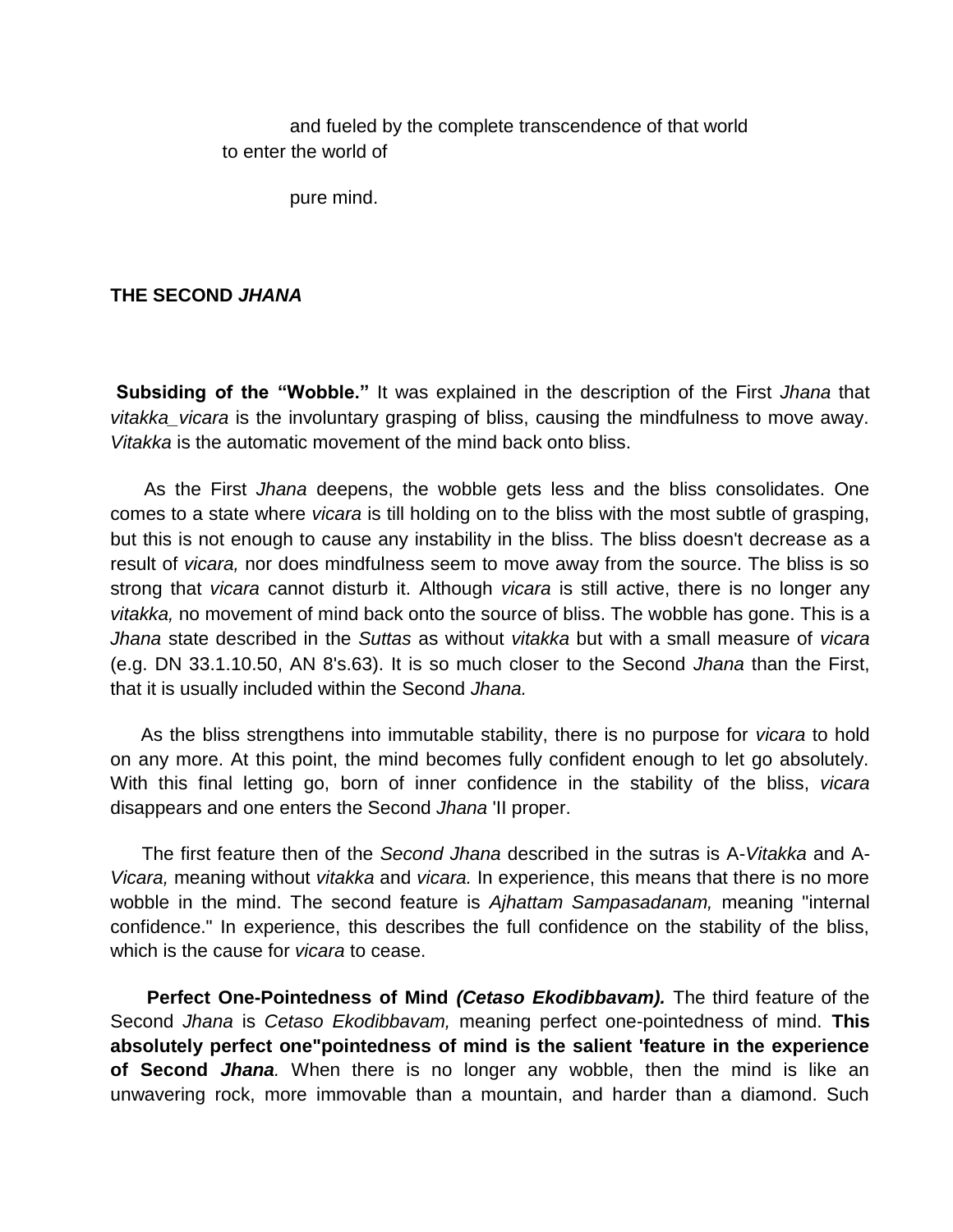perfection in unyielding stillness is incredible. The mind stays in the bliss without the slightest vibration. This is later recognized as the perfection of the quality called *samadhi.* 

*Samadhi* is the faculty if sustained attention, and in the, *Second Jhana,* this attention is sustained on the object without! any movement at all. There is not even the finest oscillation. One is fixed, frozen solid, stuck with "super-glue," unable even to tremble. All stirrings of mind are gone. There is no greater stillness of mind than this. It is called perfect *samadhi* and it remains as a feature not only of this *Second Jhana,* but in the higher *Jhanas*  as well.

**The Bliss Born of** *Samadhi* **(***Samadhijam Pitisukham).* It is this perfection of *samadhi* that gives the bliss of the Second *Jhana* it unique "flavor." The burden that was present in the First *Jhana* that has been abandoned in the Second *Jhana* is the affliction of movement. Everything stands perfectly still in the Second *Jhana,* even the knower. Such absolute stillness transcends the mental pain born of the mind moving, and it reveals the greater bliss fuelled by pure *samadhi.* In the *Suttas,* the bliss of the Second *Jhana* is called the *pitisukha* born of *samadhi* (e.g. ON 9.11). Such bliss is even more pleasurable, hugely so, than the bliss resulting from transcending the world of the five senses! One could not anticipate such bliss. It is of a totally separate order. After experiencing the Second *Jhana,*  having realized two rare "species" of supramundane bliss that are extreme, one begins to wonder what other levels of bliss may lie ahead. **One ponders where the end of bliss lies!**

**The End of All Doing.** Another salient feature of the Second *Jhana* is that within the *Jhana*  all "doing" has totally ceased, even the involuntary "doing" that caused the wobble to appear has completely vanished. The "doer" has died. Only' when one has experience of the Second *Jhana* can one fully appreciate what is meant by the term "doer". Just as a tadpole can only fully appreciate what is meant by the term "water," when water "dies" during the frog's first experience on dry land. Within the *Second Jhana,* the "doer" has gone. It is no more. Absolute stillness remains. Moreover, it seems as if something that was so obvious to you as an essential part of one's eternal identity, the doer, has now been deleted from existence. How often does what seem obvious now, latter turns out to be a mirage, a delusion! After the Second *Jhana* it is possible to uncover the delusion that the self is the doer. One penetrates the illusion of free will, from the data of raw experience. The philosopher who concludes that "to be is to do," could not have known the state of Second *Jhana.* In the Second *Jhana,* "being" is (through knowing), but "doing" is not. These *Jhanas*  are weird. They defy normal experience. But they are real, more real than the world. Moreover, the Second *Jhana* and the above unlock the meaning of non-self, *Anatta.*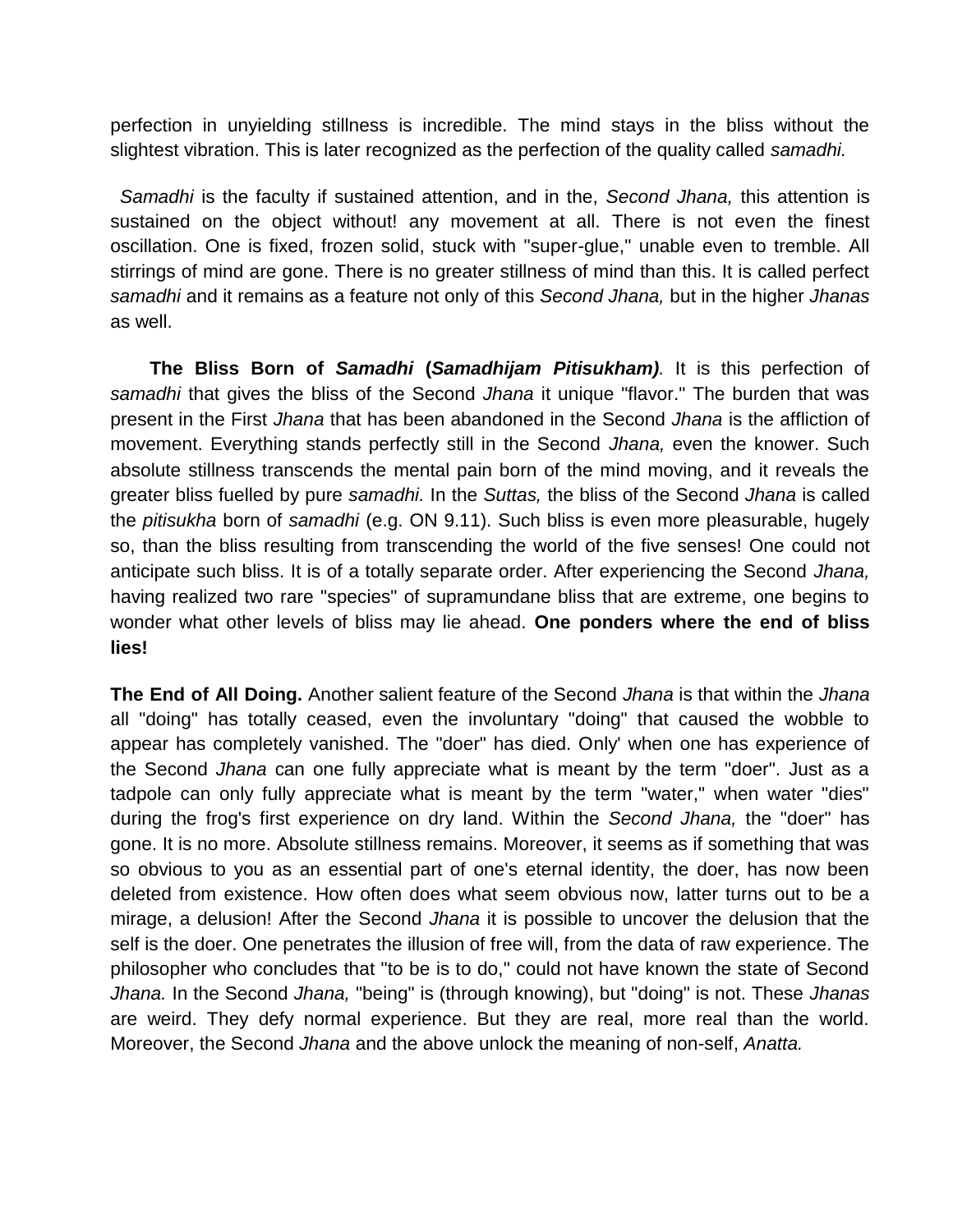## · **SUMMARY OF THE SECOND** *JHANA*

Thus the Second *Jhana* is distinguished by another collection of features:

1 + 2. *Avitakka-Avicara, Ajhattam Sampasadanam:* experience as the subsiding of the "wobble" from the First *Jhana* due to internal confidence in the stability of the bliss;

3. *Cetaso Ekodibbavam:* perfect onepointedness of mind due to full confidence in the bliss. This is usually experienced as rock-like stillness, the temporary "death" of the "doer," or the perfection of *samadhi*

4. *Samadhijam Pitisukham:* being the focus of this *Jhana,* the supramundane bliss generated by the end of all movement of the mind, and

5. The end of all doing: seen as the first that the "doer" has completely gone.

## **THE THIRD** *JHANA*

As the stillness of the knowing, samadhi, becomes longer established, then the stillness of the known grows ever more, profound. It is to be remembered that in *Jhana,* what is known is the image of the mind. *Citta,* and the mind is the knowing. In other words, the knowing knows an image of itself in the *Jhana.* First the knowing becomes still, then its image, the known, gradually becomes still.

In the first two *Jhanas,* this image of the mind is recognized as a bliss that up until now has been called *pitisukha.* In the Third Jhana, the image of the mind has gone to the next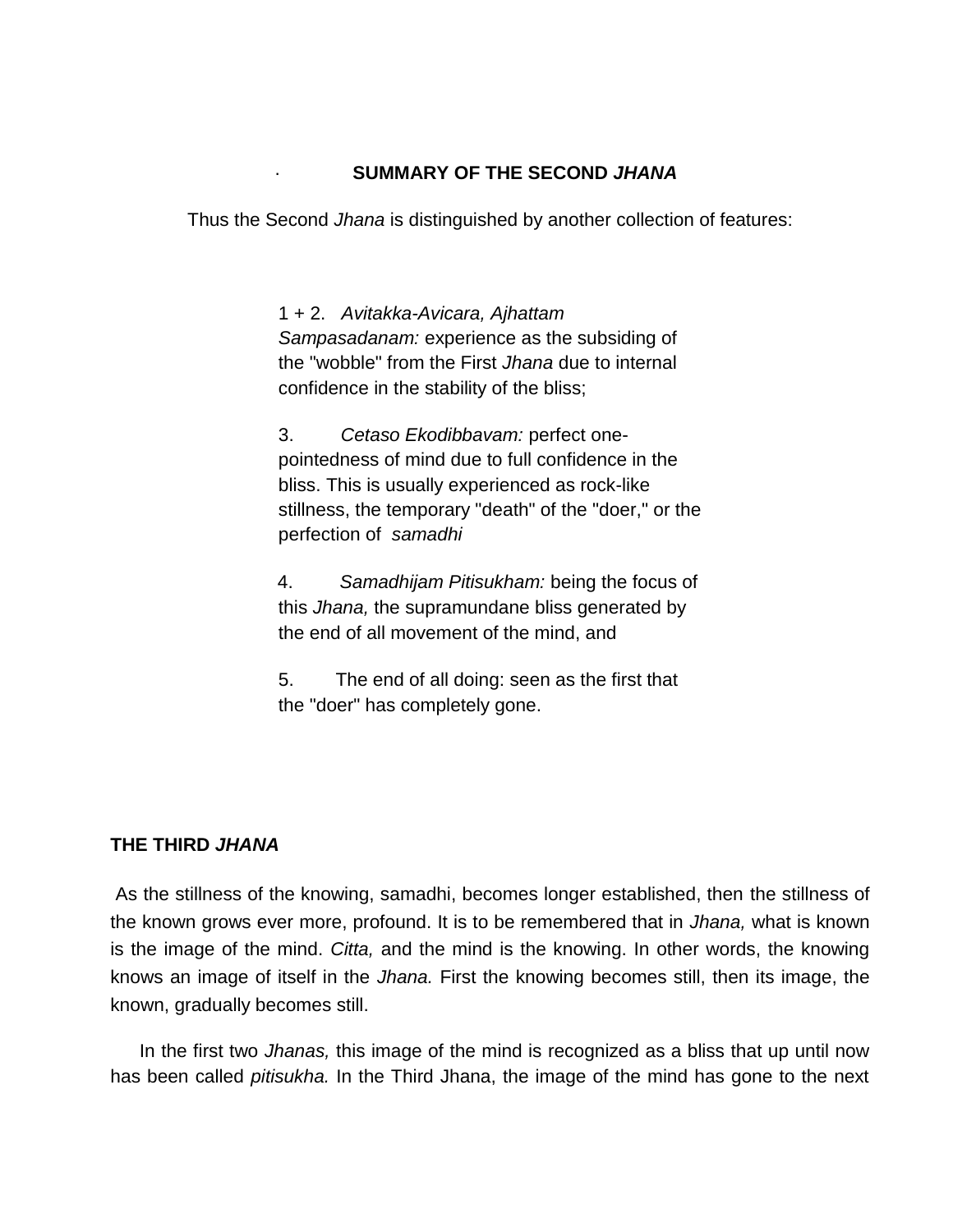level of stillness, to, a very different kind of bliss, the like of which one hasn't seen before.

**Piti has Vanished!** Prior to the Third *Jhana,* all bliss has something in common, as well as differing in its "flavors" due to the distinguishing causes. That something in common was the combination of *piti* plus *sukha.* Because they were always together, seemingly as inseparable as Siamese twins, it was not only pointless but even impossible to tell them apart. It was this combination that, up to now, gave all bliss a common quality. Now in the *Third Jhana, piti* has vanished leaving only *sukha,* producing a very different species of bliss altogether.

It is only after the experience of the Third *Jhana* that one can know what *sukha* is, and by inference what *piti* was. *Piti* appears as the more burdensome part of bliss, although the word "burdensome" in the context of the Second *Jhana* only just seems appropriate. *Sukha*  is the more refined part. In the Third *Jhana,* the bliss that was known in the Second *Jhana*  separates out leaving only the *sukha.*

**Great Mindfulness, Clear Knowing and Equanimity.** As with many *Jhanas,* the experiences are next to impossible to describe. However, the higher the *Jhana,* the more profound the experience and he more difficult it becomes to put into words. These states as their language are remote from the world. At a stretch, one may say that the bliss of the Third *Jhana,* the *sukha,* has a greater sense of ease, quieter and more serene. In the *Suttas,* it is accompanied by the features of mindfulness *(sati),* clear knowing *(sampajanna)*  and equanimity *(upekkha),* although these qualities are said in the ANUPADA SUTTA (MN 111) to be present in *all Jhanas.* Perhaps these features are emphasized in the *Suttas* as qualities of the Third *Jhana* in order to point out that in these very deep *Jhanas,* one is exceptionally mindful, very clear in the knowing, and so still that one looks on without moving, which is the root meaning of equanimity *(upekkha).*

**The Same Rock-like Stillness and Absence of a Doer.** The *Third Jhana* retains the perfect *samadhi,* the rock-like stillness, the absence of a doer, and the inaccessibility from the world of the five senses. However, it is distinguished from the Second *Jhana* by nature of the bliss, which has soared up to another level and appeared as another species of bliss altogether. So much so that the *Suttas* describe the Third *Jhana* as what the Enlightened One describe by "as one who abides in bliss (in the *Third Jhana)* mindful, just looking on" (e.g. DN 9.12).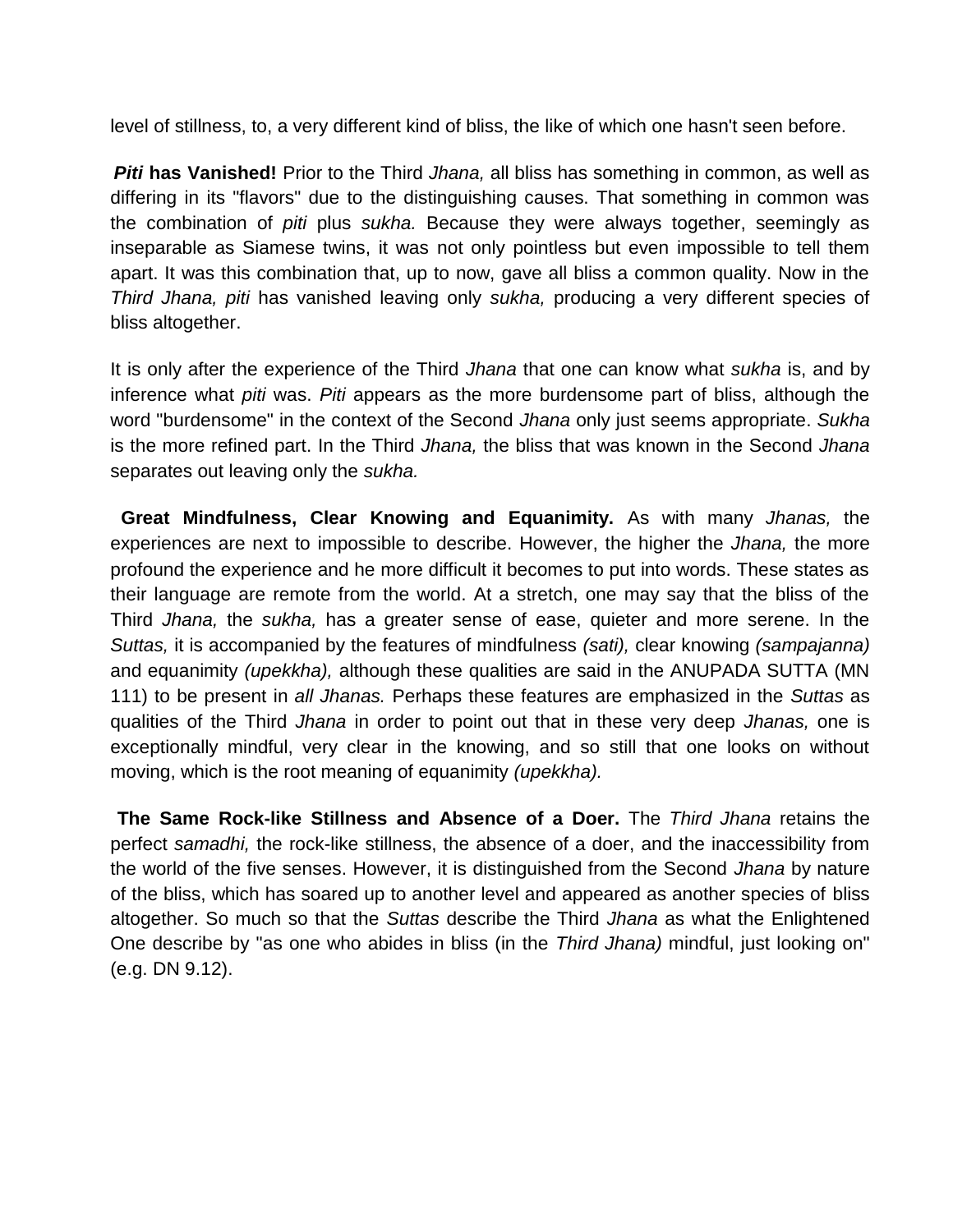### **SUMMARY OF THE THIRD** *JHANA*

Thus the *Third Jhana* has the following features:

1. The bliss has separated, losing the coarse part that was *piti;*

2. The bliss that remains, *sukha,*  exhibits the qualities of great mindfulness, clear knowing and the sense of just looking on;

3. The same absolute rock-like stillness and absence of a doer, as in the Second *Jhana.*

### **THE FOURTH** *JHANA*

*Sukha* **has vanished!** As the stillness of the knower calms that which is known, the bliss that was the central feature of the first three *Jhanas* changes again when one enters the Fourth *Jhana.* Only this time it changes more radically. *Sukha* completely disappears. It vanishes. What one is left with is an absolute still knower seeing absolute stillness.

**The Perfection of Peace.** From the perspective of the *Fourth Jhana,* the bliss of the previous *Jhanas* is seen as a residual movement of the mental object, and an affliction obscuring something much greater. When the bliss subsides, all that is left is the profound peace that is the hallmark of the Fourth Jhana. Nothing moves in here, nothing glows. Nothing feels happiness or its opposite, discomfort. One feels perfect balance in the very center of the mind. Like being in the center of the cyclone, nothing stirs in the center of the mind's eye. There is a sense of perfection in here, a perfection of stillness and a. perfection of awareness.

The Buddha described, it as the purification of mindfulness, just-looking on *(upekkha sati parisuddhim)* (e.g. DN 9.13).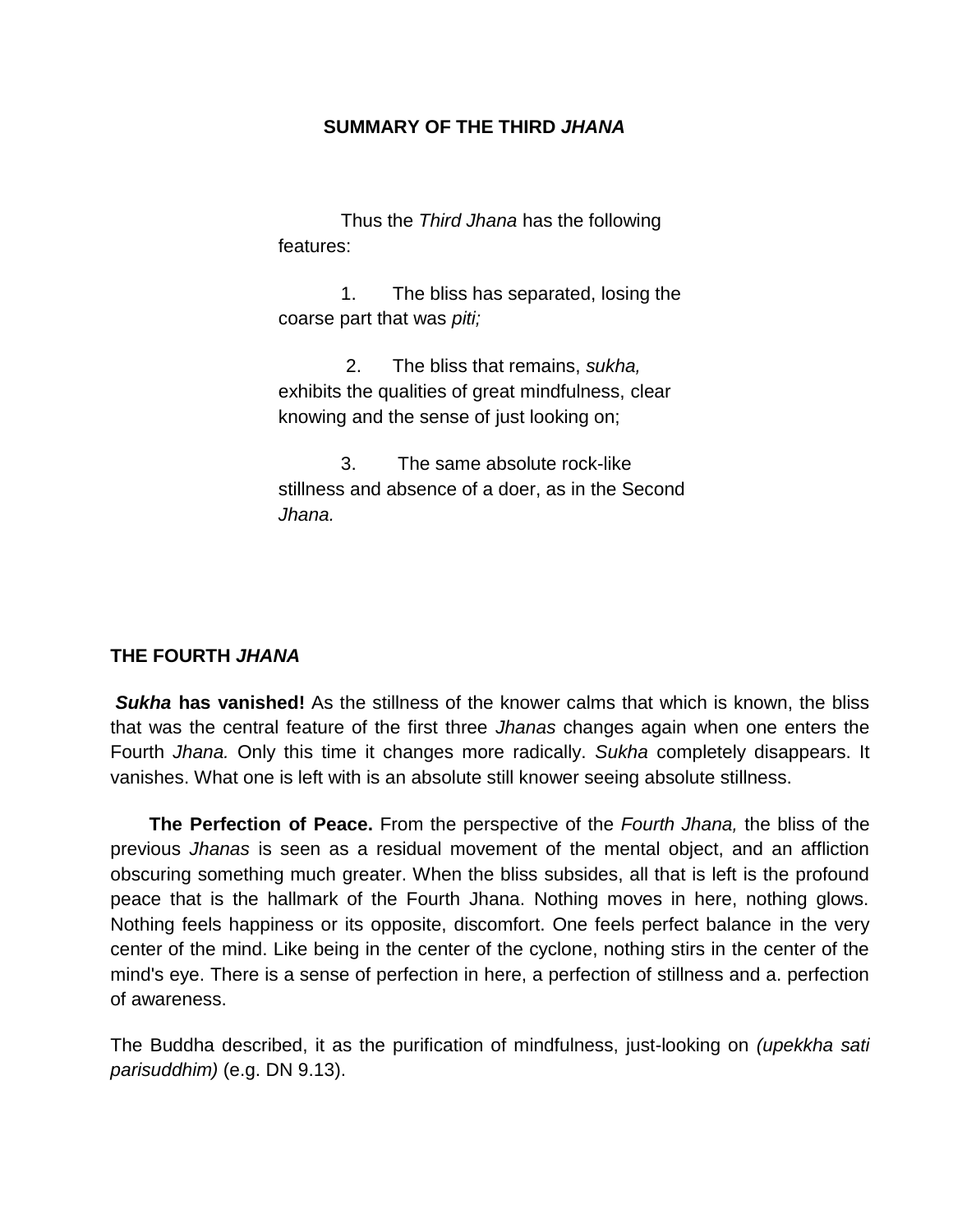The peace of the *Fourth Jhana* is like no other peace to be found in the world. It can only be known having passed through the experience "of the previous *three Jhanas.* That passage is the only way of later confirming that ,the unmoving peace that one felt, was indeed that of Fourth *Jhana.* Furthermore, the state of Fourth *Jhana* is so very still, that one remains on its plateau for many hours. It seems impossible that one could experience the Fourth *Jhana* for any less time.

Though *piti* and *sukha* have, both ceased in the Fourth *Jhana,* and' all that is left is the perfection of peace, such an experience is later recognized, on reviewing, as supremely delightful. Although all bliss has vanished, the perfect peace of the *Fourth Jhana* is seen as the best bliss so far. It is the bliss of no more bliss! And this is not playing with words, trying to sound clever and mystical. This is how it is.

### **SUMMARY OF THE FOURTH** *JHANA*

This the Fourth *Jhana* has the following features:

1. The disappearrance of *sukha;*

2. An extremely long lasting, and unchanging, perception of the perfection of peace, reached through the lower three *Jhanas;*

3. The same absolute rock-like stillness, and absence of a doer, as in the Second and Third *Jhanas;*

4. The complete inaccessibility from the world of the five senses and one's body.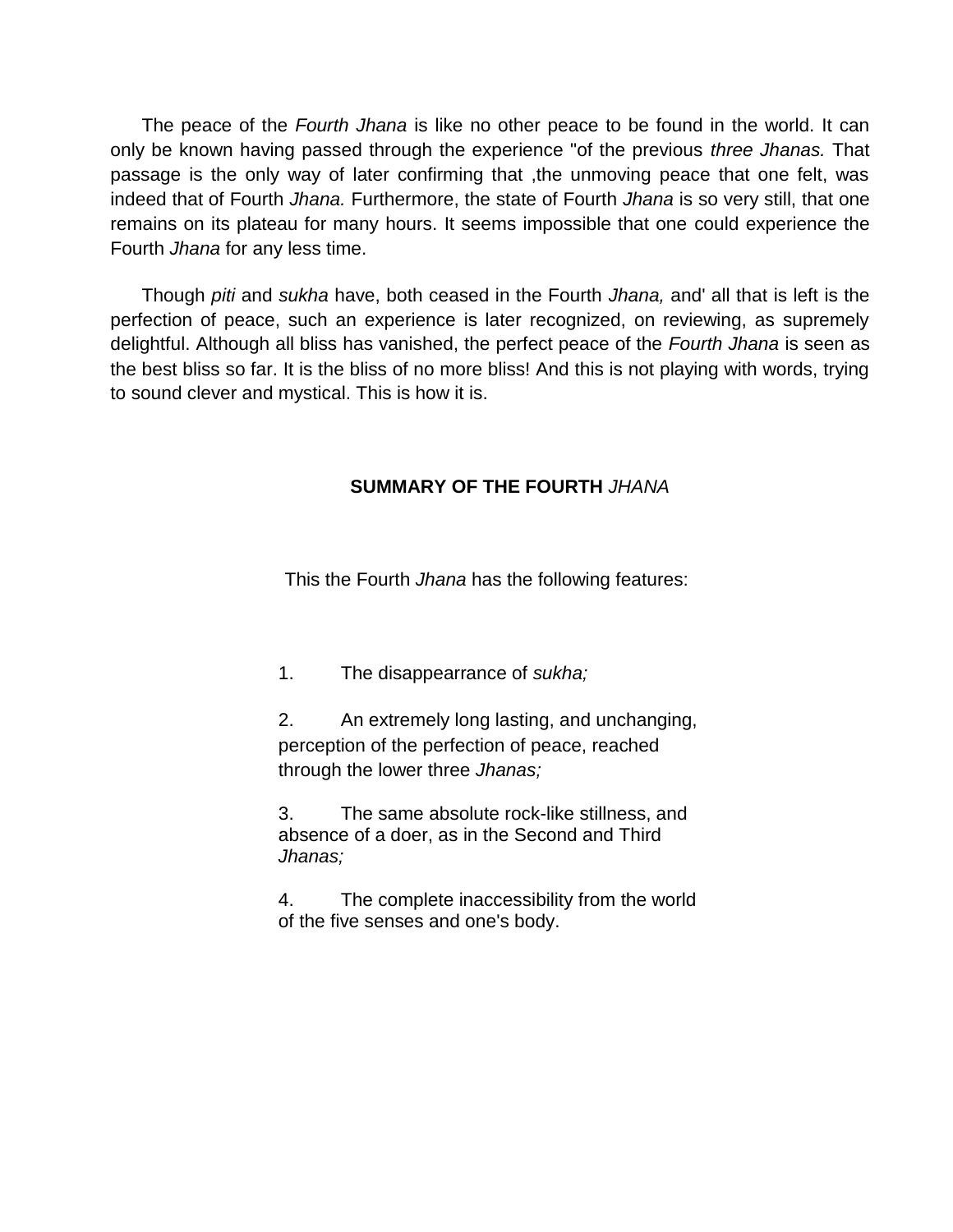### **THE BUDDHA'S SIMILE FOR THE FOURTH** *JHANAS*

The Buddha would often describe the experience within the four *Jhanas* using an evocative simile for each (MN39.15-18, MN 77.25. 28, etc.). Before explaining these similes, it is, helpful to pause to clarify the meaning of a key word used in all the similes, *kaya. Kaya* has the same range of meanings as the English word "body." Just as "body" can mean things other than the body of a person, such as a "body of evidence" for example, so too the Pali word *kaya* can mean things other than a physical body, such as a body of mental factors, *nama-kaya.* (DN 15.20). In the *Jhanas,* the five senses aren't operating, meaning that there is no experience of a physical body. The body has been transcended. Therefore, when the Buddha states in these four similes "...so that there is no part of his whole *kaya* unpervaded (by bliss etc.)," this can be taken to mean "…so that there is no part of his whole mental body of experience un-pervaded (by bliss etc.)" (MN 39.16). This point is too often misunderstood.

The Buddha's simile for the First Jhana was a ball of clay (used as soap) with just the right amount of moisture, neither too dry nor leaking out. The ball of clay stands for the unified mind, wherein mindfulness has been restricted to the very small areas created by the "wobble." The moisture stands for the bliss caused by total seclusion from the world of the fives senses. The moisture pervading the clay ball completely indicates the bliss thoroughly pervading the space and duration of the mental experience. This is later recognized as bliss followed by bliss, and then more bliss, without interruption. The moisture not leaking out describes the bliss always being contained in the space generated by the wobble, never leaking out of this area of mind space into the world of the five senses, as long as the *Jhana* persists.

The Second *Jhana* is likened to a lake with no external entry for water, but with a spring within the lake itself replenishing the lake with cool water. The lake represents the mind. The complete absence of any way that water from outside can enter the lake describes the inaccessibility of the mind in the Second Jhana from any influence outside. Not even the doer can enter such a mind. Such hermetic inaccessibility from all external influences is the cause of the rock-like stillness of the Second *Jhana.* The internal spring supplying the fount of cool water represents *ajjhattam sampasadanam,* the internal confidence in the bliss of the Second *Jhana.* This internal confidence causes complete letting go, cooling the mind to stillness and freeing it from all movement. The coolness stands for the bliss itself, born of *samadhi* or stillness, and which pervades the whole mental experience, unchanging, throughout the duration of the *Jhana.*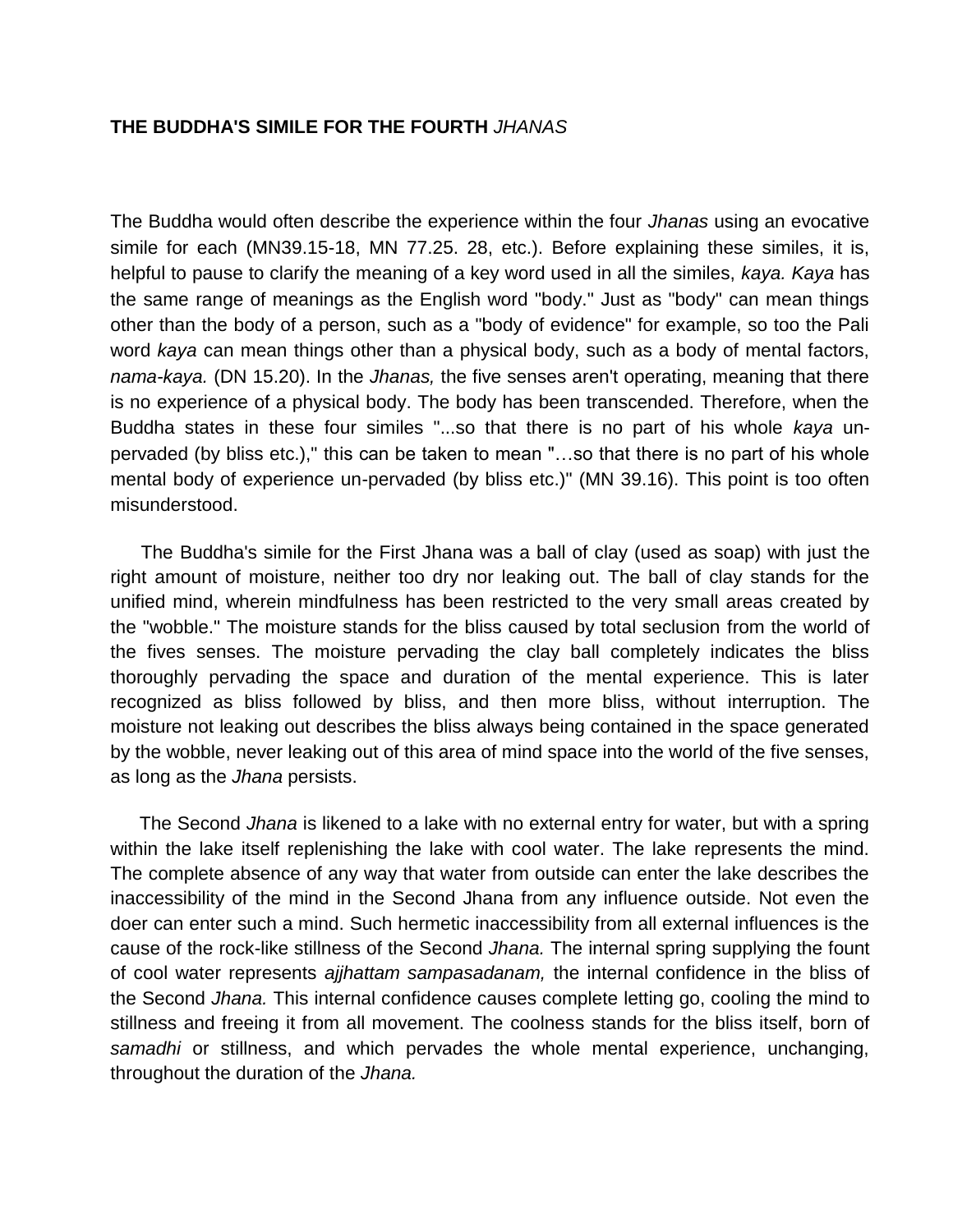The Third *Jhana* is described by the metaphor of a lotus flower that thrives immersed in the cool water of a lake. The lotus represents the mind in Third *Jhana*. Water can cool the petals and leaves of a lotus but can never penetrate the lotus, since all water rolls off a lotus. The coolness stands for *sukha,* the wetness stands for *piti.* So like the lotus immersed in water, the mind in the Third *Jhana* is cooled by *sukha* but is not penetrated by *piti.* The mind in the Third *Jhana* experiences only *sukha.* In the Third *Jhana,* the mind continues to experience a rock-like stillness, never moving outside, just as the lotus in the simile always remains immersed within the water. Just as the bliss of the Third *Jhana* sustains the mind therein, so the cool water, which represents bliss, causes the lotus to thrive. Once again, the unique bliss of the Third *Jhana* pervades the whole mental experience form beginning to end, just as the cool waters in the simile pervade the lotus with coolness from its roots to its tips.

The Fourth *Jhana* is likened to a man draped from head to toe in a clean white cloth. The man represents the mind. The clean white cloth represents the perfect purity of both equanimity and mindfulness that is the hallmark of the Fourth *Jhana.* The mind in the Fourth *Jhana* is stainless, spotless as a clean cloth, perfectly still and just looking on, purely and simply. Of course, this absolute purity of peacefulness pervades the whole body of the mental experience, from the start to the end just as the white cloth completely covers the man's body, from head to toe.

This is the meaning to the four similes for *Jhana,* as I understand them.

## **MOVING FROM** *JHANA* **TO** *JHANA*

As I've indicated before, when one is in any *Jhana,* one cannot make a move. One cannot formulate any decision to proceed from this *Jhana* to that. One cannot even make a decision to come out. All such control has been abandoned within *Jhana.* Furthermore, the ultra, stillness of mindfulness in *Jhana* freezes the activity of mind called comprehension to the extent that, while in *Jhana,* one can hardly make sense of one's experience. The landmarks of *Jhana* are only recognized later, after emerging and reviewing. Thus, within any *Jhana*, not only one cannot move, but also one cannot know where one is nor where to move to! So how does movement from *Jhana* to *Jhana* occur?

**A Four-Roomed House.** Imagine a four-roomed house with only one entrance door. Going through that door, one enters the first room. One must go through the first room to enter the second room, go through the second room to enter the third room, and one must go through the third room to enter the fourth room. Then to go out from the fourth room one must leave via the third room, to go out from the third room one must leave via the second room, to out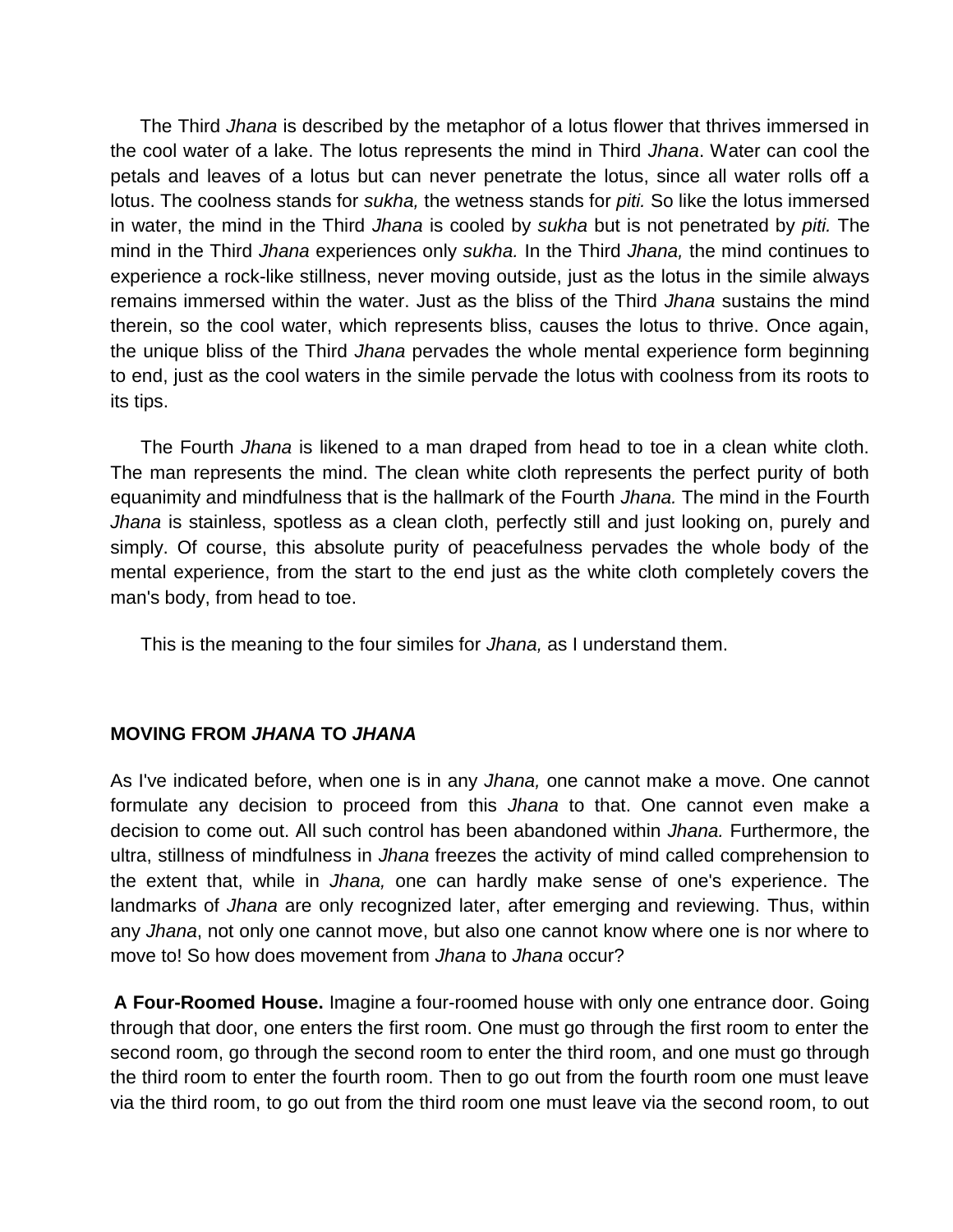from the second room one must leave via the first room, and to go out from the first room one must leave by the same door through which one came in. Now suppose that the floor surface in all the four rooms was so slippery that it is impossible to add to the momentum within the house. Thus, if one entered the house with only a little momentum, one will slide to a halt within the first room. With a great amount of entry momentum, one may come to a stop in the second, or even the third room. Then with yet more entry momentum, one may reach the fourth room.

Such a simile well describes how moving from *Jhana* to *Jhana* actually occurs. Within a *Jhana* there is no control, like the very slippery floor inside the *house* that make adding to the momentum impossible. If one enters the doorway into *Jhanas* with a little momentum, one stops in the First *Jhana.* With greater momentum, one reaches the Second or Third *Jhana.* And, with yet more entry momentum, one may reach the Fourth *Jhana.* The entry momentum can only be generated outside of *Jhana,* when control is possible. The type of "momentum" referred to here is the momentum of letting go.

**Letting Go is Cultivated Before Entering Jhana**. Letting go is cultivated before entering Jhana, to the point where it becomes an involuntary inclination of the mind, a strong natural tendency. If one enters the doorway into the *Jhanas* with little more than adequate "letting go momentum," one will stop in the First *Jhana.* With a stronger automatic tendency to let go, one reaches the Second *Jhana or* Third *Jhana.* With a very strong inclination to letting go, one attains to the Fourth *Jhana.* However, one cannot increase the strength of letting go momentum while inside the *Jhanas.* Whatever one enters with is all that one has.

**Reviewing the Experience of Bliss.** One can cultivate this momentum of letting go outside of *Jhana* by reviewing the experiences of bliss and by recognizing the obstacles called attachments. When the mind recognizes how superior is the happiness in states of letting go, the inclination to more letting go grows ever stronger. Sometimes I have taught my stubborn mind by thinking, "See mind! See! See how much more bliss is in the states of letting go! See mind! Don't forget mind! Remember, okay?" The mind then leans ever more strongly to letting go. Or the mind can recognize the obstacles to deeper bliss, being the various levels of attachment that ill block letting go, and these hinder more bliss. When the mind learns, through reviewing, to recognize the enemies to its own happiness - the attachments - then its inclination to letting go becomes empowered by wisdom. This is how one can cultivate the momentum of letting go outside of *Jhana,* so that one may enter the *Jhana* with great letting go and reach the deeper *Jhanas.*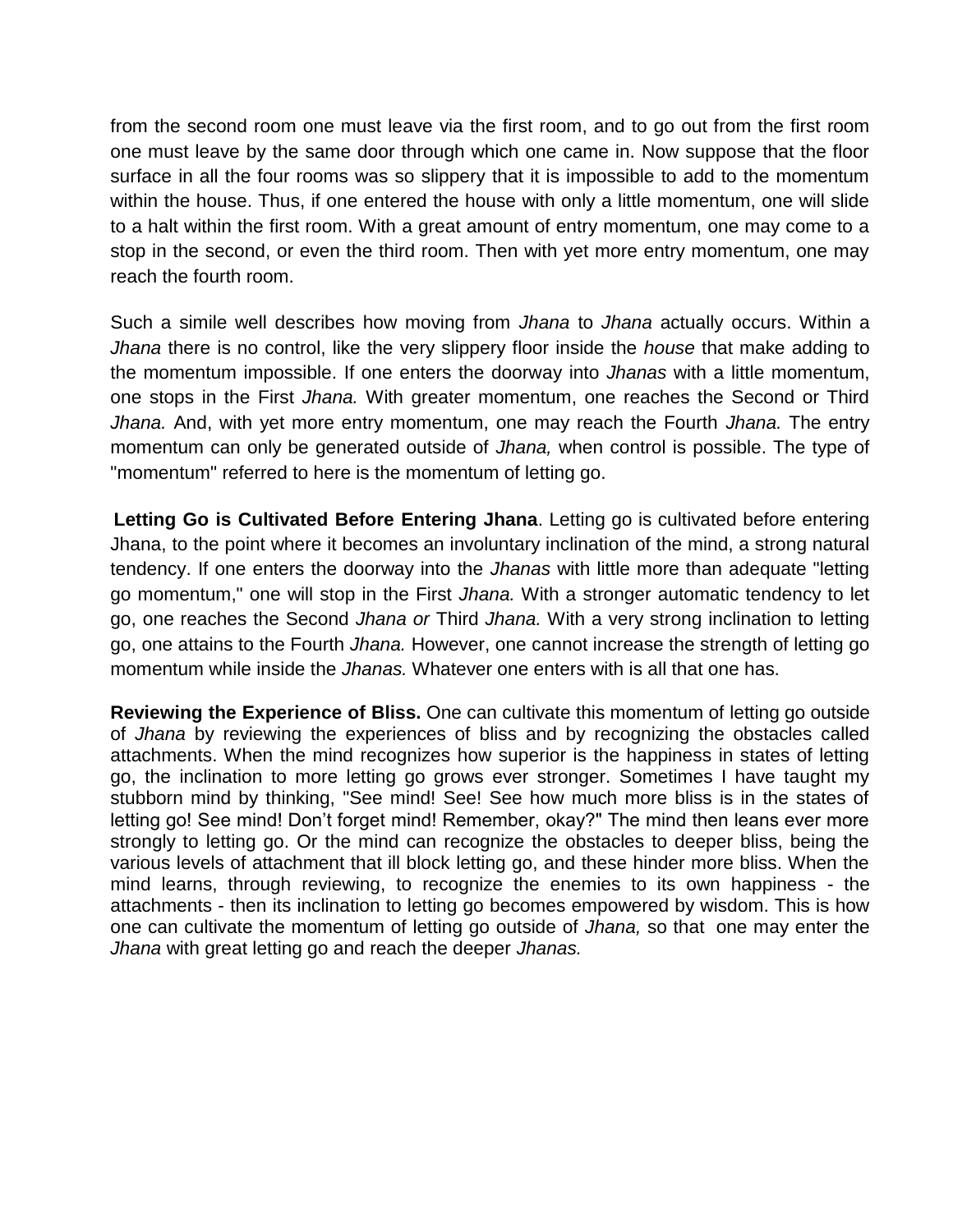### **EACH** *JHANA* **IS WITHIN THE OTHER**

Another way to look at how one moves from *Jhana* to *Jhana* is with the simile of the thousand-petalled lotus. The petals in a thousand-petalled lotus open up in order, in strict succession, only after being warmed by the sun. The First *Jhana* can be compared to the rare and delicate 993rd row of petals. Just as the 993rd row of petals, now being warmed by the sun, holds and conceals within the even more fragrant 994<sup>th</sup> row of petals, so the rare and delicate First *Jhana* now being warmed by letting go, holds and conceals within it the even more blissful Second Jhana. When this 993rd row of petals eventually opens up, then the 994th row of petals appears in its center. In the same way, when First *Jhana*  eventually opens up, then the Second *Jhana* appears in its 'center. Thus the Second *Jhana*  is actually within the *First Jhana,* the *Third Jhana* within the Second *Jhana,* and the Fourth *Jhana* within the Third *Jhana.*

.

To put it another way, in the simile of the four-roomed house, the rooms are concentric. Thus one does not come out from the First *Jhana* to go next to the Second *Jhana.* Instead, one goes deeper into the First *Jhana* to go into the Second *Jhana,* deeper into the Second *Jhana* to get to the Third *Jhana,* and deeper in to the *Third Jhana* to enter the *Fourth Jhana.*  The next level of *Jhana* always lies within the present *Jhana.*

### **THE POWER OF** *ADITTHANA*

When one has had much experience of *Jhana,* one can move from *Jhana* to *Jhana* using the power of *Aditthana.* In this context, the Pali word *Aditthana* represents the Buddhist way of programming the mind. At the beginning of one's meditation, one can program the mind to enter a specified *Jhana* for a pre-determined length of time. Of course, this only works for one who is very familiar with the destination and well acquainted with the route there. This is the method that every accomplished meditators use. It is like setting the automatic pilot shortly after take-off. However, even for such accomplished meditators, the specified *Jhana*  is reached by traversing the same path. For example, if one programs the mind to enter the *Third Jhana,* then it must pass through the First *Jhana* and then pass through the Second *Jhana* to enter the Third *Jhana,* although it may pass through these lower *Jhanas* quickly.

### **THE IMMATERIAL ATTAINMENTS**

In the simile of the thousand petalled lotus cited above, the 993rd row of petals represents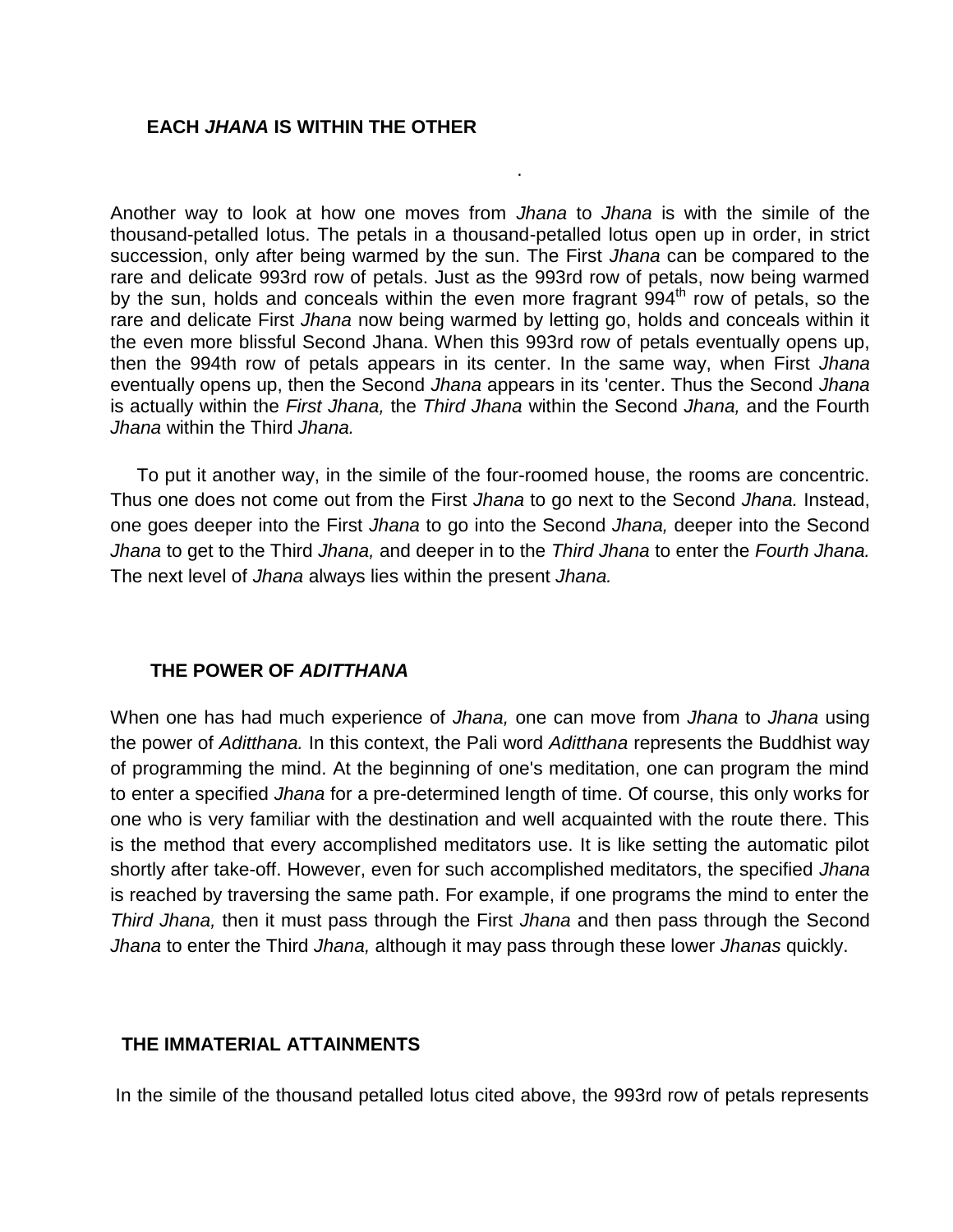the First *Jhana,* the 994th row the Second *Jhana,* the 995th and 996th rows of petals should represent the Third and Fourth *Jhanas.* However, you may be wondering what do the 997th, 998th, 999th and 1,000th rows of petals represent?

Beyond the Four *Jhanas* lies the Four Immaterial Attainments. It is noteworthy that the Buddha never called these attainments *Jhana* in the *Suttas.* Only the commentaries, compiled a thousand years later, call them *Jhana.*

The Four Immaterial Attainments are:

1. The mind-base of un-limited space;

2. The mind-base of un-limited consciousness;

3. The mind-base of nothingness;

4. The mind-base of neither perception nor non-perception.

*Just* as the Fourth *Jhana* lies within the Third *Jhana,* so the First Immaterial Attainment lies within the Fourth *Jhana,* the Second Immaterial Attainment lies within the First Immaterial attainment and so on like the rows of petals of die lotus. Thus, of necessity, all Four Immaterial Attainments possess the following features carried over from the *Jhanas.*

1. The mind remains inaccessible to the world of the five senses and all knowledge of the body

2. The mind persists in rock-like stillness, incapable of forming any thought or making any plans, for long periods of time;

3. Comprehension is so frozen that one can hardly make sense, at the time of one's experience. Comprehension is achieved after emerging; and

4. The pure equanimity and mindfulness of the Fourth *Jhana* remains as a foundation for each Immaterial Attainment.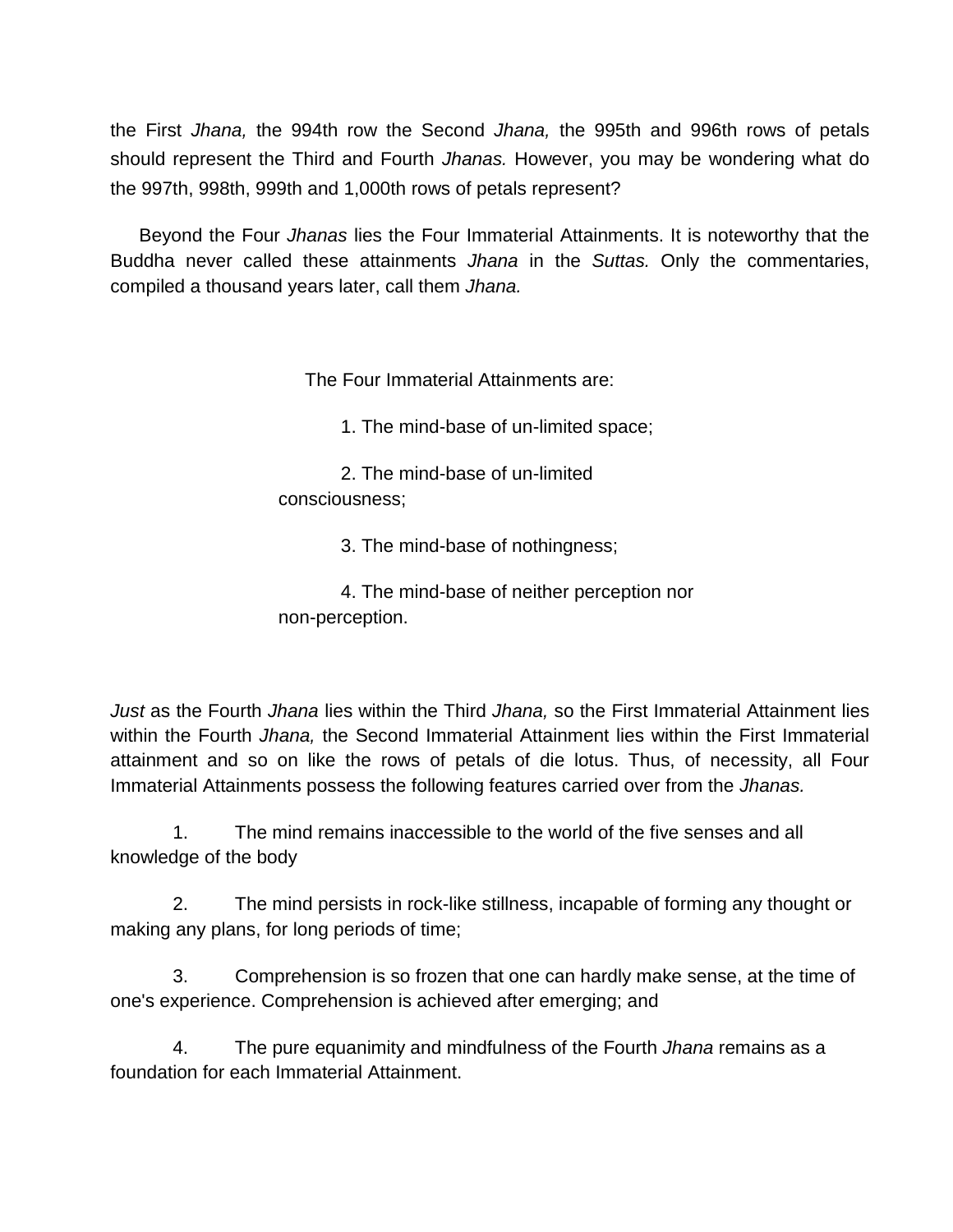Just as the first three *Jhanas* take different forms of bliss as their object, and the Fourth *Jhana* takes a sublime state of pure peace as its object, so the Immaterial Attainments each take a pure mental object. The perceptions of these objects I call "mind bases," since they are the mental platforms on which the Immaterial III: Attainments rest. These unmoving mind-bases get ever more refined, and empty, the higher the Immaterial Attainment.

Back in the Fourth *Jhana,* mindfulness is powerful, yet still, just looking on at the perfection of peace - way beyond the world of the five-senses and precisely one-pointed. In states of precise one-pointedness, ordinary concepts derive from the world are squeezed out, and other unworldly perceptions replace them.

For example, when a meditator jn the early stages becomes perfectly focused in the present moment, one-pointed in time, ordinary concepts of time are squeezed out, and other unworldly perceptions of time replace them. When one is fully centered within the present moment, on the one hand it feels timeless and on the other hand it feels as if one has all the time in the world. Within the point of absolute now, time is without edges, undefined and immeasurable. It is infinite and nothing at the same time. It is unlimited *(ananta),*  The experience of one-pointedness in time, seen early in the 'meditation, can be the key to understanding the simultaneous sense of infinity and emptiness in the more profound states of one-pointedness called the Immaterial Attainments.

From the Fourth *Jhana,* the mind can look into the perfect peace to perceive absolute one-pointedness in space. This is one of the features of the Fourth *Jhana* always available for inspection, as it were, and it is the doorway into the Immaterial Attainments. In this absolute one-pointedness, space is perceived as both infinite and empty, a sort of nospace. Because it is perceived as empty of that which usually limits space, material form (rupa), this attainment and those following are called Immaterial (arupa) Attainments.

### **THE MIND-BASE OF UN-LIMITED SPACE**

The First Immaterial Attainment, then, is the mind-base of unlimited space, perceived as both infinite and empty, immeasurable and undefined. This is the perception that fills the mind thoroughly and persists without blinking for the long duration of the attainment. Mindfulness, powerful, still and purified, looks on at this perception with utter contentment.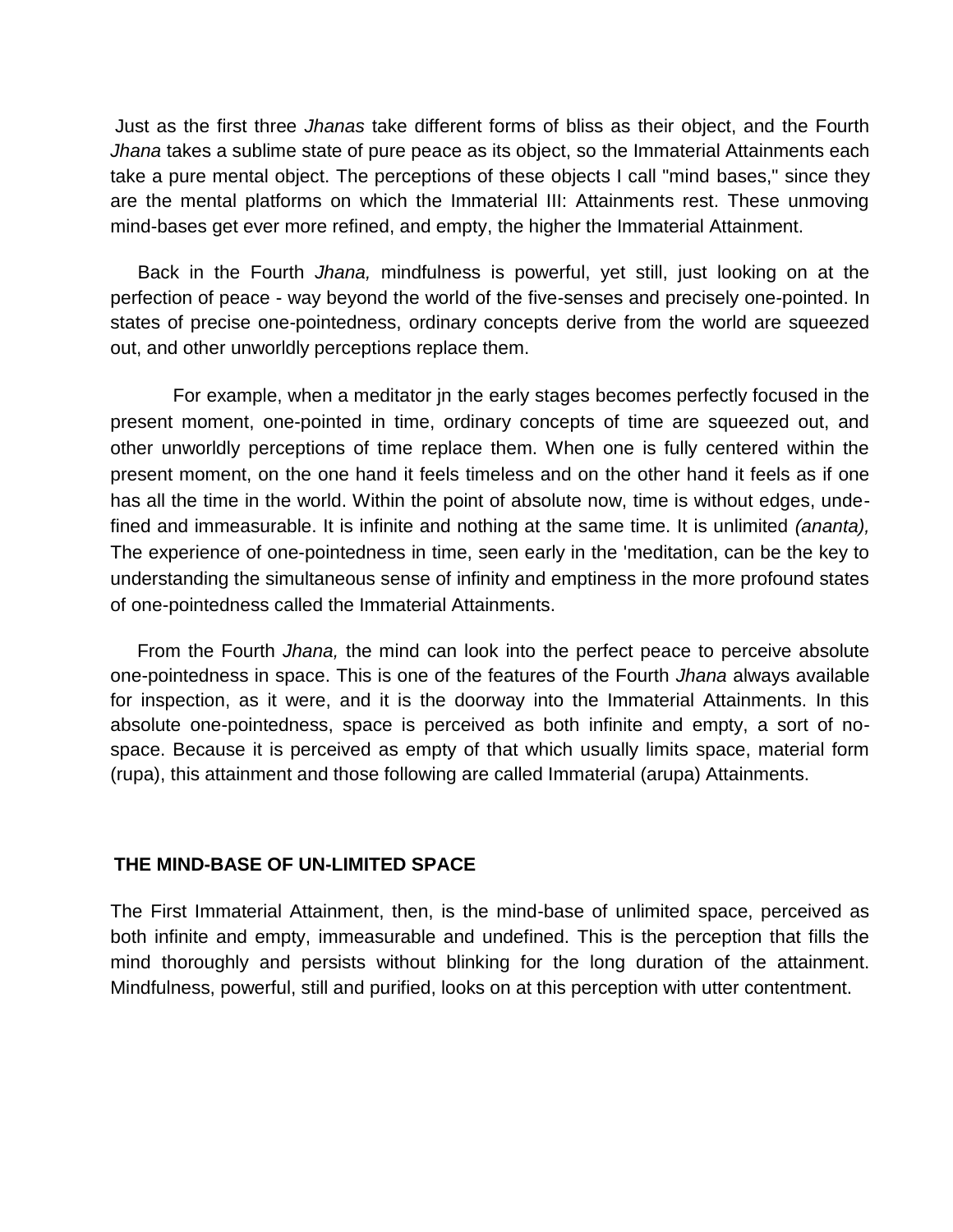## **THE MIND-BASE OF UN-LIMITED CONSCIOUSNESS**

Within the perception of unlimited space lies the perception of no-space, of space losing its meaning. When the mind attends to this feature within the First Immaterial Attainment, space disappears and is replaced by perception of absolute one-pointedness of consciousness. As indicated above by the common experience of one-pointedness of time, in the state that perceives one-pointedness of consciousness, consciousness simultaneously feels infinite and empty, immeasurable and undefined. One has entered the second Immaterial Attainment of the mind-base of unlimited consciousness. This is the perception that fills the mind completely and persists without wavering for even longer periods of time.

## **THE MIND-BASE OF NOTHINGNESS**

Within the perception of unlimited consciousness lies the perception of no-consciousness, of consciousness now losing it meaning as well. When the mind focuses on this feature within the Second Immaterial Attainment, all perception of consciousness disappears. Perceptions of material form and space have already disappeared, and so all that one is left with is the one-pointedness of nothingness. One has entered the Third Immaterial Attainment of the mind-base of nothingness. This is the concept that fills the mind totally, persisting unchanging for yet longer periods of time.

## **THE MIND-BASE OF NEITHER PERCEPTION NOR NON-PERCEPTION**

Within the perception of nothingness lies the perception of not even nothing! If the mind is subtle enough to see this feature" then the perception of nothingness disappears and is replaced by the perception of neither perception nor no perception. All that one can say about this Fourth Immaterial Attainment is that it is, in fact, a perception (AN 9's, 42). In the simile of the thousand petalled lotus, this state is represented by the 1,000th layer of petals, still dosed, with all the 999 other layers of petals fully open. The l000th petal is almost a non-petal, being the most subtle and sublime of all. For it clasps within its gossamer fabric the famous *"Jewel* **in** *the heart* **of** *the lotus,"* **Nibbana.**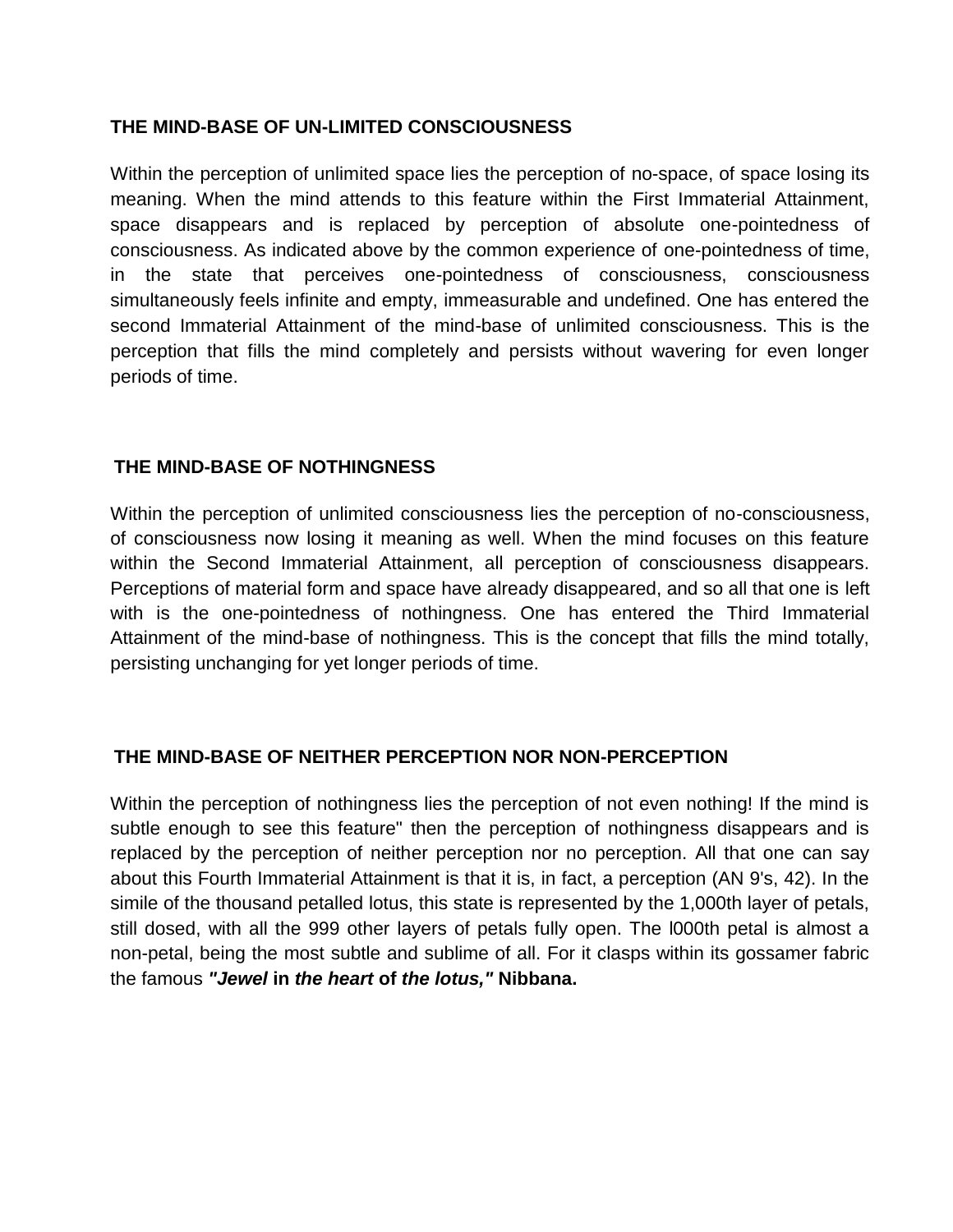### **NIBBANA, THE END OF All PERCEPTION**

For within the perception of neither perception nor no-perception lies the end of all perception, the cessation of all that is felt or perceived, Nibbana. If the mind attends to this, the mind stops. When the mind starts again one gains the attainment of *Arahant* or *Anagami,* these are the only possibilities.

## **THE SEQUENCE OF GRADUAL CESSATION**

Another way of viewing the *Jhanas* and the Four Immaterial Attainments is by placing them in the sequence of gradual cessation. The process that leads into the First *Jhana* is the cessation of the world of the five senses together with the body and all doing. The path from the First *Jhana* to the Fourth *Jhana* is the cessation of that part of the "mind that recognizes pleasure and displeasure. The road from the Fourth *Jhana* to the Fourth Immaterial Attainment is the cessation, almost, of the remaining activity or the mind called "knowing." And the last step is the cessation of the last vestige of knowing. Through *Jhanas* and the Immaterial Attainments, first one lets go of the body and the world of the five senses. Then one lets go of the doer. Then one lets go of pleasure and displeasure. The one lets go of space and consciousness. Then one lets go of all knowing. When one lets go of an object, the object disappears, ceases. If it remains, one hasn't let go. Through letting go of all knowing, knowing ceases. **This is the cessation of everything, including the mind.** This is the place where consciousness no longer manifests, where earth, water, fire and air find no footing, where name-and-form are wholly destroyed, (DN 11,85). Emptiness. Cessation. Nibbana, The "jewel" in the heart of the lotus.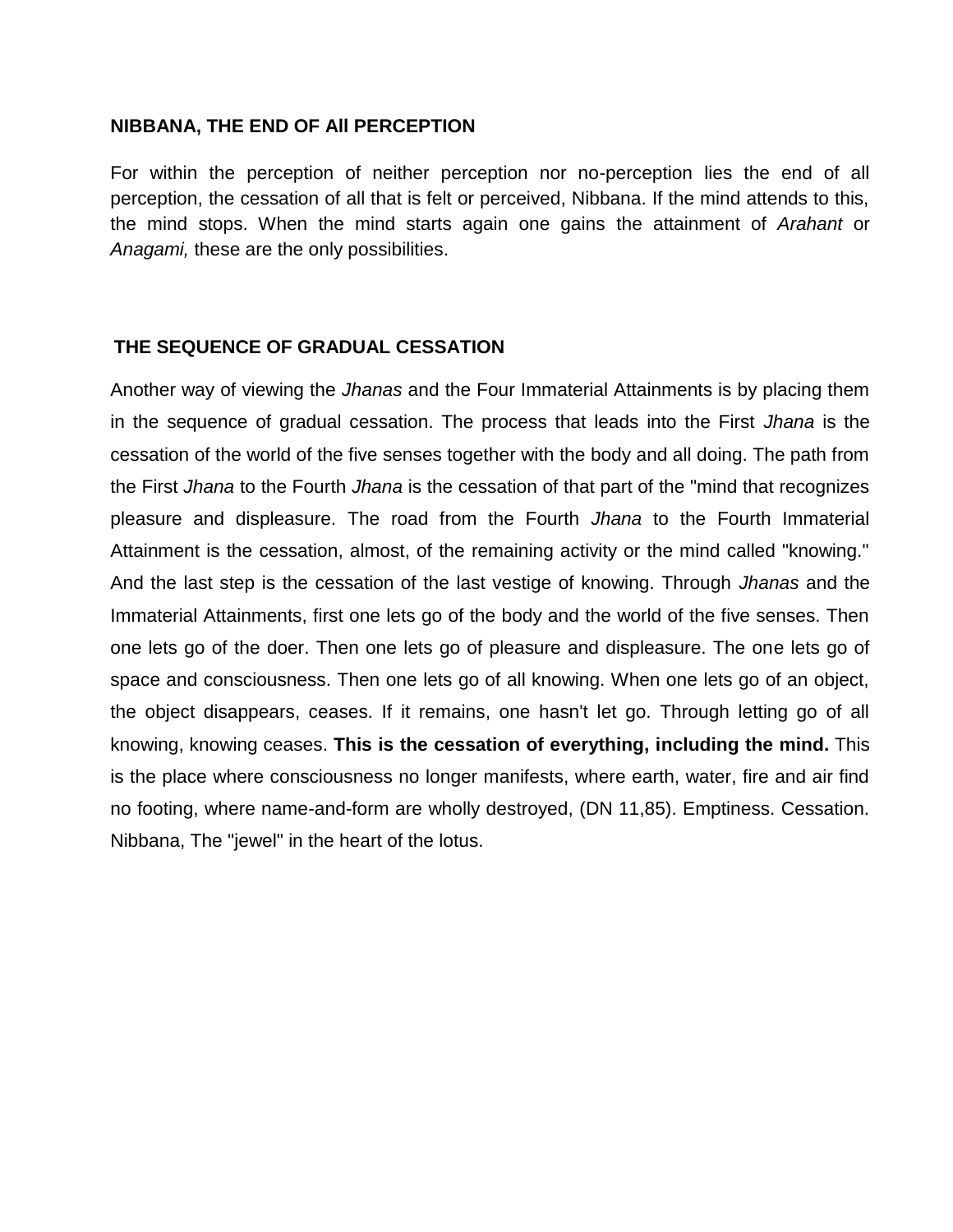### **FINAL WORDS**

In this part on the *Jhanas,* I have led you on a journey from theory through to practice up to the high mountain ranges where lie the great summits that are the *Jhanas,* and up higher to the rarefied peaks that are the Immaterial Attainments. Though the tour may seem way beyond you today, tomorrow you may find yourself well on the route. So it is helpful even today to have this road map before you.

Moreover, these *Jhanas* are like immensely rich gold mines, but carrying the most precious of insights rather than one of the most precious metals. They supply the raw material, the unexpected data, which build those special insights that open one's eyes to Nibbana. The *Jhanas* are jewels that adorn the face of Buddhism. Moreover, not only are they essential to the experience of Enlightenment, they are possible today!

I conclude this part with the words of the Lord Buddha:

*Natthi Jhanam Apannassa*

There is no *Jhana* without wisdom

*Panna Natthi Ajhayato*

There is no wisdom without *Jhana*

*Yamhi Jhanan Ca Panna ca*

But for one with both *Jhana* and wisdom

Sa Ve *Nibbana Santike*

They are in the presence of Nibbana

(Dhp 372)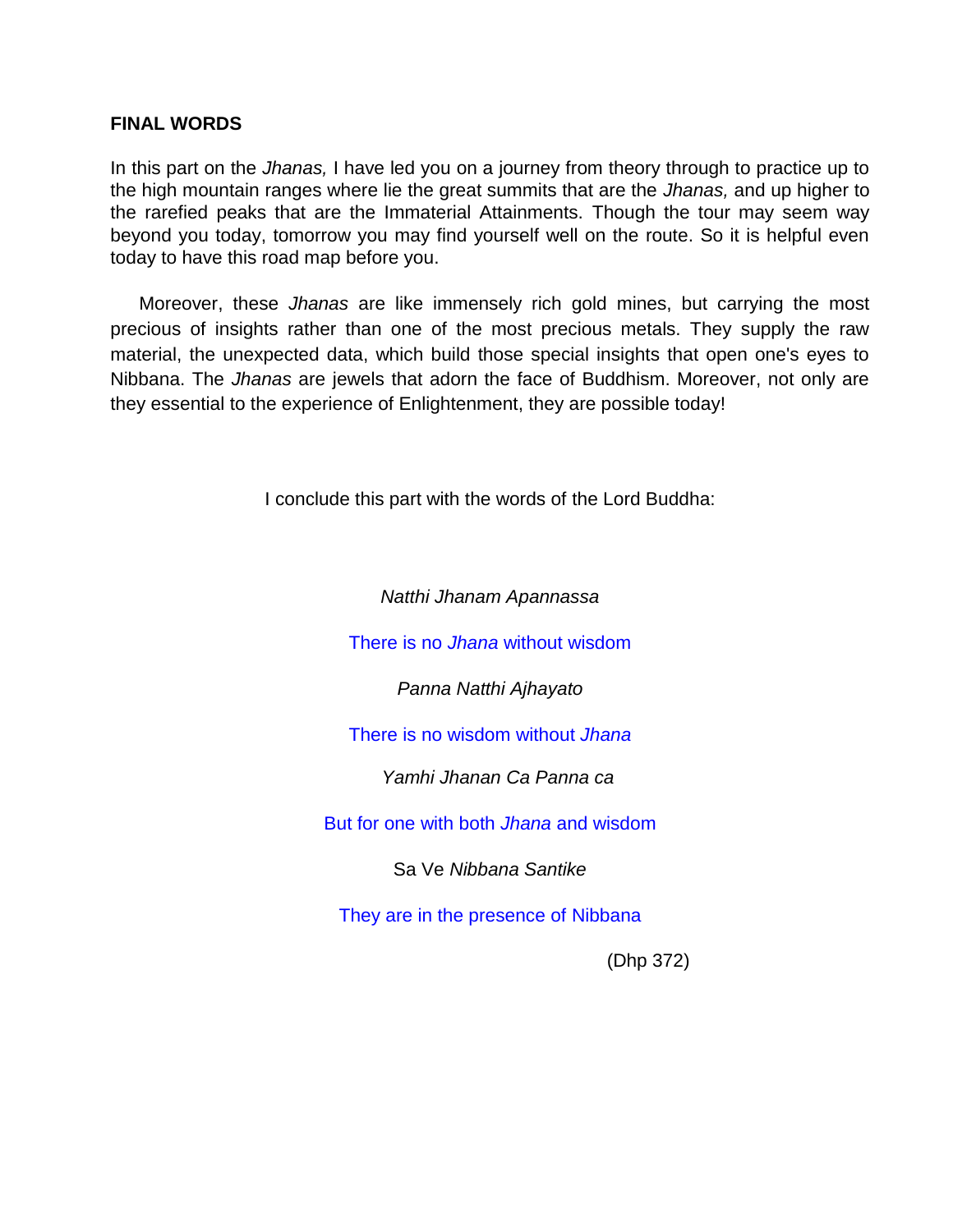#### \*\*\*\*\*\*\*\*\*\*\*\*\*\*\*\*\*\*\*\*\*\*\*\*\*\*\*\*\*\*\*\*\*\*\*\*\*\*\*\*\*\*\*\*\*\*\*\*\*\*\*\*\*\*\*\*\*\*\*\*\*\*\*\*

This book may be copied or reprint for free distribution without permission from the publisher.

Otherwise all rights reserved.

October 2005

## THE JHANAS

An Inward Journey Book PUBLISHED BY

INWARD PATH PUBLISHER @ House of Inward Journey 35 Lebuh Batu Maung 8, Iping Garden 11960 Bayan Lepas, Penang, Malaysia Tel / Fax: 04-6264 696

P.O. Box 1034,10830 Penang, Malaysia Email: [sunanda@pc.jaring.my.](mailto:sunanda@pc.jaring.my) [sunandahelim@gmail.com](mailto:sunandahelim@gmail.com) [www.buddhanet.net/ipp.htm](http://www.buddhanet.net/ipp.htm)

ISBN 983-3512-05-4 (IJ111/05)

## COPYRIGHT @ 2005 Ajahn Brahmavamso

"This book is for FREE DISTRIBUTION ONLY and printed and published with permission granted by Ajahn Brahmavamso; and is made available by

Bro Khaw Cheow Poh & Sis Amy Khaw Mei Chen

Special Thanks to

Ajahn Brahmavamso and all the donors.

## ALL RIGHTS RESERVED

This book had been published for Free Distribution Only and NOT for Sale.

For additional information, please contact the author and publisher.

FIRST EDITION: DHAMMA JOURNAL Vol. 4, No. 1, 2003 (January) published by

Buddhist Society of Western Australia, Perth, AUSTRALIA

SECOND RE-PRINT: 3,500 copies May 2003 printed by BGF, Selangor, MALAYSIA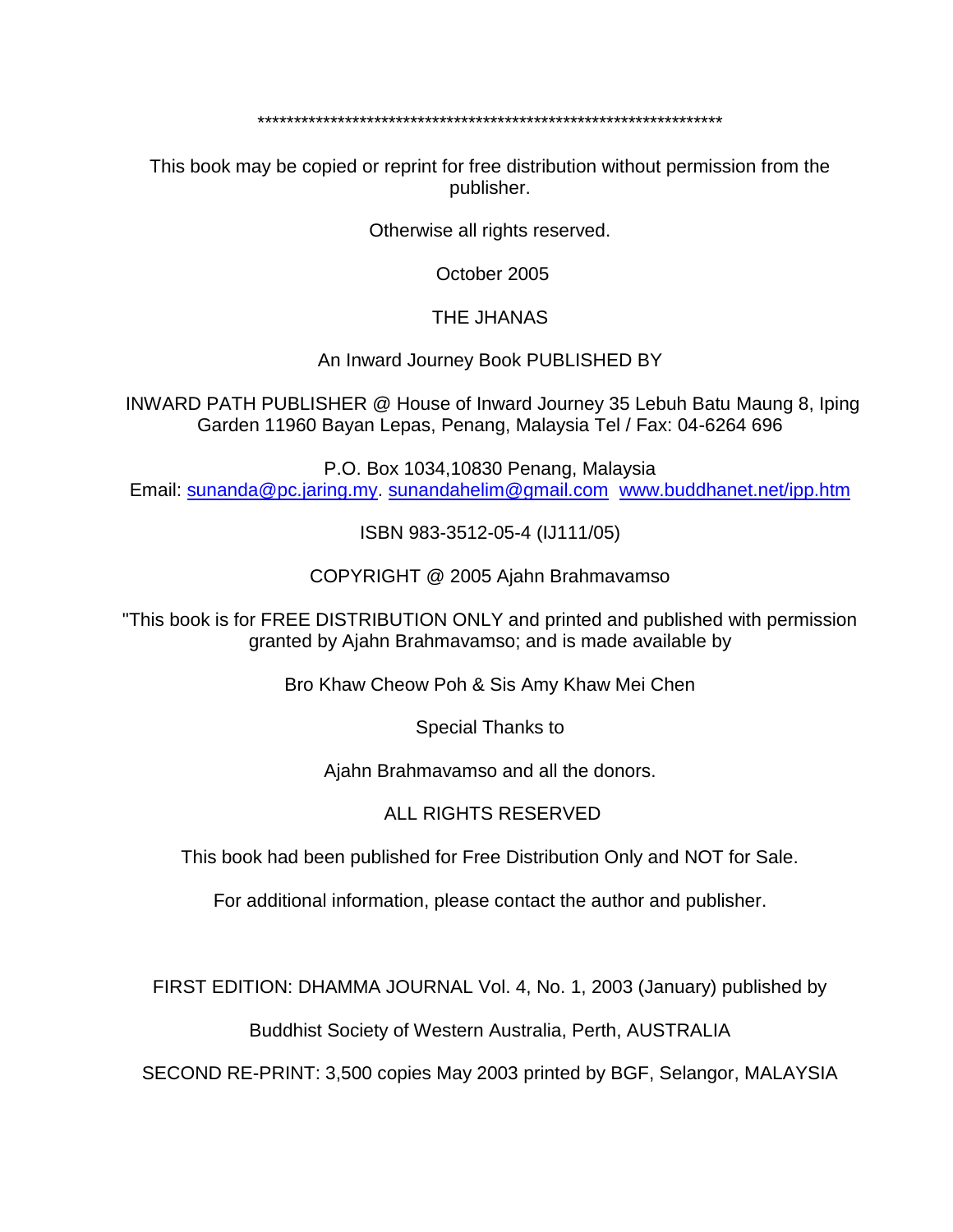REVISED EDITION: 2003 published by Buddhist Fellowship, SINGAPORE

THIS EDITION 2,000 copies year 2005 Penang

COVER DESIGN & BOOK LAYOUT BY Sunanda Lim

PRINTED IN PENANG, MALAYSIA



\*\*\*\*\*\*\*\*\*\*\*\*\*\*\*\*\*\*\*\*\*\*\*\*\*\*\*\*\*\*\*\*\*\*\*\*\*\*\*\*\*\*\*\*\*\*\*\*\*\*\*\*\*\*\*\*\*\*\*\*\*\*\*\*

May the merits generated be to the well-being and happiness of the donors, departed ones and all sentient beings.

May all beings be liberated from suffering.

Sadhu! Sadhu! Sadhu!

Produced by [www.DhammaTalks.net](http://www.dhammatalks.net/) for Mobile eBooks.

8 October 2012